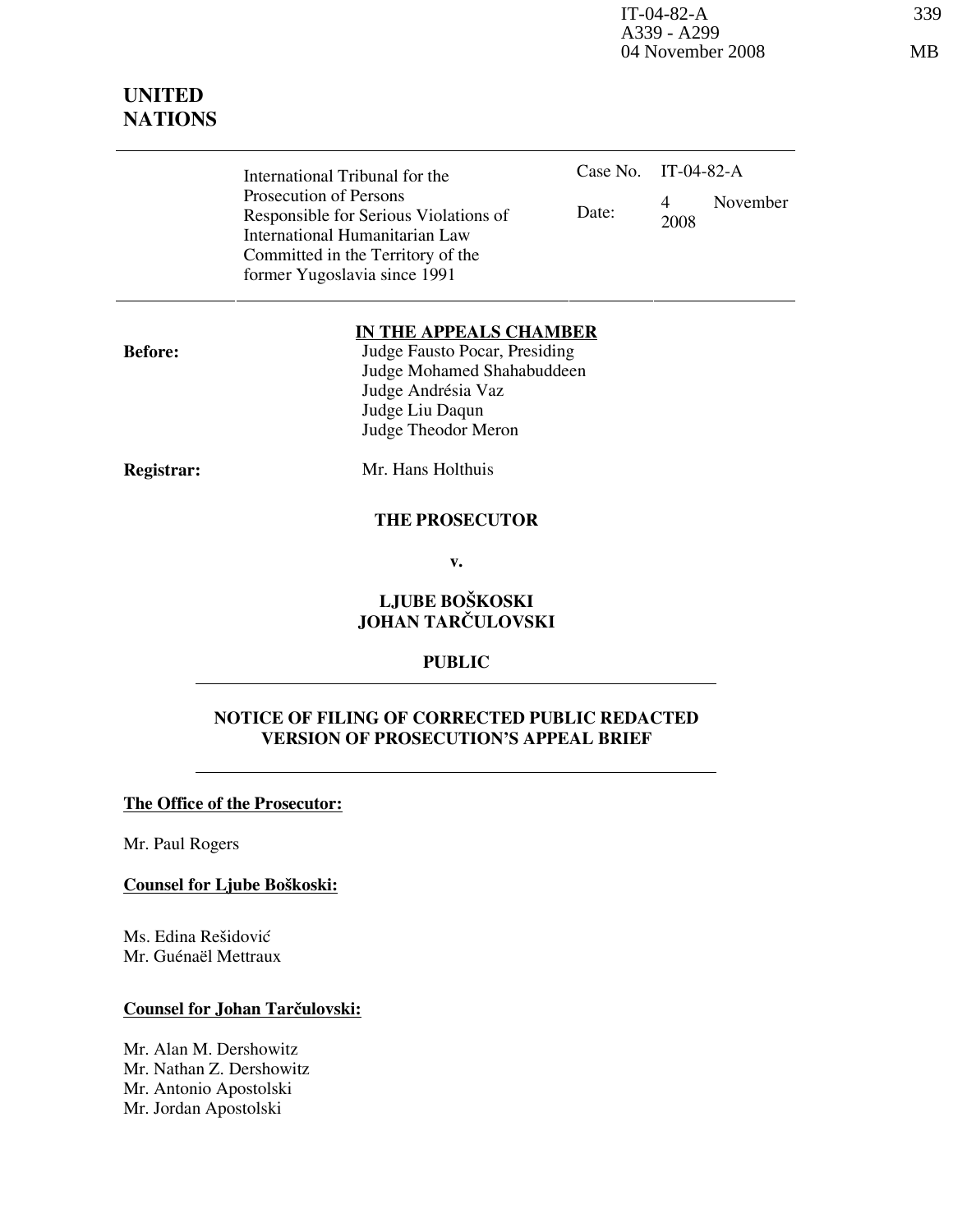Case No. IT-04-82-A

#### THE PROSECUTOR

v.

LJUBE BOŠKOSKI JOHAN TARČULOVSKI

#### PUBLIC

#### NOTICE OF FILING OF CORRECTED PUBLIC REDACTED VERSION OF PROSECUTION'S APPEAL BRIEF

The Prosecution hereby files the corrected version of its public redacted Appeal Brief. The Prosecution corrected the paragraph numbers and deleted the word "guilty" which inadvertently appeared in the first paragraph of the version filed on 3 November 2008. The Prosecution also deleted the word "confidential" from the document's footer. This corrected version replaces the 3 November 2008 version.

Word Count: 60

Earllogue \_\_\_\_\_\_\_\_\_\_\_\_\_\_\_\_\_\_\_\_\_

Paul Rogers Appeals Counsel

Dated this fourth day of November 2008 At The Hague, The Netherlands

Case No.IT-04-82-A 4 November 2008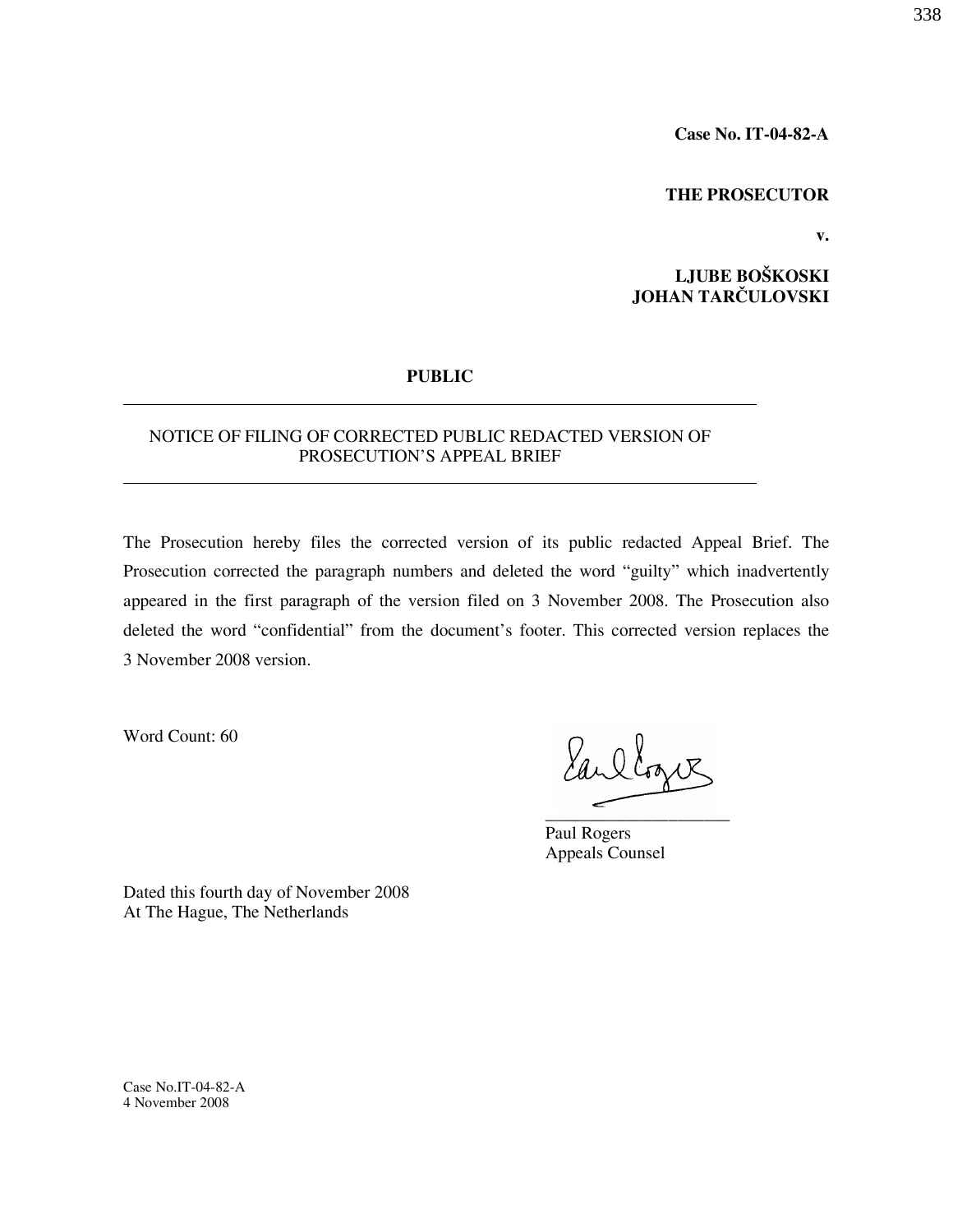| International Tribunal for the        |       | Case No. IT-04-82-A |
|---------------------------------------|-------|---------------------|
| Prosecution of Persons                |       |                     |
| Responsible for Serious Violations of | Date: | 20 October 2008     |
| International Humanitarian Law        |       |                     |
| Committed in the Territory of the     |       |                     |
| former Yugoslavia since 1991          |       |                     |

#### IN THE APPEALS CHAMBER

| <b>Before:</b> | Judge Fausto Pocar, Presiding |
|----------------|-------------------------------|
|                | Judge Mohamed Shahabuddeen    |
|                | Judge Andrésia Vaz            |
|                | Judge Liu Daqun               |
|                | Judge Theodor Meron           |

Registrar: Mr. Hans Holthuis

#### THE PROSECUTOR

v.

### LJUBE BOŠKOSKI JOHAN TARČULOVSKI

### CORRECTED PUBLIC REDACTED VERSION

#### PROSECUTION'S APPEAL BRIEF

The Office of the Prosecutor:

Mr. Paul Rogers

Counsel for Ljube Boškoski:

Ms. Edina Rešidović Mr. Guénaël Mettraux

#### Counsel for Johan Tarčulovski:

Mr. Alan M. Dershowitz Mr. Nathan Z. Dershowitz Mr. Antonio Apostolski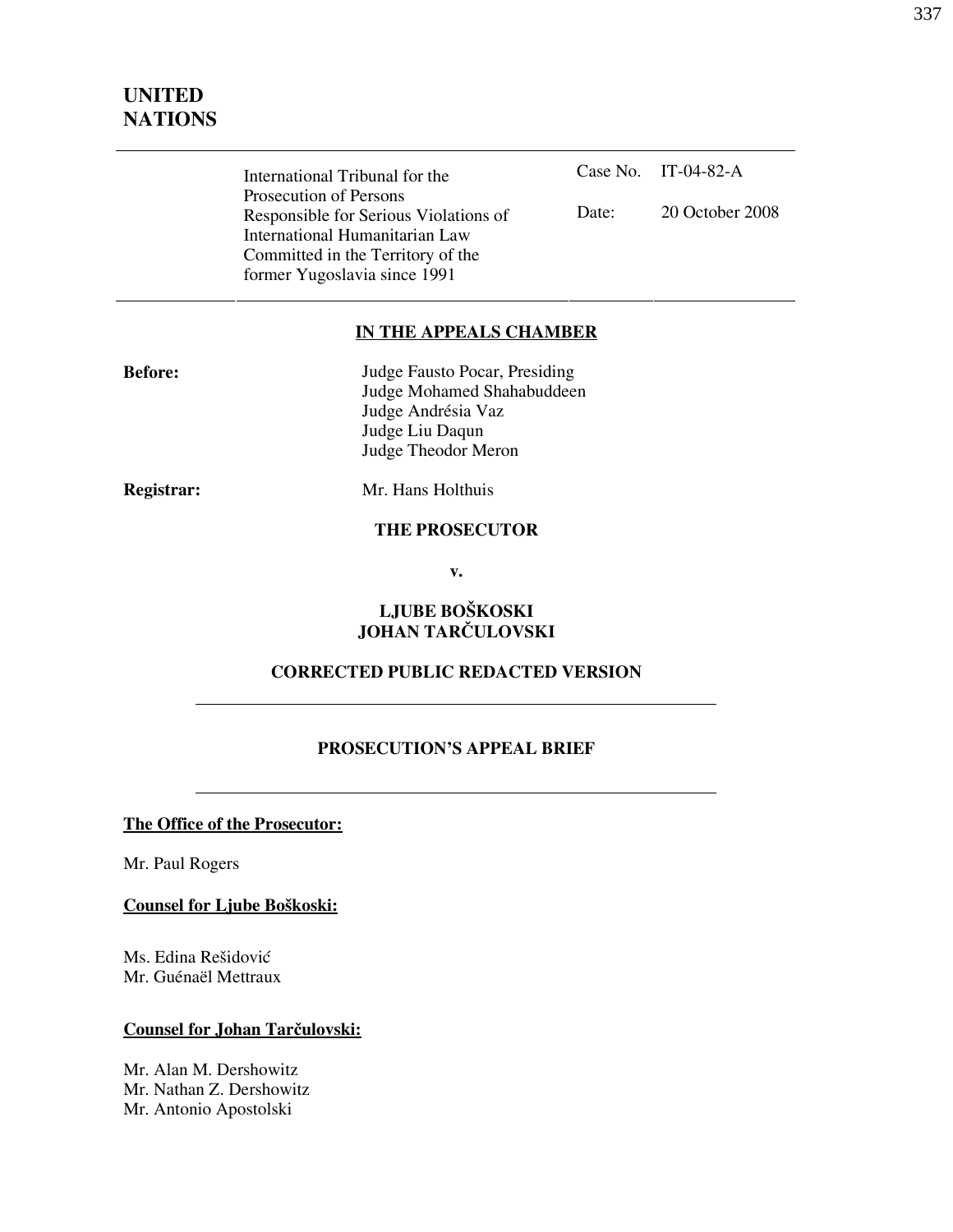| II. GROUND OF APPEAL: THE CHAMBER ERRED IN LAW OR IN FACT IN<br>FINDING BOŠKOSKI HAD TAKEN THE NECESSARY AND REASONABLE                                                                                                                                                                                                                                                                                                                                                                                                                                                                                                                                                                                                                                                                                                                                                                                                                                                                                                                                                                                                                                                                                                                 |  |
|-----------------------------------------------------------------------------------------------------------------------------------------------------------------------------------------------------------------------------------------------------------------------------------------------------------------------------------------------------------------------------------------------------------------------------------------------------------------------------------------------------------------------------------------------------------------------------------------------------------------------------------------------------------------------------------------------------------------------------------------------------------------------------------------------------------------------------------------------------------------------------------------------------------------------------------------------------------------------------------------------------------------------------------------------------------------------------------------------------------------------------------------------------------------------------------------------------------------------------------------|--|
|                                                                                                                                                                                                                                                                                                                                                                                                                                                                                                                                                                                                                                                                                                                                                                                                                                                                                                                                                                                                                                                                                                                                                                                                                                         |  |
| B. THE CHAMBER APPLIED THE WRONG LEGAL STANDARD TO BOŠKOSKI'S                                                                                                                                                                                                                                                                                                                                                                                                                                                                                                                                                                                                                                                                                                                                                                                                                                                                                                                                                                                                                                                                                                                                                                           |  |
| C. IMPACT: APPLYING THE CORRECT LEGAL STANDARD. ALTERNATIVELY, THESE ARGUMENTS                                                                                                                                                                                                                                                                                                                                                                                                                                                                                                                                                                                                                                                                                                                                                                                                                                                                                                                                                                                                                                                                                                                                                          |  |
|                                                                                                                                                                                                                                                                                                                                                                                                                                                                                                                                                                                                                                                                                                                                                                                                                                                                                                                                                                                                                                                                                                                                                                                                                                         |  |
| 1. Boškoski should have investigated his subordinates' alleged criminal conduct, but did not 10<br>(a) Boškoski had the material ability to investigate the criminal conduct of his subordinates 11<br>(b) Despite his powers, Boškoski failed to investigate his subordinates' criminal conduct 12<br>2. Boškoski should have ensured full and accurate reports were prepared and submitted<br>detailing the alleged criminal conduct of his subordinates, but did not 16<br>(a) Boškoski had the material ability to report his subordinates' criminal conduct 18<br>(b) Despite his powers, Boškoski failed to report his subordinates' criminal conduct 19<br>(c) Additional factual argument: the "reports" relied on by the Chamber were not "likely to<br>trigger an investigation" into the criminal conduct of Boškoski's subordinates  23<br>(i) The information provided to the competent authorities did not refer to any criminal<br>(ii) The information provided by the MoI did not constitute criminal reports  25<br>3. Boškoski should have taken disciplinary measures against his subordinates, but did not  26<br>(a) Boškoski had the material ability to take disciplinary measures against his subordinates  28 |  |
|                                                                                                                                                                                                                                                                                                                                                                                                                                                                                                                                                                                                                                                                                                                                                                                                                                                                                                                                                                                                                                                                                                                                                                                                                                         |  |
|                                                                                                                                                                                                                                                                                                                                                                                                                                                                                                                                                                                                                                                                                                                                                                                                                                                                                                                                                                                                                                                                                                                                                                                                                                         |  |
|                                                                                                                                                                                                                                                                                                                                                                                                                                                                                                                                                                                                                                                                                                                                                                                                                                                                                                                                                                                                                                                                                                                                                                                                                                         |  |
|                                                                                                                                                                                                                                                                                                                                                                                                                                                                                                                                                                                                                                                                                                                                                                                                                                                                                                                                                                                                                                                                                                                                                                                                                                         |  |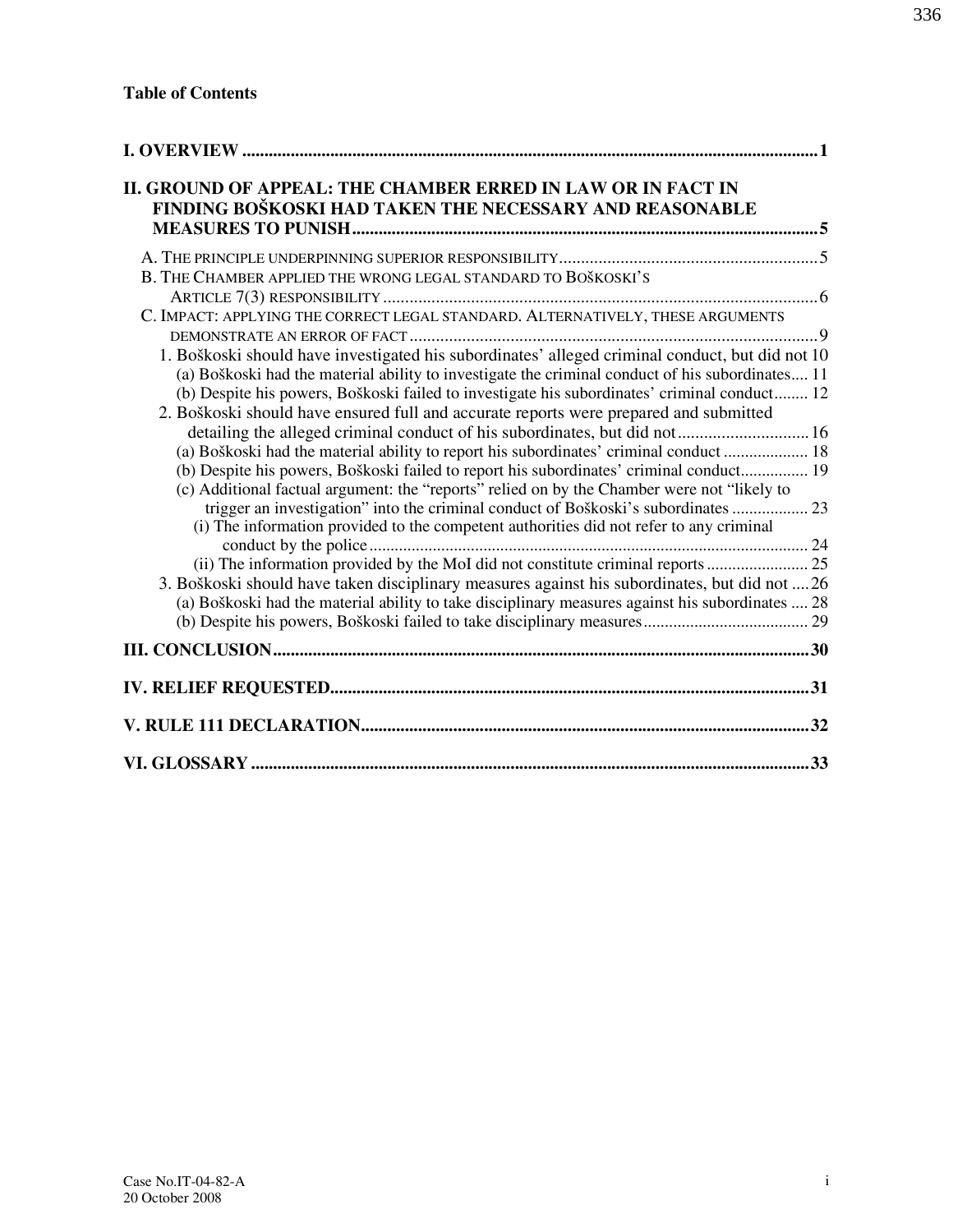### I. OVERVIEW

1. Between 12 and 15 August 2001 members of the police of the Former Yugoslav Republic of Macedonia ("FYROM") committed multiple murders, cruel treatment and wanton destruction of property against inhabitants of Ljuboten, a village in the northern part of the FYROM. The superior of the police was Ljube Boškoski, the Minister of Interior.<sup>1</sup>

2. Boškoski's Ministry of Interior ("MoI") was "a structured, disciplined and heavily regulated" organisation<sup>2</sup> and was responsible, among other things, for investigating and reporting crimes.<sup>3</sup> As Minister, Boškoski had the power to control and direct the police, and to ensure that the police carried out their functions efficiently and lawfully.<sup>4</sup> He was able to enforce his ministerial powers to the extent he chose,<sup>5</sup> and could effectively exercise his superior responsibility over the police, including reserve and special police units.<sup>6</sup> Under Article 142 of the FYROM Code of Criminal Procedure, Boškoski's Ministry was under an ongoing obligation to collect information for use in criminal proceedings and to compile it into criminal reports to be filed with the public prosecutor. $\frac{7}{1}$ 

3. Boškoski received information from multiple sources about the crimes and that his subordinates committed them.<sup>8</sup> Notwithstanding this information, Boškoski did not conduct or direct a meaningful investigation into those crimes, nor did he report the criminal conduct of his subordinates to the competent authorities. In addition, Boškoski did not initiate disciplinary measures against his subordinates responsible for those crimes.<sup>9</sup> Despite heading the FYROM police and being in a unique position to keep himself informed, investigate and report his subordinates' crimes, he failed to take any active steps to punish them. Yet, the Chamber found he

-

<sup>1</sup> Judgement, paras.3, 515.

<sup>2</sup> Judgement, para.514. 3

Judgement, paras.468-469. 4

Judgement, para.513. 5

Judgement, para.514. 6

Judgement, paras.513, 515.

<sup>7</sup> Exh.P88 (Code of Criminal Procedure) (not confidential), Art.142 (1), (2), (5), (6), (7); see also Exh.P96 (Book of Rules on the Work of the Ministry of Interior) (not confidential), Arts.103, 167 (note that there is a mistranslation and that under Article 167, the term "public defender" should read public prosecutor), relied upon in Judgement, para.530, fn.1982.<br><sup>8</sup>

Judgement, paras.448, 451, 527, 536. See also Judgement, para.450, for Boškoski responding to the allegations of the HRW report prior to its publication (as reflected in a BBC article dated 27 August  $2001$ ) and after (as reflected in a BBC article of 6 September 2001).

Judgement, paras.520, 527, 530, 535.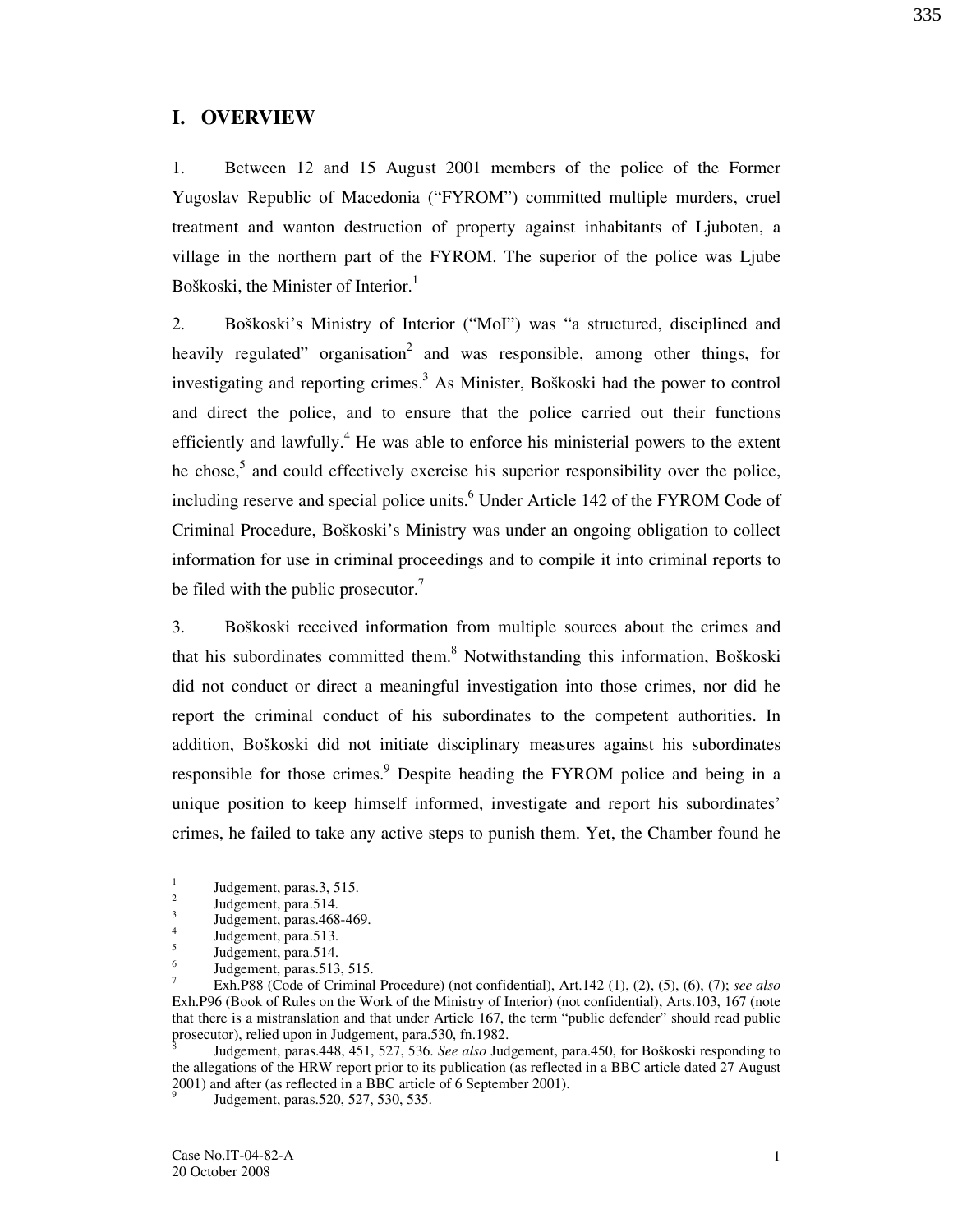had taken the necessary and reasonable measures to punish them and acquitted him on

4. The Chamber reached this erroneous conclusion by considering that Boškoski's duty to punish his subordinates was satisfied because some general information regarding the crimes committed on 12 August 2001 had been provided to an investigative judge and a public prosecutor by the police.<sup>10</sup> This was despite:

(a) this information being inaccurate and incomplete and not mentioning any alleged criminal conduct by subordinates; $^{11}$ 

(b) no proper investigation into such conduct being conducted; and

(c) no criminal charges or disciplinary measures being brought against any of his subordinates.<sup>12</sup>

5. First, the Chamber committed a legal error in its evaluation of the element of superior responsibility which requires superiors to take the necessary and reasonable measures to punish subordinates for their crimes. The Chamber held that Article 7(3) only required Boškoski to make a report to the competent authorities that was likely to trigger an investigation into his subordinates' alleged criminal conduct.<sup>13</sup> This error in the formulation of the relevant legal standard led the Chamber to disregard the necessary and reasonable measures within Boškoski's material possibility, which he should have taken but failed to take.

6. Instead of narrowly focusing on whether there had been a report to the competent authorities likely to trigger an investigation into the alleged criminal conduct of Boškoski's subordinates,  $14$  the Chamber should have looked at the totality of the factual circumstances and then determined whether Boškoski had taken the necessary and reasonable measures within his material possibility to punish his subordinates. $15$ 

all charges.

<sup>10</sup>  $\frac{10}{11}$  Judgement, paras.529, 536.

 $11$  Judgement, paras.529, 536.

 $\frac{12}{13}$  Judgement, paras.520, 527, 530, 534, 535.

 $13$  Judgement, paras.519, 536.

 $14$  Judgement, paras.529, 536.

<sup>&</sup>quot;Material possibility" and "material ability" are used interchangeably in this draft. For "material possibility" see Blaškić AJ, para.417, citing Celebići TJ, para.395. For "material ability" see Čelebići AJ, para.256.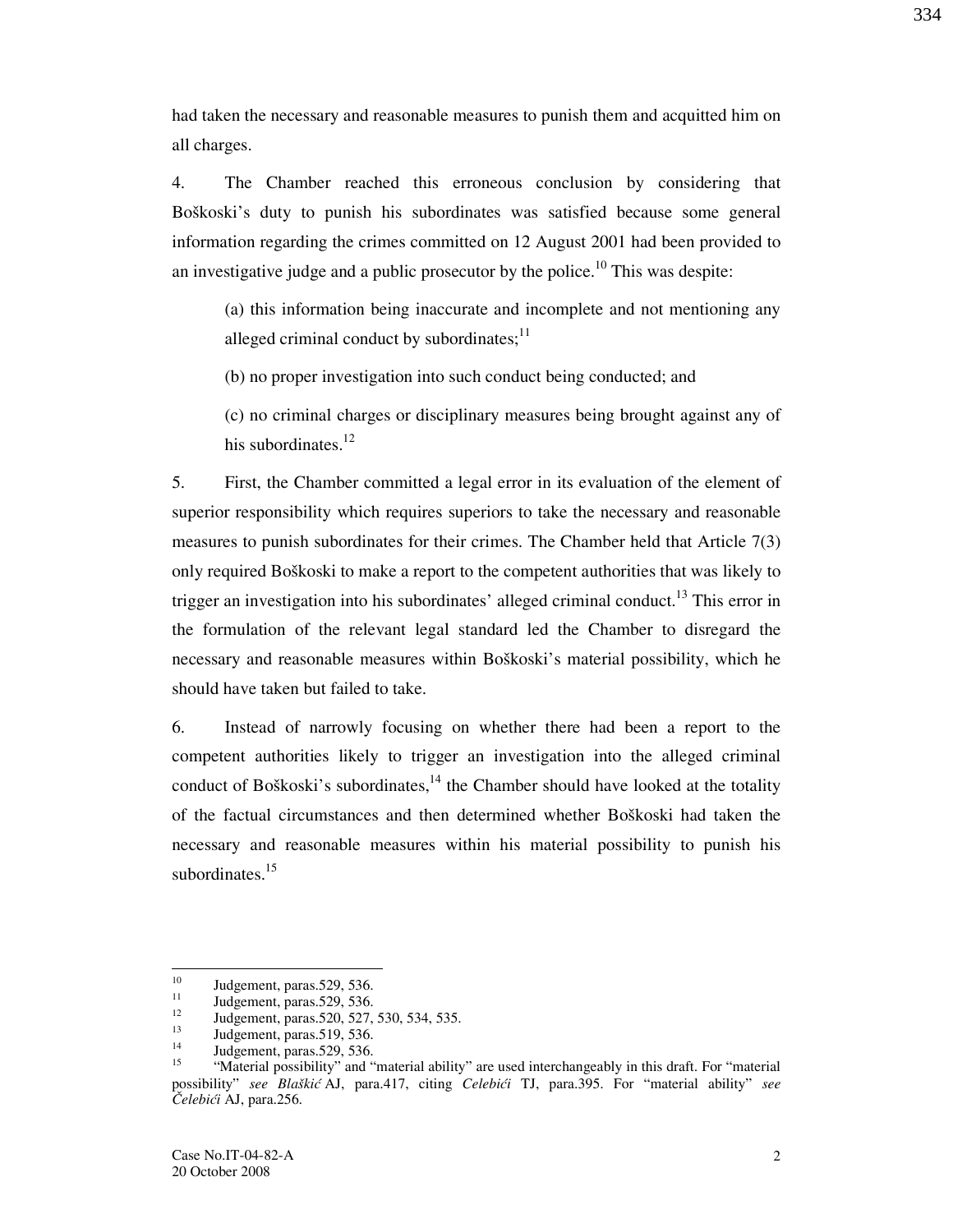7. It was possible, necessary, and reasonable for Boškoski to:

(a) inquire into the facts of the crimes;

(b) report the alleged criminal conduct of his subordinates to the competent authorities; and

(c) initiate disciplinary proceedings against his subordinates.

He took none of these measures.

8. Had it applied the correct legal standard to the facts of this case, the Chamber would have found that Boškoski failed to take the necessary and reasonable measures to punish. It would have found that he should have investigated and reported to the competent authorities the allegations of criminal conduct against his subordinates, identifying as far as possible the crimes and which of his subordinates were allegedly responsible, and should have taken disciplinary measures against them. The Appeals Chamber should review the relevant factual findings of the Chamber in accordance with the correct legal standard and convict Bo $\{K\}$  under Article 7(3) for the crimes detailed in the Prosecution's Notice of Appeal and in the conclusion below.

9. Second, in the alternative, the Chamber erred because no reasonable trier of fact could have found that the information given to the investigative judge and public prosecutor by the MoI (referred to in paragraph 529 of the Judgement) was sufficient to satisfy Boškoski's obligation under Article  $7(3)$  to take the necessary and reasonable measures to punish his subordinates. This is because the Chamber's findings demonstrate that there were necessary and reasonable measures within Boškoski's material possibility which he failed to take. Further, even under the Chamber's own "likely to trigger an investigation" standard (if found to be correct), the information provided by the police to the investigative judge and public prosecutor was not "likely to trigger an investigation" into the crimes of Boškoski's subordinates. This factual error led to a miscarriage of justice because the Chamber acquitted Bo $\check{s}$ koski of Article 7(3) responsibility. The Appeals Chamber should overturn the Chamber's findings, find that Boškoski failed to take the necessary and reasonable measures to punish his subordinates, and accordingly convict him under Article  $7(3)$ .<sup>16</sup>

 $16^{1}$ Prosecution's Notice of Appeal.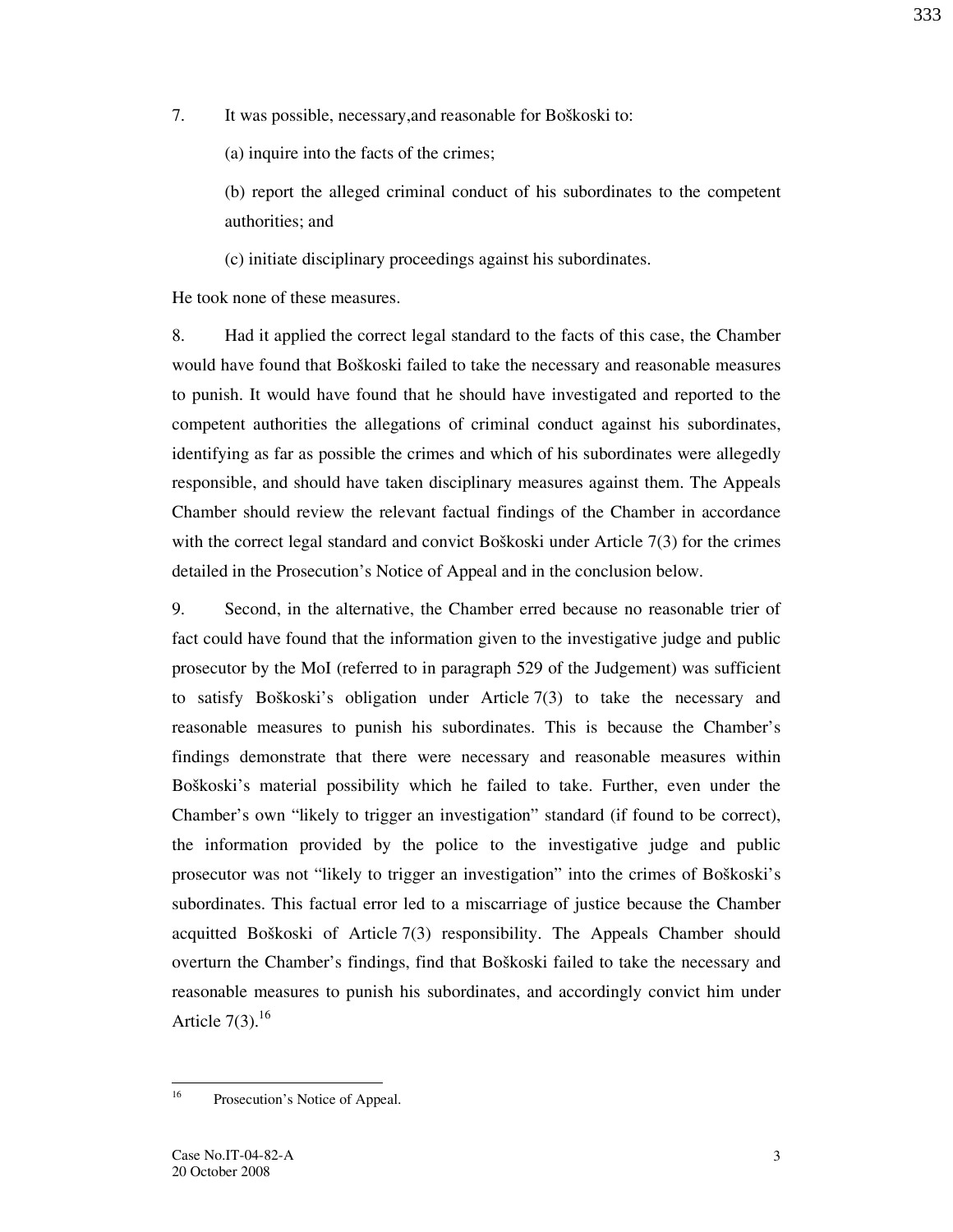10. The Prosecution files this Appellant's Brief pursuant to Article 25 of the Statute and Rule 111 of the Rules of Procedure and Evidence.

11. Pursuant to the relevant Practice Direction, the Prosecution, in this overview and throughout its Appellant's Brief, has set forth the arguments supporting its one ground of appeal in the order set forth in its Notice of Appeal (legal error followed by alternative factual error). For ease of clarity and to avoid unnecessary repetition, for each sub-argument within its Brief, the Prosecution has set forth its legal error argument, followed immediately by its alternative factual error argument.<sup>17</sup>

-

<sup>&</sup>lt;sup>17</sup> To the extent that the Appeals Chamber views this organization of the Appellant's Brief as a variation on the ordering required by paragraph 4 of Practice Direction on Formal Requirements for Appeals from Judgement (IT/201, 7 March 2002), the Prosecution hereby respectfully requests leave from the Appeals Chamber to alter the prescribed ordering.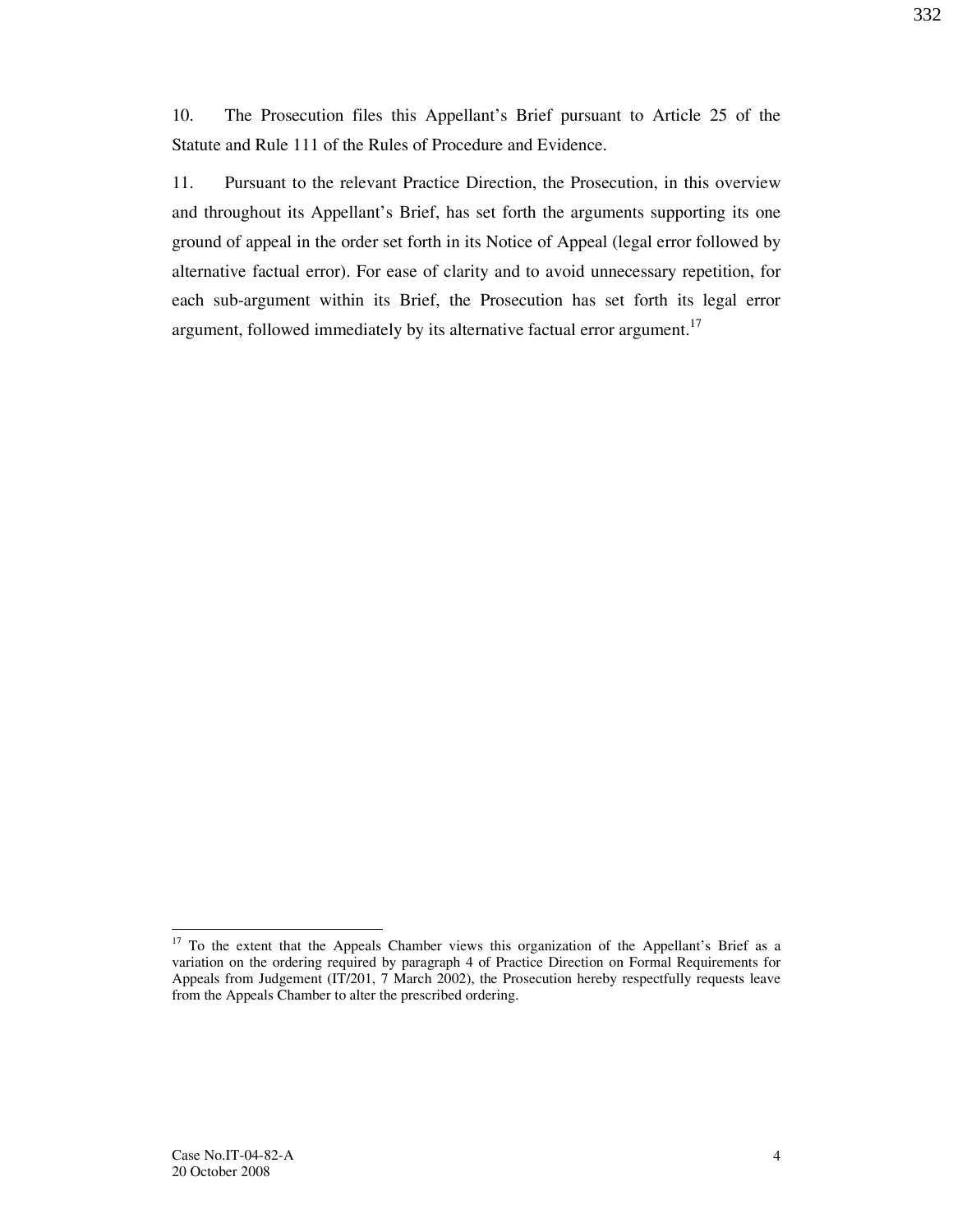# II. GROUND OF APPEAL: THE CHAMBER ERRED IN LAW OR IN FACT IN FINDING BOŠKOSKI HAD TAKEN THE NECESSARY AND REASONABLE MEASURES TO PUNISH

#### A. The principle underpinning superior responsibility

12. The Chamber's approach in this case weakens the principle of superior responsibility. In permitting Boškoski to escape responsibility for the crimes of his subordinates whom he failed to punish despite having measures available to do so, the Chamber has unwittingly encouraged superiors to disregard their legal duty during armed conflict. The Chamber's approach significantly undermines the implementation of international humanitarian law.

13. Superiors play a critical role in the enforcement of international humanitarian  $law:$ <sup>18</sup>

> In fact the role of commanders is decisive  $[\,...]$  everything depends on commanders, and without their conscientious supervision, general legal requirements are unlikely to be effective.

It has been said that superiors are humanity's last line of defence against war crimes<sup>19</sup> – society's last hope for imposing order in the chaotic situation of armed conflict.

14. Holding superiors criminally accountable for the crimes of their subordinates is the mechanism through which subordinates' adherence to international humanitarian law is enforced.<sup>20</sup> It is this principle which should guide the application of the law in this case.

<sup>18</sup> ICRC Commentary to Additional Protocol I, para.3550. See also Negotiating History Protocol I, CDDH/I/SR.50, p.120, para.68, Statement of the US delegation regarding the text of Article 86; *Yamashita*, pp.14-15, cited with approval in *Hadžihasanović* Command Responsibility AD, para.23.

Timothy Wu & Young-Sung Kang, "Criminal Liability for the Actions of Subordinates – The Doctrine of Command Responsibility and its Analogues in United States Law," 38 Harv. Int'l L.J. 272,  $\frac{290}{20}$  (1997).

Hadžihasanović Command Responsibility AD, paras.13-16.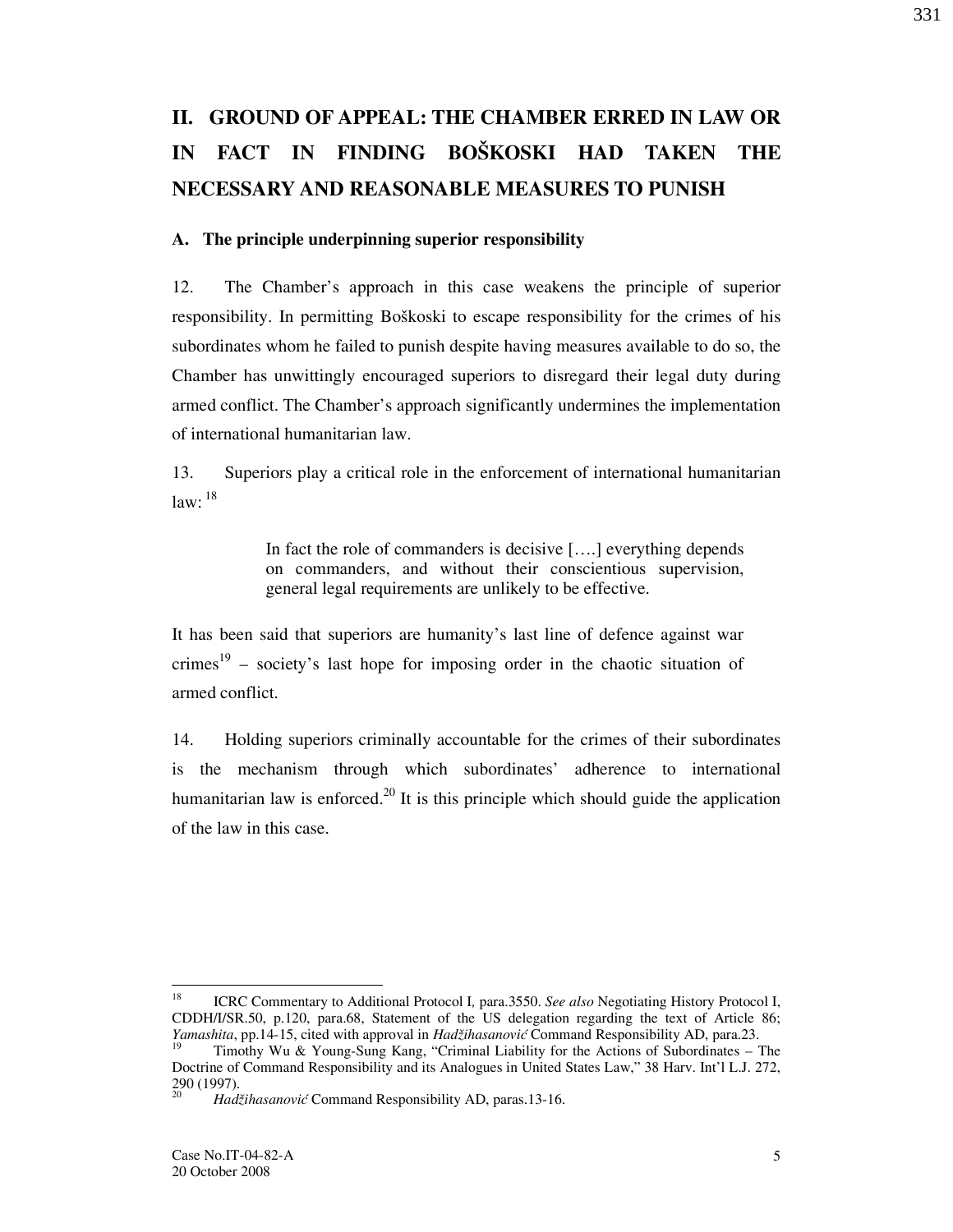# B. The Chamber applied the wrong legal standard to Boškoski's Article 7(3) responsibility

15. The Chamber erred in law when it substituted the requirement under Article 7(3) that a superior take "the necessary and reasonable measures" to punish the criminal acts of subordinates, with a requirement that a superior need only provide a "report to the competent authorities" that was "likely to trigger an investigation into the alleged criminal conduct."<sup>21</sup> This is not the proper test. The Chamber relied on an observation initially made in the *Aleksovki* and *Brdanin* Trial Judgements to support its use of this incorrect test.<sup>22</sup> However, the Chamber overlooked that this observation was made in the context of determining the requisite degree of control by a superior over his subordinates, and not in relation to necessary and reasonable measures.<sup>23</sup>

16. Indeed, in determining the necessary and reasonable measures required under Article 7(3), the Aleksovski Trial Chamber endorsed the statement that "a superior should be held responsible for failing to take such measures that are within his material possibility."<sup>24</sup> Likewise, the *Brdanin* Trial Chamber held that the necessary and reasonable measures a superior must take to prevent or punish depend "on the effective *de jure* or *de facto* powers enjoyed."<sup>25</sup>

17. The correct legal standard is "solely whether the superior failed to take the necessary and reasonable measures to prevent the criminal act or punish the perpetrators thereof."<sup>26</sup> In deciding whether a superior has discharged his or her obligation to punish crimes, it is necessary to consider which measures it was possible for the superior to take based on the facts of the case.<sup>27</sup> These are the measures within a superior's "material possibility." It is these which must be considered in determining whether he reasonably took the measures required to punish the perpetrators.<sup>28</sup>

330

 $21$ Judgement, para.536. See also Judgement, paras.418, 519, 522, 529.

<sup>22</sup> See Judgement, para.418, citing Aleksovski TJ, para.78, Brdanin TJ, para.281. 23

See Aleksovski TJ, para.78; Brdanin TJ, para.281. 24

Aleksovski TJ, para.81, citing Celebići TJ, para.395. 25

Brdanin TJ, para.283, citing Kordić and Čerkez TJ, para.446: "[The duty to punish] includes at least an obligation to investigate the crimes to establish the facts and to report them to the competent authorities, if the superior does not have the power to sanction himself. Civilian superiors would be under similar obligations, depending upon the effective powers exercised and whether they include an ability to require the competent authorities to take action." (footnote omitted).

<sup>26</sup> Halilović AJ, para.64. See also Orić AJ, para.177. 27

Blaškić AJ, para.417, citing Čelebići TJ, para.395. See also Krnojelac TJ, para.95. 28

See e.g. Blaškić TJ, para.335.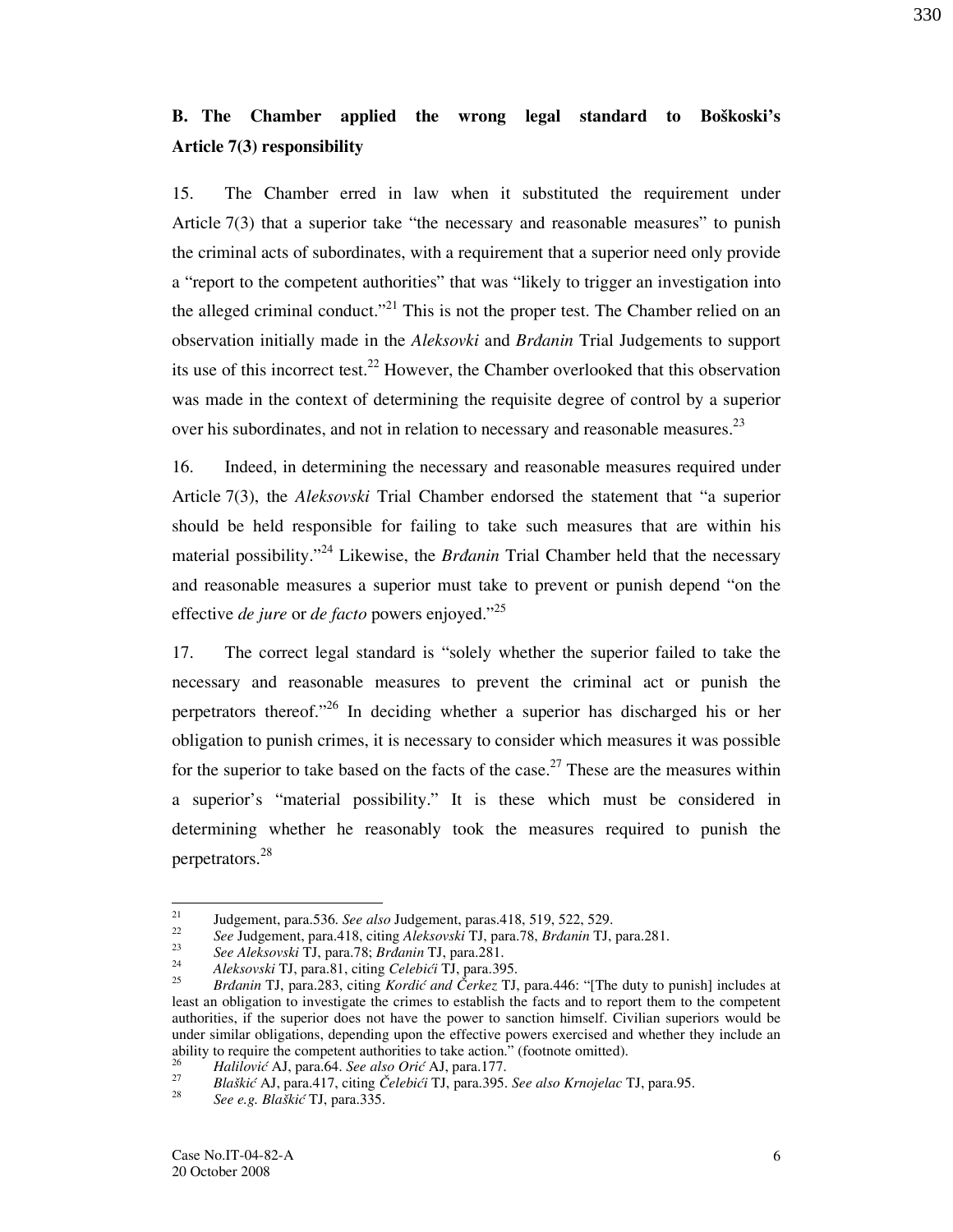18. Necessary and reasonable measures are those "that can be taken within the competence of a commander as evidenced by the degree of effective control he wielded over his subordinates. The measure of submitting reports is again an example, applicable 'under some circumstances."<sup> $29$ </sup> This single legal standard –necessary and reasonable measures– "will have to be applied differently in different circumstances."<sup>30</sup> "Necessary" measures are the measures appropriate for the superior to discharge his obligation (showing that he genuinely tried to prevent or punish) and "reasonable" measures are those reasonably falling within the material powers of the superior."<sup>31</sup> "Necessary and reasonable measures" have also been understood as "those suitable to contain the situation at hand, namely to prevent and/or punish." $32$ 

19. The Chamber initially stated that "[a] superior's duty to take the necessary and reasonable measures to prevent the commission of a crime or punish the perpetrators thereof relates directly to his possession of effective control, i.e. to his material ability to take such measures."<sup>33</sup> It also stated that "what constitutes "necessary and reasonable measures" is not a matter of substantive law but of evidence, and is to be determined on the basis of the particular circumstances of the case." $34$ 

20. However, the Chamber failed to apply this legal standard to the facts of the case. Rather than looking at the totality of measures within Boškoski's material ability to determine which were necessary and reasonable for him to take,  $35$  the Chamber erroneously assumed that if a report likely to trigger an investigation was made to the competent authorities, no further consideration of the measures within Boškoski's material possibility was warranted.<sup>36</sup>

21. The Chamber's error in making such reporting the sole requirement to meet the "necessary and reasonable measures" test is a common fault running through the Judgement, and is clearly demonstrated by reference to it.<sup>37</sup>

 $S<sup>36</sup>$  See Judgement, paras.498 *and following*, in particular paras.518, 519.

 $\frac{1}{29}$ Blaškić AJ, para.72. 30

 $Ori\acute{c}$  AJ, para.177. 31

Halilović AJ, para.63. 32

 $\frac{32}{33}$  Delić TJ, para.76.

 $33 \text{ Judgement, para.}415.$ 

Judgement, para.415 (footnotes omitted). 35

See Blaškić AJ, para.417; see also Hadžihasanović AJ, para.142. 36

Judgement, paras.519, 521, 522, 529, 535, 536.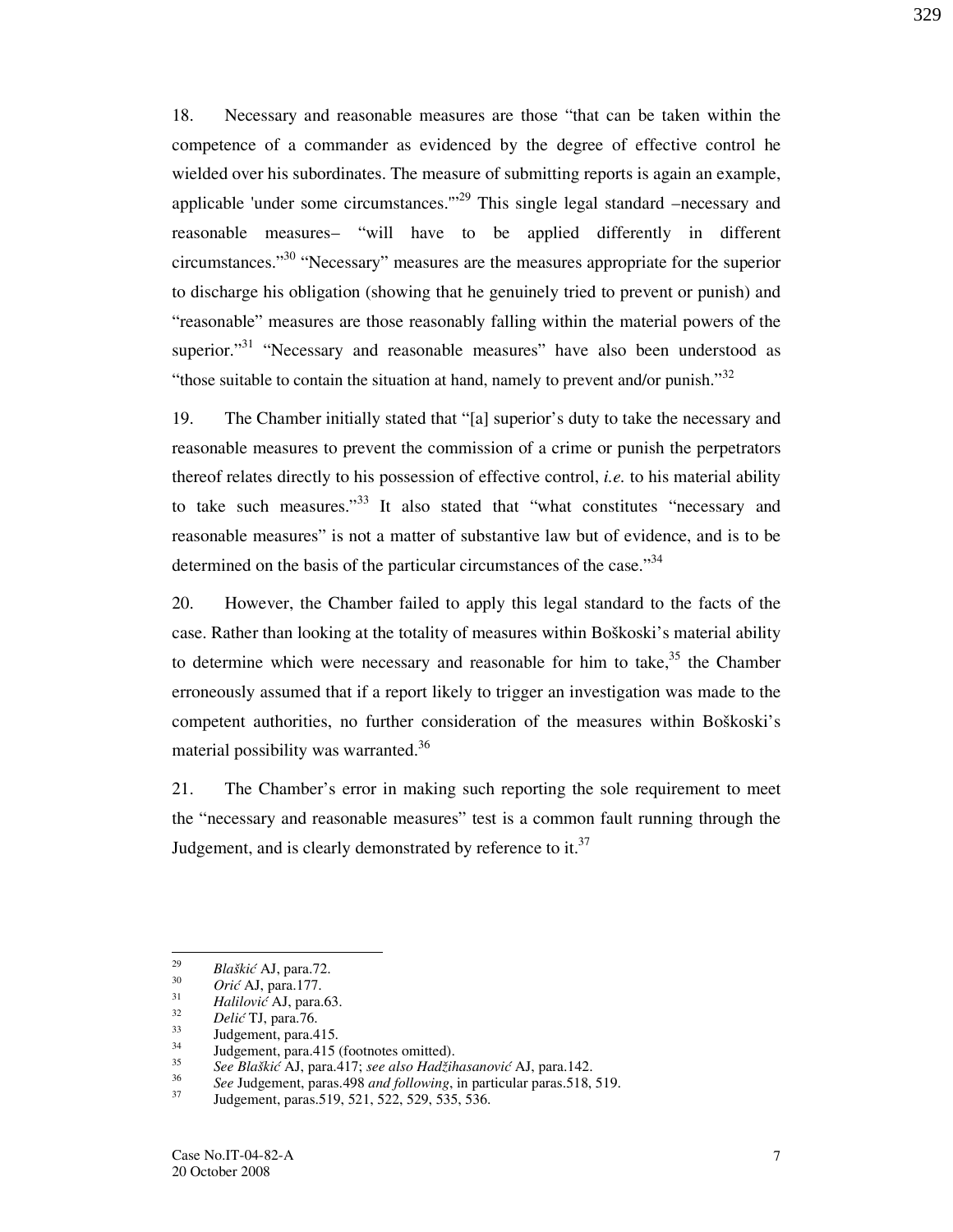With respect to criminal conduct by police, and the law and jurisprudence which the Chamber has considered earlier in this Judgement, it is clear that in the context of Article 7(3) and, in particular, in the case of a superior who does not have personal power to punish subordinates, such as political leaders, what is required is that there be a report to the competent authorities which is likely to give rise to an investigation or the initiation of appropriate proceedings.<sup>38</sup>

This led the Chamber into error when it failed to consider other measures within Boškoski's material possibility in assessing whether he took the necessary and reasonable measures to punish his subordinates.

23. In paragraph 521 the Chamber expressly declined to consider what disciplinary measures were within Boškoski's material possibility and thus whether, together with other measures, they were necessary and reasonable to punish in the circumstances. This error arises again in paragraph 522 where the Chamber stated:

> In the view of the Chamber the relevant issue presented by the circumstances of this case is whether Ljube Boškoski took adequate measures to ensure that the alleged criminal conduct by police was brought to the attention of the appropriate authorities so that it would be investigated with a view to criminal charges and appropriate punishment. That being so the matters raised concerning internal disciplinary proceedings need not further be considered.

24. Additionally, it is plain from paragraph 529 that the Chamber focused – to the exclusion of all other measures - on the single measure it found was as a matter of law sufficient to discharge Boškoski's Article 7(3) responsibility. It stated:

> As a result [of the information provided to the investigative judge and public prosecutor] the issue is not whether, by further or more determined inquiry, Ljube Boškoski should have learned of conduct by police which required him to report the matter to the authorities responsible for the investigation of criminal matters.

25. This error led it to reject consideration of the further steps open to Boškoski to ensure "he was more fully informed" or that the police properly "performed their duties." It saw these as being relevant only to his "political accountability," rather

 $38$ <sup>38</sup> Judgement, para.519 (emphasis added), citing Judgement, para.418.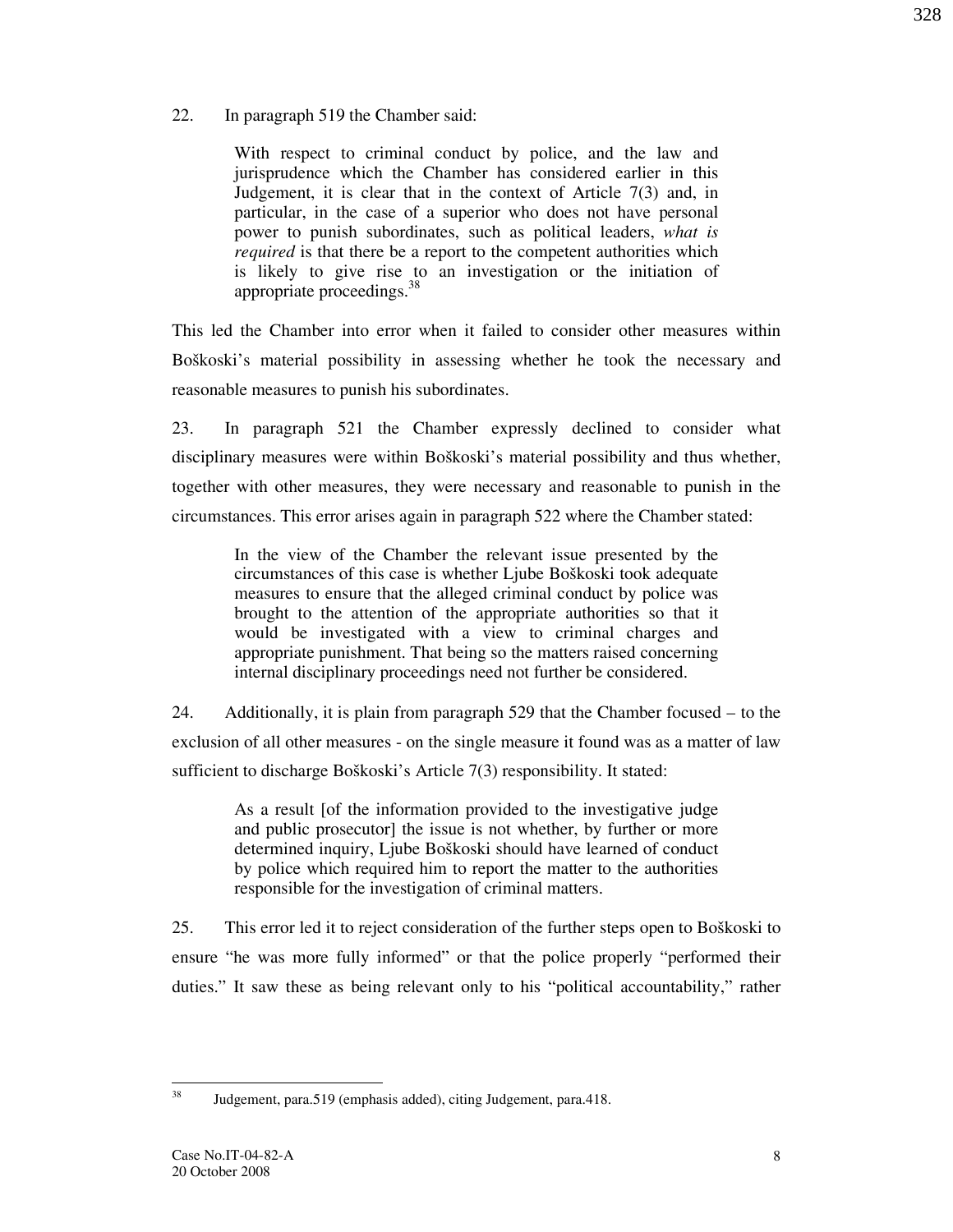327

than as necessary and reasonable measures within Boškoski's material possibility which he should have taken. $39$ 

26. Finally, in its conclusion<sup>40</sup> the Chamber recapitulated its finding that Bo $\delta$ koski's obligation to punish under Article 7(3) was satisfied by reporting to the competent authorities.

27. The Chamber applied the wrong legal standard to the facts of the case. An error in interpreting an element of Article 7(3) responsibility constitutes a legal error.<sup>41</sup> Had the Chamber applied the correct legal standard to the facts of this case, it would have found that Boškoski failed to take the necessary and reasonable measures to punish his subordinates, and would have convicted him under Article 7(3) for the crimes of murder, cruel treatment and wanton destruction.

# C. Impact: applying the correct legal standard. Alternatively, these arguments demonstrate an error of fact

28. Boškoski was able to: (1) investigate the alleged criminal conduct of his subordinates; (2) ensure full and accurate reports were prepared and submitted to the competent authorities detailing the alleged criminal conduct of his subordinates; and (3) take disciplinary measures against his subordinates suspected of crimes. These measures were within Boškoski's "material powers"<sup>42</sup> or "material ability,"<sup>43</sup> and were necessary and reasonable to punish in the circumstances.

29. Had the Chamber applied the correct legal standard, it would have found Bo $\delta$ koski did not take the necessary and reasonable measures open to him and would have convicted him under Article  $7(3)$ . Measures were open to Boškoski to take. It was necessary and reasonable that he do so. The measures detailed below demonstrate that a correct application of the law to the facts must result in Boškoski's conviction.

30. In the alternative, the Chamber erred in fact in concluding that Boškoski had taken the necessary and reasonable measures to punish his subordinates. No reasonable trial chamber could have concluded that despite his failure to investigate

 $39$  $39$  Judgement, para.535.

Judgement, para.536.

<sup>41</sup> See Blaškić AJ, paras.62, 405 and Strugar AJ, paras.304-305 (noting that the Trial Chamber erred in law by applying the wrong legal standard to the *mens rea* element under Article 7(3) and determining to apply itself the correct legal standard to the facts).<br> $H_2$   $H_3$   $H_4$   $H_5$   $H_6$   $H_7$   $H_8$   $H_8$   $H_8$   $H_9$   $H_8$   $H_9$ 

Halilović AJ, para.63.

<sup>43</sup> Čelebići AJ, para.256.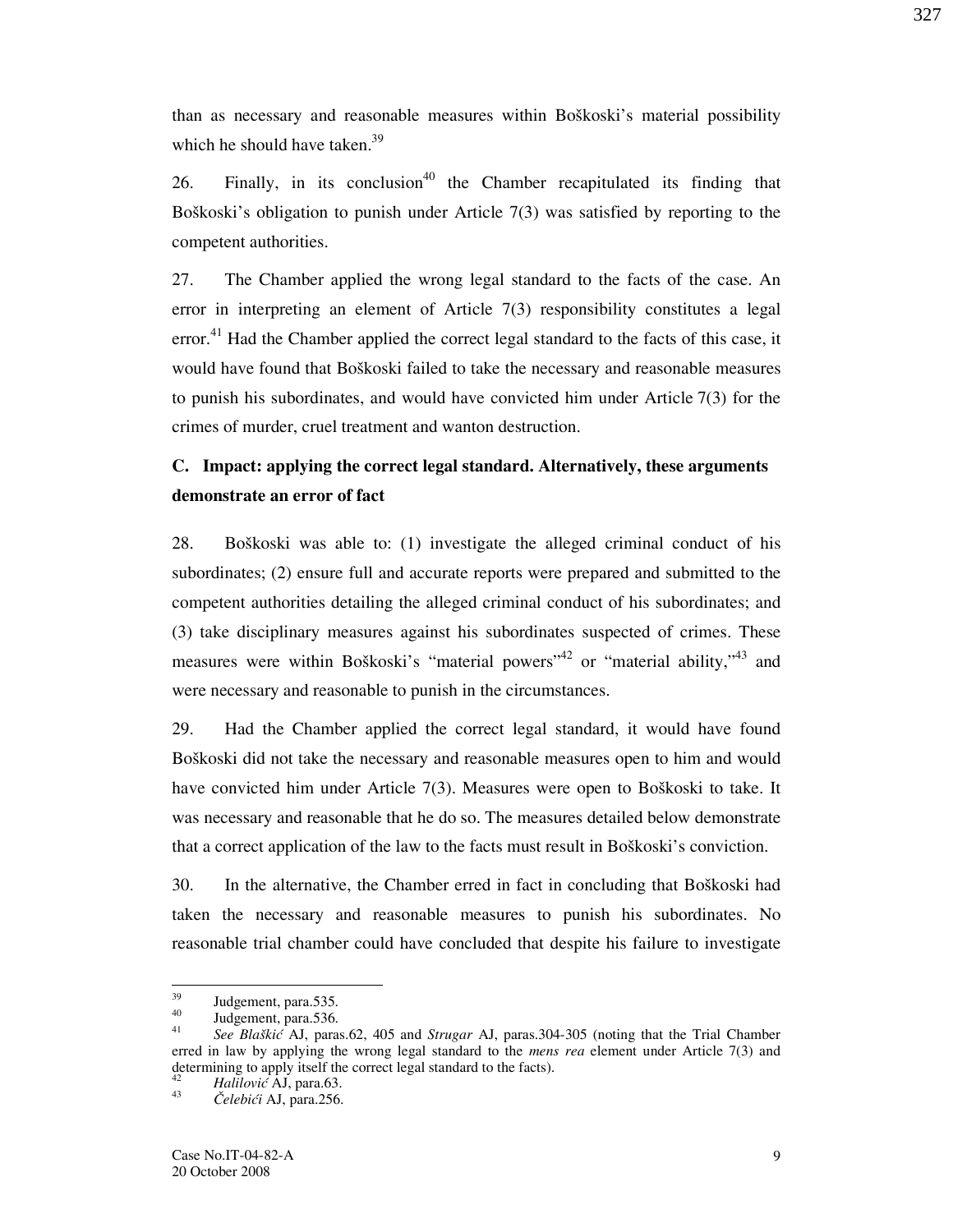the crimes, properly report the crimes, and to discipline his subordinates, Boškoski had taken the necessary and reasonable measures to punish them. Further, even under the Chamber's own "likely to trigger an investigation" standard, the information provided by the police to the competent authorities was not "likely to trigger an investigation" into the crimes of Boškoski's subordinates.

31. The paragraphs that follow address both the impact of the Chamber's legal error and are relied upon to show the factual error alleged.

## 1. Bo{koski should have investigated his subordinates' alleged criminal conduct, but did not

32. By wrongly considering that Boškoski only had to report so as to trigger the likelihood of an investigation, $44$  the Chamber failed to recognise that the requirement to take the necessary and reasonable measures to punish encompassed an obligation on him to investigate his subordinates' criminal conduct. In  $Hallovic$ , the Appeals Chamber held that "the duty to punish includes at least an obligation to establish the facts, and if the superior has no power to sanction, to report them to the competent authorities."<sup>45</sup> Any investigation must be effective and aimed at establishing the facts.<sup>46</sup>

33. The Appeals Chamber has upheld superiors' convictions under Article 7(3) where superiors had the material ability to carry out an effective investigation, but failed to do so.<sup>47</sup> Where the Appeals Chamber has acquitted an accused despite not carrying out an effective investigation, it did so because he had no effective control over the units at the material time.<sup>48</sup> A superior will not be held liable for failing to investigate if it was impossible for him to do so.<sup>49</sup> This was not the case for Bo $\delta$ koski.

34. When a superior receives notice of crimes it is axiomatic to enquire into the facts to determine what measures to punish he or she needs to take to discharge the

 $\overline{44}$ Judgement, paras.519, 529, 536. 45

Halilović AJ, para.182 (footnotes omitted). See also Strugar AJ, paras.230-231, 234-236; Hadžihasanović AJ, paras.183-184; Halilović AJ, para.182; Halilović TJ, paras.97, 100; Kordić and Čerkez TJ, para.446; Brđanin TJ, para.279; Strugar TJ, paras.376, 438-439, 443, 445; Mrkšić TJ, para.568; *Limaj* TJ, para.529.<br><sup>46</sup> Halilović AJ, para.182.

Halilović AJ, para.182; Mrkšić TJ, para.568; Limaj TJ, para.529; Brđanin TJ, para.279; Strugar TJ, para.376.

<sup>47</sup> Hadžihasanović AJ, paras.183-184; Strugar AJ, paras.230-231, 234-236. 48

Blaškić AJ, paras.417-421.

<sup>49</sup>  $Bla\&i\in AJ$ , para.417.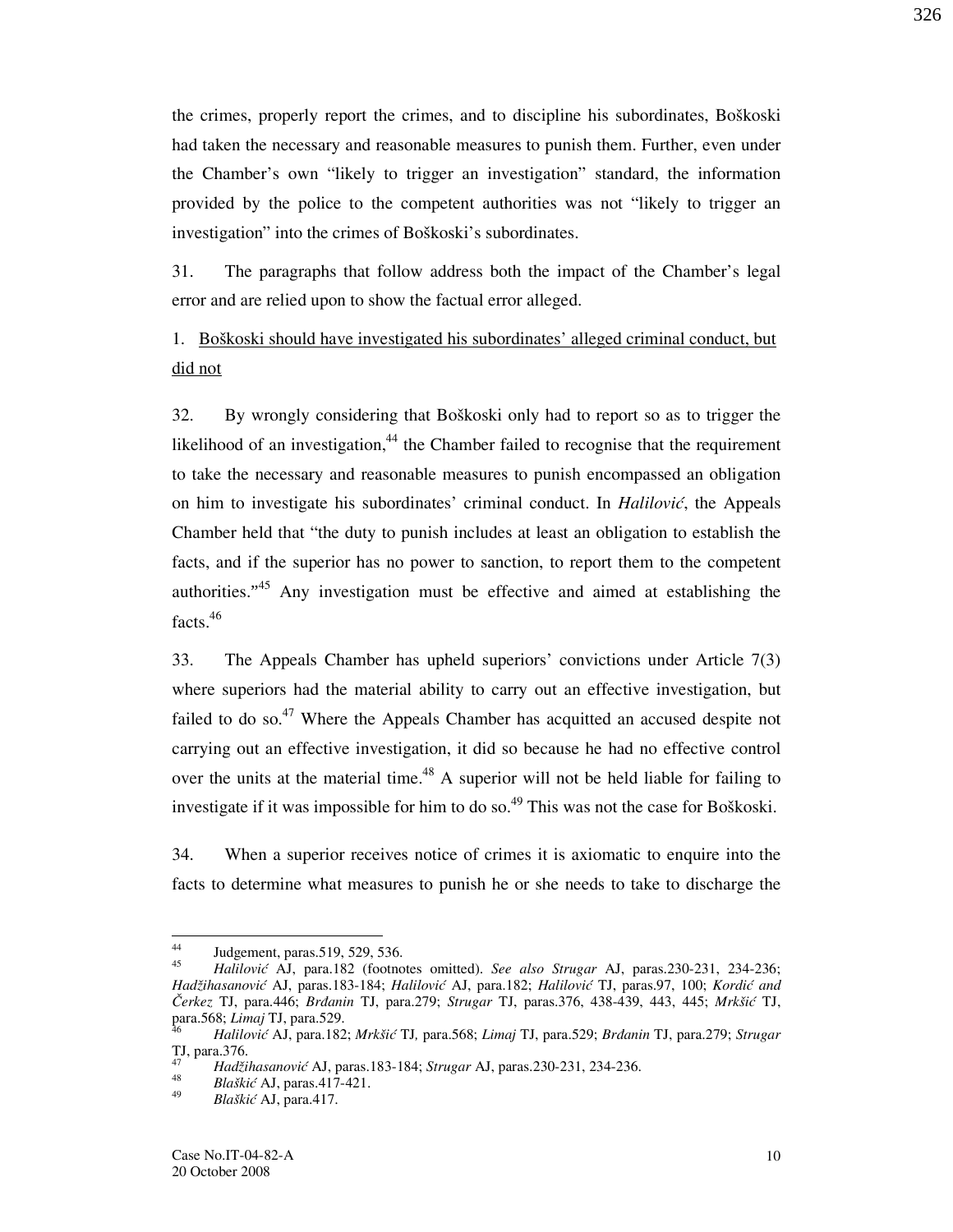duty under Article 7(3). Establishing the facts is the starting point for any action to punish a breach.<sup>50</sup>

35. The *Delić* Trial Chamber recognised this when it convicted Delić for failing to punish his subordinates' crimes. It stated that "the establishment of the facts is the first step in any attempt to ensure that the perpetrators of the crimes are brought to justice."<sup>51</sup> "[A]ny omission on [the] part of a superior to enquire cannot relieve that superior of taking punitive action."<sup>52</sup>

36. Post-WWII caselaw recognises investigation as a necessary and reasonable measure. In the Tokyo Judgement, the Tokyo Tribunal convicted Shigemitsu, a civilian superior who was on notice that prisoners were being mistreated.<sup>53</sup> It held that despite such notice Shigemitsu had taken no steps to have the matter investigated and that, if necessary, he should have pressed the matter to the point of resigning.<sup>54</sup>

# (a) Boškoski had the material ability to investigate the criminal conduct of his subordinates

37. As "minister of a structured, disciplined and heavily regulated ministry,"<sup>55</sup> Boškoski had the material powers to ensure a comprehensive investigation into the alleged criminal conduct and report the findings to the competent authorities. The Chamber found that there was "no doubt that he was in a position to effectively enforce his ministerial powers to the extent he chose."<sup>56</sup> He controlled and directed the police<sup>57</sup> and was himself an "authorised official" of the MoI.<sup>58</sup> "He was the superior of the personnel of the MoI [...]. He had and could effectively exercise the required command responsibility."<sup>59</sup>

38. Boškoski's ability to investigate –and his duty to do so under national law– is enshrined in the FYROM Code of Criminal Procedure. The FYROM Code of Criminal Procedure stipulates that in the case of a suspected crime "the Ministry of

 $\frac{1}{50}$ See Kordić and Čerkez TJ, para.441, citing to ICRC Commentary, para.3560.

<sup>51</sup> Delić TJ, para.553. See also Delić TJ, paras.512, 533-555. 52

 $\frac{52}{53}$  Delić TJ, para.553.

 $^{53}$  Tokyo Judgement, p.458.<br> $^{54}$  Telyze Judgement, p.459.

 $^{54}$  Tokyo Judgement, p.458.

 $\frac{55}{56}$  Judgement, para.514.

 $\frac{56}{57}$  Judgement, para.514.

 $57$  Judgement, para.513.

 $\frac{58}{59}$  Judgement, para.474.

Judgement, para.515.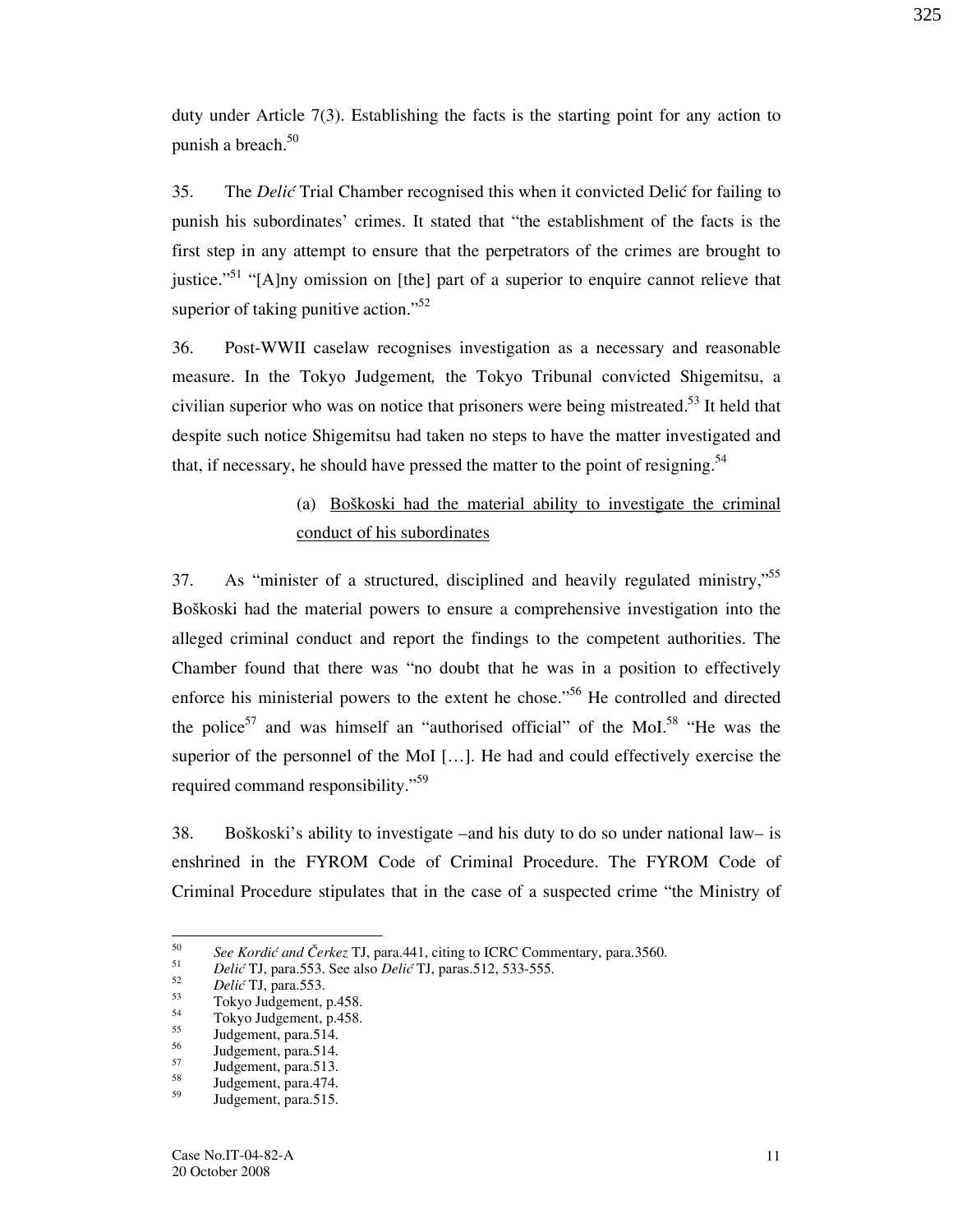the Interior is duty bound to undertake the necessary measures to identify the perpetrator of the crime  $[\dots]$  and to collect all relevant information that could prove useful in conducting successful criminal proceedings." The material must be compiled into a criminal report which is then filed with the public prosecutor. This obligation is a continuing one so that where the Ministry becomes aware of "new facts, evidence or traces of the crimes after a criminal report has been filed, they are duty bound to collect the necessary information" and to file an addendum to the original report.<sup>60</sup>

39. Within his Ministry, Boškoski had at his disposal a special unit, the "Department for Internal Control," that existed to address misconduct by employees of the Ministry.<sup>61</sup> Boškoski asserted that this unit was involved in the investigation of 19 cases of alleged police misconduct during 1998 and into March  $2001<sup>62</sup>$ 

40. Boškoski could also have ensured that he was more fully informed and that the police performed their duties so that the judiciary was in a better position to determine what really had occurred.<sup>63</sup>

# (b) Despite his powers, Boškoski failed to investigate his subordinates' criminal conduct

41. Bo{koski was on notice of alarming information indicating that grave crimes had been committed. He could have ordered his subordinates to seek and provide further information.<sup>64</sup> Yet he failed to act despite his extensive powers and his duty under national law to investigate to establish the facts and collect all information that could assist the competent authorities in criminal proceedings.

42. No normal police investigations were carried out.<sup>65</sup> The MoI never provided the names of the police who entered Ljuboten on 12 August  $2001<sup>66</sup>$  and there were no

<sup>60</sup> Exh.P88 (Code of Criminal Procedure) (not confidential), Art.142 (1), (2), (6), relied upon in Judgement, para.530, fn.1982 -the Trial Chamber rejected testimony that contradicted the clear wording of the law. The regulations in the Code of Criminal Procedure are reflected in Exh.P96 (Book of Rules on the Work of the Ministry of Interior) (not confidential), Arts.103, 167. See also Stojanovski, T.9250-9251 (open session).

<sup>61</sup> Exh.1D107 (Book of Rules of Organisation and Operation of the Ministry of Interior Affairs)  $($ not confidential), Art.7(2).

The Judgement notes that there is no record of such investigations and no evidence to support that they took place. See Judgement, para.452.

 $\frac{63}{64}$  Judgement, para.535.

Judgement, para.527; Jovanovski, T.5133-5134 (open session). See also Jovanovski, T.5099, 5104-5106 (open session).

Judgement, paras.529-530.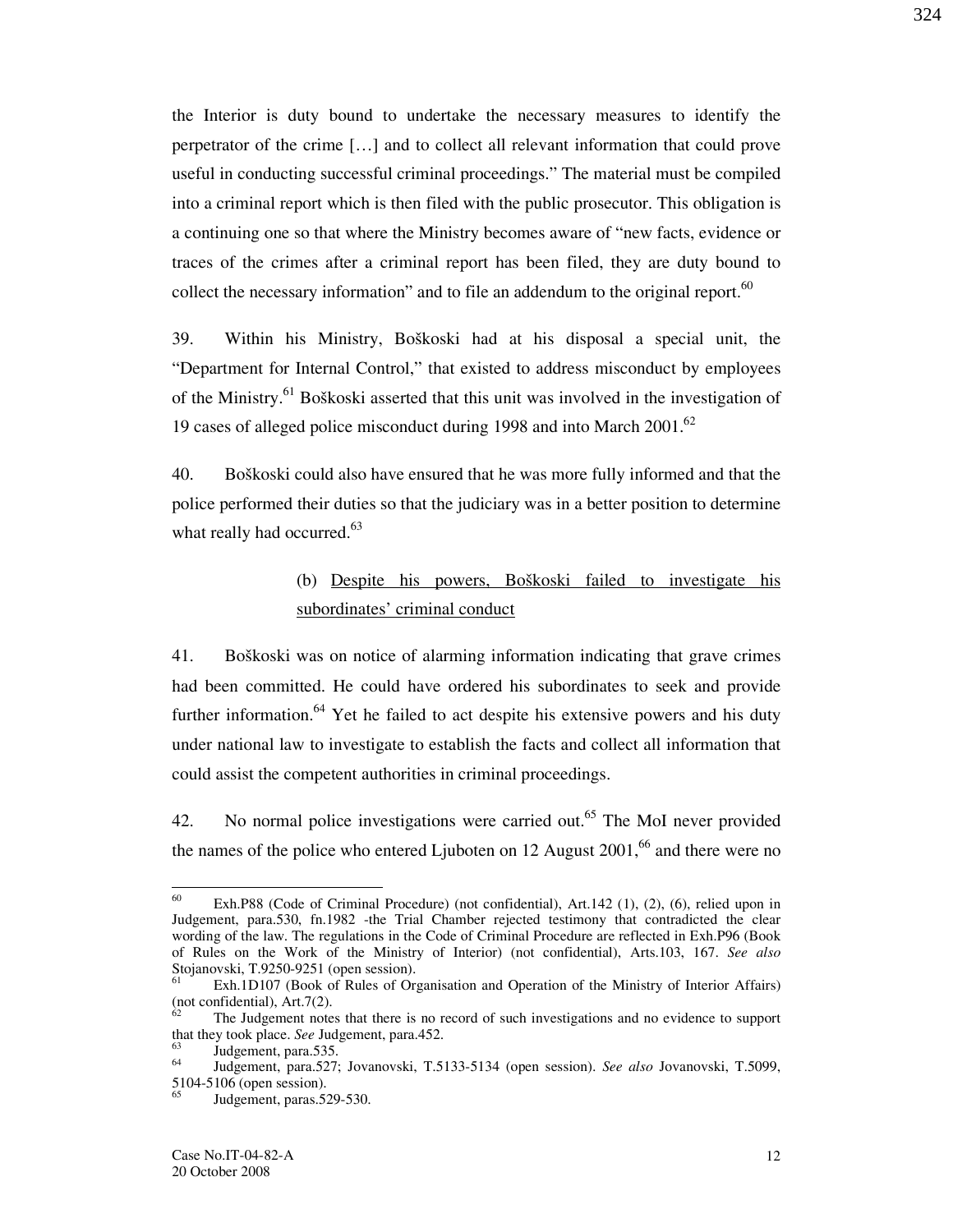statements from the police concerning the events in the village, the deaths, and the injuries of Atulla Qaili.<sup>67</sup> No statements from Ljuboten residents were obtained.<sup>68</sup> On 28 November 2001 the public prosecutor's office complained that they had been waiting for information from the MoI for some time, and that they lacked necessary information for their investigation.<sup>69</sup>

43. Not only did Boškoski fail to investigate the crimes in accordance with the Code of Criminal Procedure, but his police actively obstructed the onsite inspection. They prevented the public prosecutor and the investigative judge from entering Ljuboten by incorrectly stating that there was still fighting in Ljuboten and that it was not safe to go there.<sup>70</sup> In addition, there were no efforts to talk to or interview any of the police officers deployed in Ljuboten because during the armed conflict in 2001 "police officers always refused to testify about these kind of cases," and there was no support from the MoI to bring them to do so.<sup>71</sup>

44. Bo{koski could have ensured that the police responsible for investigating performed their duties.<sup>72</sup> Properly supervising the police was a measure Bo $\delta$ koski needed to take. While Boškoski could delegate the implementation of the necessary measures to officers in his Ministry,  $^{73}$  he had to ensure accountability and closely supervise any such assignments. He was not permitted to do nothing and to trust that his police would properly investigate and cooperate with the competent authorities. Thus, whether or not he had actual knowledge of the obstructive conduct is immaterial.<sup>74</sup> Boškoski needed to take the necessary and reasonable measures. Had the Chamber appreciated this, it would have found that Boškoski needed to properly

-

323

 $^{66}$  Judgement, para.530, [REDACTED]. See also Judgement, para.547.

 $\frac{67}{68}$  Judgement, para.530.

 $^{68}$  Judgement, para.531.

Exh.1D197 (not confidential), referred to in Judgement, paras.455-456. The Prosecution notes that Ex.1D47 (not confidential) is a request for additional information and data on the Ljuboten events addressed to the MoI by the investigative judge on 19 September 2001.

 $^{70}$  Judgement, paras.431-432, 530, 536.<br> $^{71}$  Purkeyske, Exp P235 (pat confidential

<sup>&</sup>lt;sup>71</sup> Ruskovska, Exh.P235 (not confidential), para.13, referred to in Judgement, para.456.

Judgement, para.535. 73

Halilović AJ, para.182 ("the duty to punish includes at least an obligation to investigate possible crimes or have the matter investigated" (emphasis added)).

The Chamber made no ultimate finding as to whether Boškoski knew of his police's lack of investigations and cooperation with the judiciary but it stated that the evidence did not indicate that he would be strongly motivated to have informed himself: Judgement, para.535.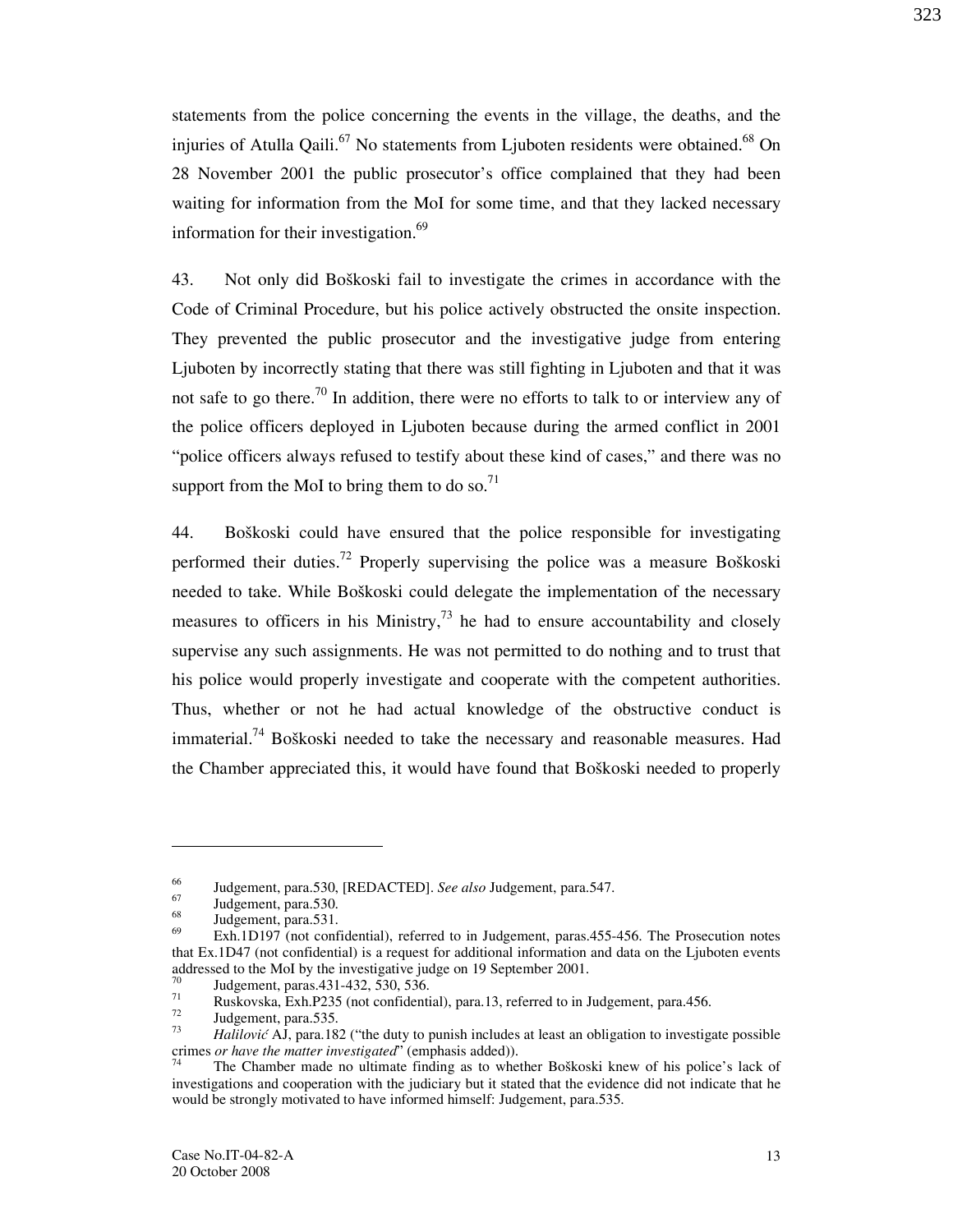inform himself of the actions taken to investigate and report the alleged crimes of his subordinates.

45. A superior cannot avoid responsibility by assuming that delegated subordinates will automatically implement the measures necessary to discharge his duty. A superior must ascertain that the system put in place actually functions. The Tokyo Tribunal held that a person responsible for prisoners of war has a "duty to ascertain that the system [to secure proper treatment of POWs] is working and if he neglects to do so he is responsible."<sup>75</sup> The *Strugar* Trial Chamber endorsed a similar passage from the same judgement which held that it is not sufficient for a superior to simply issue an order to meet his duties; he must also "satisfy himself that such orders are carried out."<sup>76</sup>

46. In the present case the need for supervision was obvious. The police had to investigate and report on their peers for the purpose of prosecution. Boškoski must have been aware that members of the police would be reluctant to effectively investigate and implicate other members of the police. Rather than ensure a proper investigation, Boškoski displayed a hostile and closed-minded attitude to allegations of police misconduct. Two days after the crimes, he stated that allegations of a massacre were foreign propaganda.<sup>77</sup> Later he said, "I vigorously reject the accusations against the Interior Ministry and against the regular and the reserve police forces, which have demonstrated unprecedented courage  $\left[ \ldots \right]$ <sup>78</sup> He also threatened to file suit against Human Rights Watch for their reporting of the crimes.<sup>79</sup>

47. By failing to ensure proper investigation and reporting of the Ljuboten events, Boškoski failed to take a measure that was evidently necessary to achieve punishment of those subordinates guilty of crimes.

48. In addition to ensuring a proper criminal investigation and properly reporting to the competent authorities, Boškoski could have established an effective internal inquiry to look into the conduct of the police and to report the results as the basis for disciplinary and criminal proceedings against the perpetrators. He set up a 322

<sup>75</sup> Tokyo Judgement, p. 30. 76

 $\frac{76}{77}$  Strugar TJ, para.374, citing Tokyo Judgement, p.452.

 $\frac{77}{28}$  Exh.P362 (not confidential), referred to in Judgement, para.446.

 $T^8$  Exh.P355 (not confidential), referred to in Judgement, para.450.

Judgement, para.450, referring to Exhs.P359 (not confidential) and P355 (not confidential).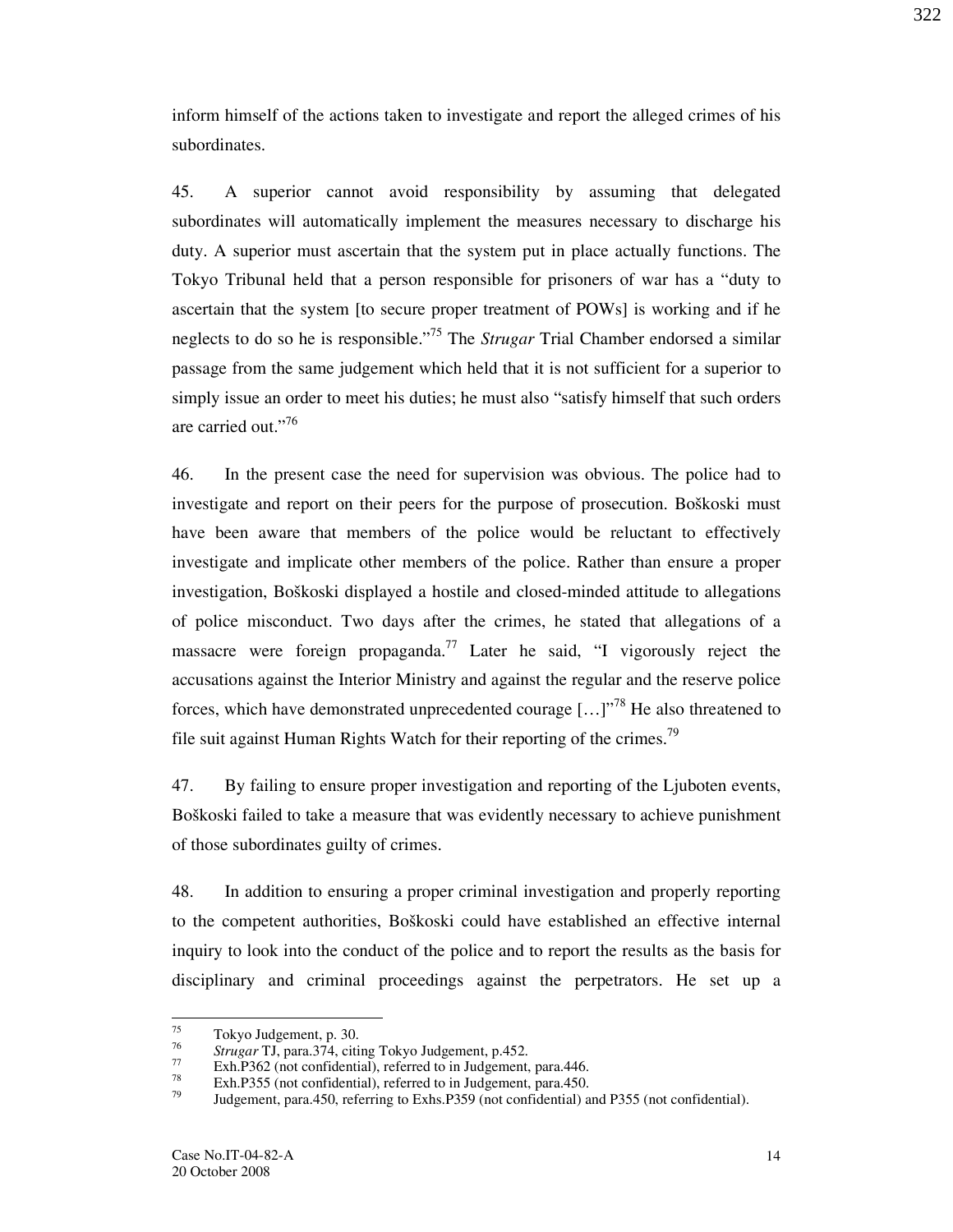commission but failed to give this commission a proper mandate by limiting its inquiry to the activities undertaken by MoI forces to "repel the armed attacks by terrorist groups."<sup>80</sup> The commission's inadequacy is shown by the superficial way it conducted its work. Ultimately, it was not sufficient to satisfy the need to investigate. $81$  Despite its failure, the Chamber did not take it into account in examining whether Boškoski had taken the necessary and reasonable measures to punish his subordinates. Instead, it found that this commission was irrelevant to his criminal responsibility because Boškoski created it out of political interest to deflect mounting international and domestic pressure.  $82$  His motive for failing to take necessary and reasonable measures did not excuse his failure.

49. In summary, no one in the FYROM was better equipped to investigate the police crimes in and around Ljuboten than Boškoski. As Minister of Interior he could have applied the MoI apparatus to the task of investigating the Ljuboten crimes, assisting the conduct of successful criminal proceedings, and conducting disciplinary proceedings. Instead, he chose to vigorously reject any allegations about these crimes, and failed to take any meaningful steps towards a proper investigation. Indeed, the Chamber correctly emphasised evidence in the record suggesting that Boškoski never intended to seriously address any possible crimes by the police.<sup>83</sup>

50. By failing to investigate, Boškoski failed to take the necessary and reasonable measures to punish the perpetrators of the crimes. The Appeals Chamber should reverse Boškoski's acquittal and convict him under Article 7(3) of the Statute.

51. In the alternative, no reasonable trier of fact could have concluded that, despite failing to investigate, Boškoski took the necessary and reasonable measures to punish his subordinates. This occasioned a miscarriage of justice as it led the Chamber into error in acquitting Boškoski of all the counts against him.

<sup>80</sup>  $\frac{80}{100}$  Ex.P73 (not confidential), referred to in Judgement, para.434.

 $\frac{81}{82}$  Judgement, paras. 437, 527.

 $\frac{82}{83}$  Judgement, para.528.

Judgement, paras.450, 535.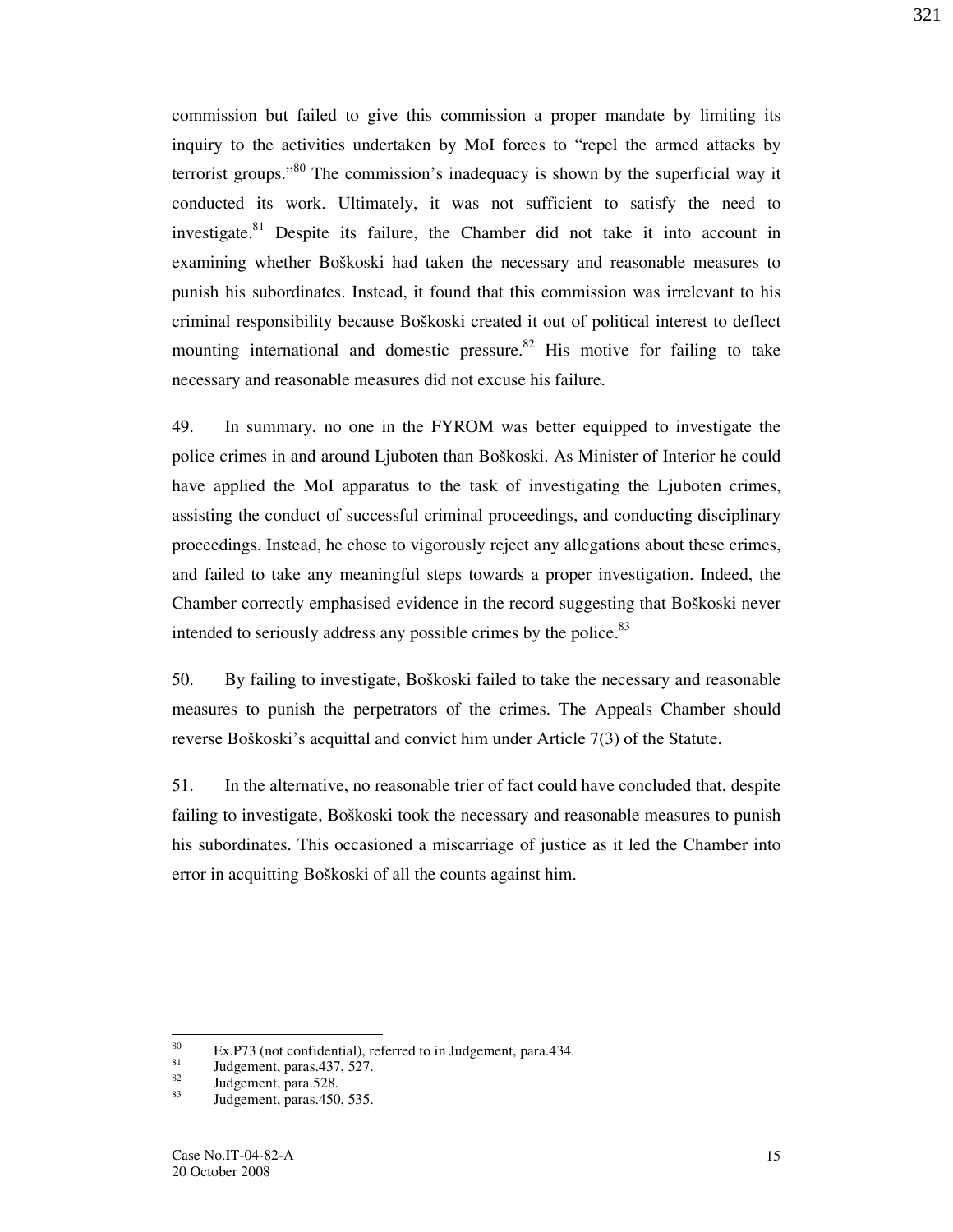# 2. Boškoski should have ensured full and accurate reports were prepared and submitted detailing the alleged criminal conduct of his subordinates, but did not

52. The information provided by the MoI to the investigative judge and the public prosecutor, relied upon by the Chamber to acquit Boškoski under Article  $7(3)$ , did not mention any alleged criminal conduct committed by Boškoski's subordinates, let alone murder, cruel treatment, and wanton destruction of property. The Chamber wrongly held that all that was required was a report sufficient to trigger the likelihood of an investigation into the alleged criminal conduct. In doing so, the Chamber failed to recognise that the form and contents of the reporting had to be assessed against the necessary and reasonable measures standard. The information provided was insufficient to meet this standard. A superior who is on inquiry notice that crimes were possibly committed by his subordinates is at least capable of providing this information. To meet the Article 7(3) obligation of taking the necessary and reasonable measures to punish, a superior must identify in the report the subordinates' alleged criminal conduct. Bo $\delta$ koski's failure to do so results in his Article 7(3) responsibility.

53. The need to identify the alleged criminal conduct and that the conduct was perpetrated by his subordinates, stems from the fact that the duty to punish subordinates under Article 7(3) arises only if the superior knew or had reason to know that his subordinates committed crimes.

54. The level of detail required for a superior's report is informed by the state of his knowledge regarding allegations of criminal conduct and by the necessary and reasonable measures within his material possibility, particularly his ability to investigate. Where, as here, it is within a superior's material possibility to undertake an investigation into allegations of subordinates' criminal conduct to establish the facts, trial chambers have consistently held that reports by superiors to the competent authorities must reflect the fruits of that investigation.<sup>84</sup>

55. The ICRC Commentary on Article 87(3) of Additional Protocol I confirms this. Article 87(3) requires a commander who is aware that his subordinates have 320

 $rac{1}{84}$ See Kordić and Čerkez TJ, para.446 ("This duty includes at least an obligation to investigate the crimes to establish the facts and to report them [the facts] to the competent authorities."); Halilović TJ, paras.97, 100 (same); Orić TJ, para.336 (same); Brdanin TJ, para.279 (same). See also Limaj TJ, para.529.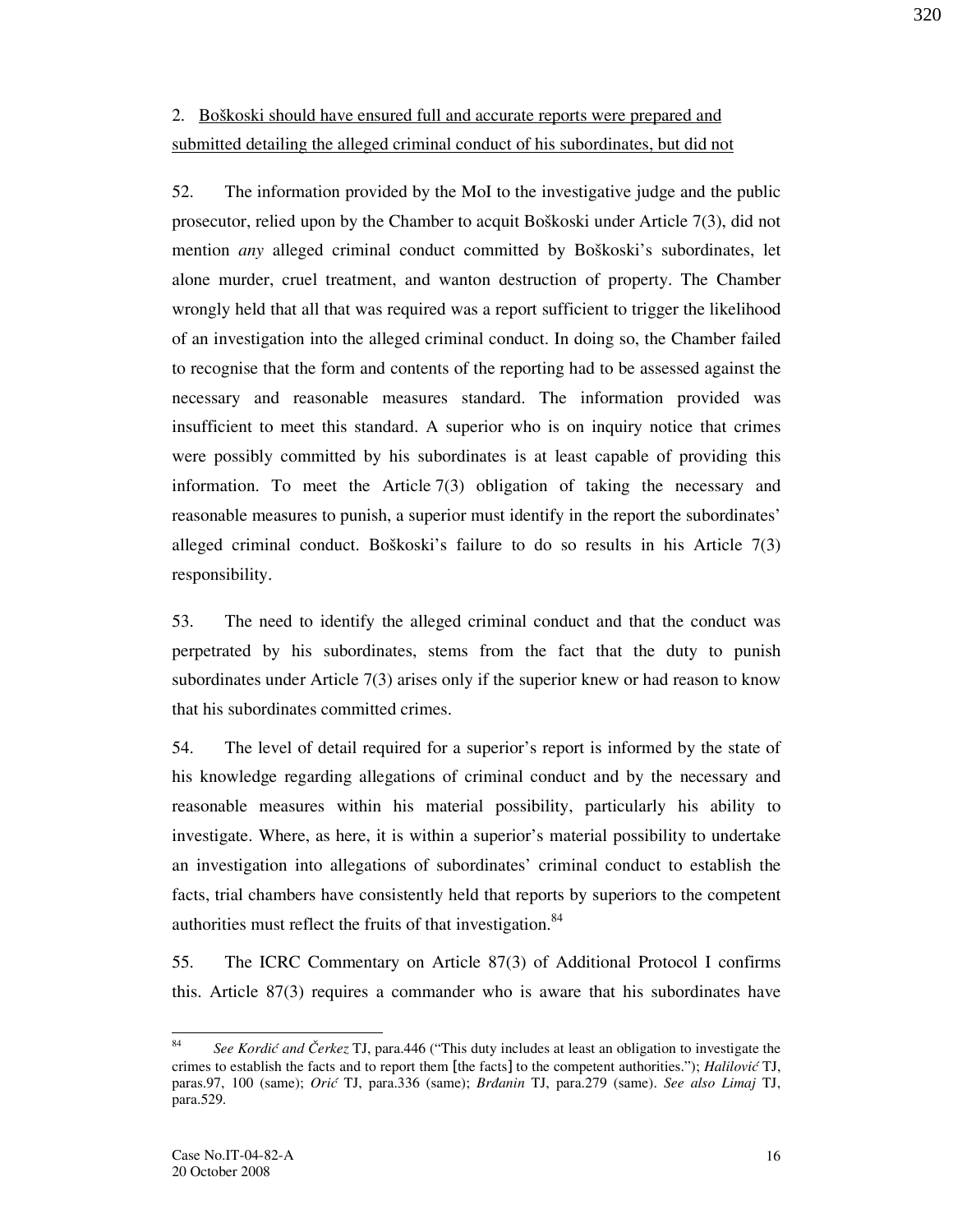committed a breach of the Geneva Conventions or the Protocol "where appropriate to initiate disciplinary or penal action" against them.<sup>85</sup> The ICRC Commentary states that this action may include "remitting the case to the judicial authority where necessary with such factual evidence which is possible to find.<sup>86</sup> Where a superior has the ability to investigate and discover facts, those facts must be included in the report to the competent authorities in order to fulfil his Article 7(3) obligation to punish.

56. Both trial and appeal chambers addressing this issue have concluded that a report to the competent authorities must report the actual crimes of subordinates (or allegations thereof) to fulfil a superior's Article 7(3) obligation. In Aleksovski, the Trial Chamber held that reports submitted by the accused to the military police commander and the president of a military tribunal were insufficient measures under Article 7(3) because the reports did not include information on or expose any of the crimes committed by subordinate guards in Kaonik prison.<sup>87</sup>

57. Similarly, in Hadžihasanović the Appeals Chamber recognised the importance of reporting the entirety of the alleged criminal conduct when it reversed a finding by the Trial Chamber that the accused did not take the necessary and reasonable measures to punish the perpetrators of the murder and cruel treatment of prisoners.<sup>88</sup> The Appeals Chamber found that the evidence was sufficient to raise a reasonable doubt as to whether the entire matter, *including the cruel treatment*, was referred to the municipal public prosecutor.<sup>89</sup>

58. To amount to "necessary" measures under Article 7(3), a superior must show he or she "genuinely tried to prevent or punish."<sup>90</sup> A report to the competent authorities that genuinely aims to ensure punishment of subordinates' criminal conduct must at least refer to the nature of the wrongdoing and who the suspected perpetrators are, where the accused has the material ability to obtain such information.

<sup>85</sup>  $\overset{85}{\phantom{0}}$  API, Art.87(3).

ICRC Commentary, para.3562, p.1023 (emphasis added), quoted in Strugar TJ, para.377. 87

Aleksovski TJ, para.117 ("None of the reports transmitted to the military police commander or to the president of the Travnik military tribunal dealt with the assaults committed by guards [...] within Kaonik prison.") (emphasis added); Aleksovski TJ, para.117 (noting that the secretary "specified before the Trial Chamber that she had never drawn up a report exposing any crimes by guards") (emphasis added). These findings survived challenge on appeal by the Accused. See Aleksovski AJ, paras.70-74. 88

See Hadžihasanović AJ, paras.147, 153. 89

Hadžihasanović AJ, para.147. 90

Halilović AJ, para.63.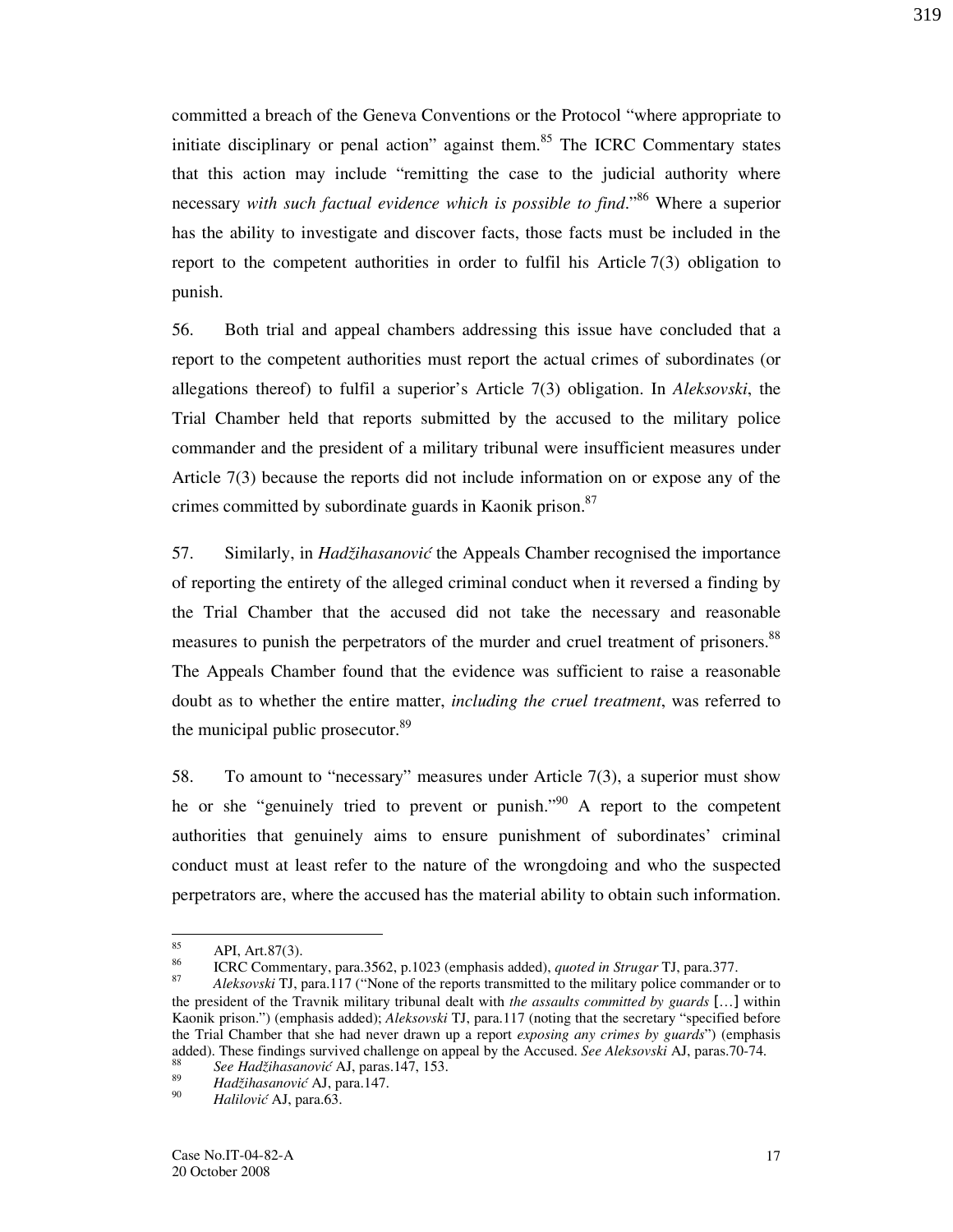To conclude otherwise would lead to the result that vague reports, which mention neither the criminal conduct nor the suspected perpetrators, can satisfy a superior's Article 7(3) duty to punish simply because such reports were likely to trigger an investigation into an event, but which might or might not discover the conduct of the subordinates.

59. In Hadžihasanović the Trial Chamber recognised that the measures superiors need to take must be specific and closely linked to the acts they are intended to prevent or punish. $91$  In order to achieve this, a report to the competent authorities by a superior must reflect his subordinates' alleged criminal conduct to satisfy Article 7(3).

# (a) Boškoski had the material ability to report his subordinates' criminal conduct

60. Bo{koski was on notice of the allegations of criminal conduct by his police. The Chamber found that by 13 August 2001 "rumours were circulating in media and other circles that there had been clashes with citizens, shelling by the police and a number of persons killed" in Ljuboten on 12 August 2001. It was "entirely satisfied that these very grave allegations quickly came to the attention of Ljube Boškoski." $^{92}$ Indeed, the Chamber went further and accepted that because of these circulating allegations, on 13 August 2001, Boškoski established "a commission to enquire into the events of 12 August in Ljuboten,"<sup>93</sup> which conducted a superficial investigation into the events.<sup>94</sup>

61. Bo{koski was also on notice of specific allegations of crimes committed by his subordinates. On 14 August 2001, Boškoski himself discussed "speculation that was launched [that morning] in some foreign media" about a "massacre of the civilian population in the village of Ljuboten."<sup>95</sup> Moreover, the Chamber found that the HRW report of Peter Bouckaert, issued on 5 September 2001, "came to the attention of Ljube Boškoski, as well as newspaper articles reflecting his report, clearly identif[ying] allegations of murder, police brutality and destruction of property."<sup>96</sup>

 $\frac{1}{91}$ Had`ihasanovi} TJ, para.155.

 $\frac{92}{93}$  Judgement, para.527.

 $\frac{93}{94}$  Judgement, para.527.

 $^{94}$  Judgement, paras.434-439, 528.

 $\frac{95}{26}$  Exh.P362 (not confidential), referred to in Judgement, para.446.

Judgement, para.527.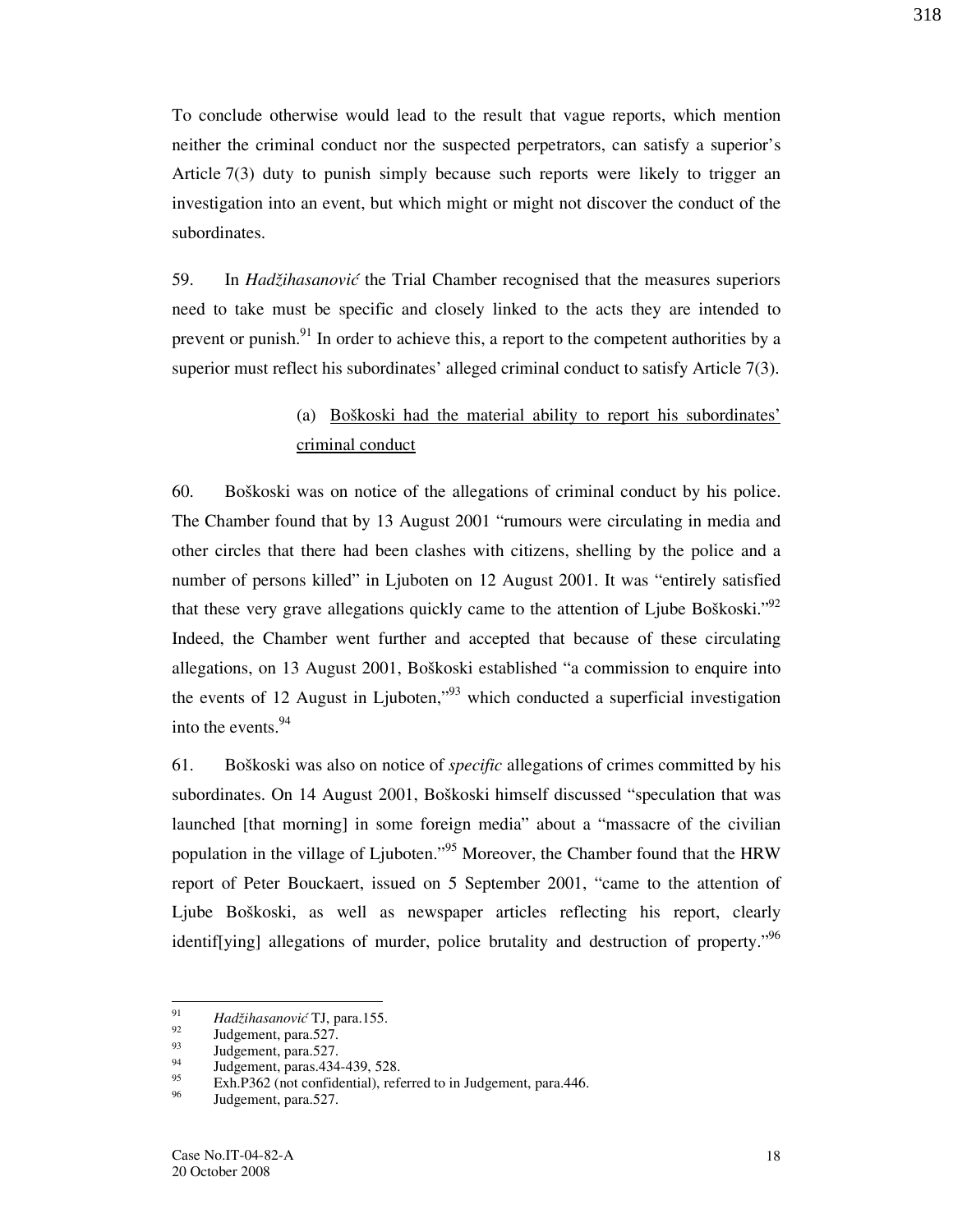These allegations generally correspond to the counts of murder, cruel treatment and wanton destruction found to have been established by the Chamber.<sup>97</sup>

62. It was within Bo{koski's power to investigate further and then report these allegations to the competent authorities and the public prosecutor. Had he done so, the investigation would have established certain facts and evidence and, at the very least, would have ensured that Boškoski could report specific allegations of criminal misconduct by subordinates to the competent authorities.

63. None of the information provided by the MoI to the competent authorities disclosed any allegations of criminal conduct by Boškoski's subordinates. All the notifications disclosed was that members of the NLA/KLA were killed in Ljuboten on 12 August 2001 in the context of combat activities with the Macedonian security forces;<sup>98</sup> and that Atulla Qaili, against whom a criminal charge for terrorism had been filed, died at Skopje hospital on 13 August 2001 after being interviewed at Mirkovci police station.<sup>99</sup>

### (b) Despite his powers, Boškoski failed to report his subordinates' criminal conduct

64. The "reports" relied on by the Chamber to relieve Boškoski of criminal liability, contained in Exhibit 1D6 and Exhibit  $P261$ ,<sup>100</sup> did not disclose to the investigative judge and public prosecutor any allegation of criminal conduct by Boškoski's subordinates. The Chamber found that the reports were "not full or accurate."101

 $\frac{1}{97}$  See Judgement, para.448 (noting that the accounts contained in the HRW Report "speak of killings of a number of persons and bombing, firing and burning of several houses in Ljuboten on 12 August 2001. They also speak of mistreatment of detainees in Ljuboten and at Buzalak checkpoint on 12 August 2001, in the hospital and in the police stations of Butel, Karpoš and Proleće on 12 August 2001 and following days. It was also reported that one detainee, Atulla Qaili, subsequently died in hospital, having been beaten prior to his death. It was specifically reported that police belonging to the MoI under the authority of Ljube Boškoski had been involved in these actions [...]."). See also Judgement, para.451.

 $\frac{98}{99}$  Exh.1D6 (not confidential).

 $^{99}$  Exh.P261 (not confidential).

Judgement, paras.431-433, 529-530, 536. [REDACTED]

<sup>[</sup>REDACTED]

<sup>[</sup>REDACTED]

The information referred to by the Judgement, however, is found in Exhibit P261 (Official Note No.537) (not confidential).

Judgement, para.536.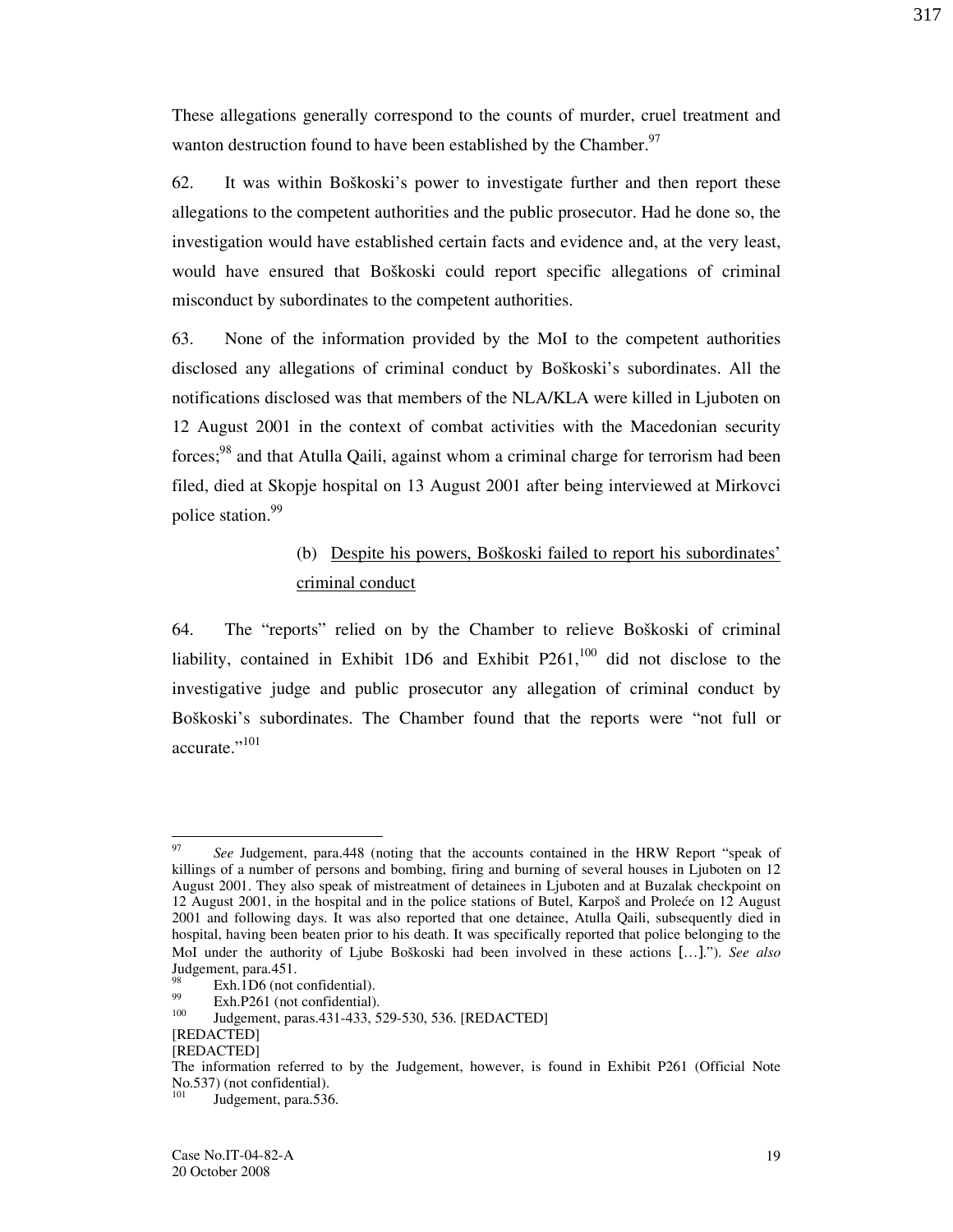65. The first Exhibit, 1D6, is an "Official Note" of Investigative Judge Ognen Stavrev, Primary Court Skopje II, dated 15 August 2001. This note records two pieces of information received by the investigative judge from the MoI. First, that on 14 August 2001 at 1:30 p.m., the MoI informed the investigative judge of the existence of "several corpses" in Ljuboten and suggested that "it probably concerns killed members of the terrorist organization ONA/NLA/ - UCK/KLA/, perished in combat activities carried out with RM/Republic of Macedonia/ security forces on 12 August  $2001.^{102}$  Second, that on the same day, at 5:30 p.m.,<sup>103</sup> the MoI again notified the investigative judge of the existence of "several killed members of the paramilitary of the Albanian terrorists" in Ljuboten, which could not be reached "because at that moment there were still combat activities."<sup>104</sup>

66. Exhibit 1D6 shows that the MoI did not report allegations of any criminal conduct on the part of the police. Moreover, the MoI did not provide any information concerning allegations of assaults and beatings (cruel treatment), or the burning and destruction of houses or other property (wanton destruction) by subordinates of Boškoski.

67. The Chamber specifically acknowledged these deficiencies in the information provided to the investigative judge by the MoI. It noted that "there was no specific notification of destruction of houses in Ljuboten or of any mistreatment of detained villagers or suspects in Ljuboten, at Braca's house, at Buzalak checkpoint, in various police stations, the Skopje court or in the Skopje hospital. Further no names of potential witnesses, either residents or police, were provided to the investigative judge."<sup>105</sup>

68. In addition, it is clear from the Chamber's findings that Boškoski had no intention of reporting any alleged criminal conduct on the part of his subordinates. Indeed, he never acknowledged that such conduct had arisen despite having alarming

<sup>102</sup>  $\frac{102}{103}$  See Exh.1D6 (not confidential).

The Trial Judgement, citing to Exhibit 1D6 (not confidential), mistakenly refers to this second notification as occurring on 12 August 2001. See Judgement, paras.431, 529. The description of this notification is found in the last paragraph of Exhibit1D6 (not confidential), which when read in its entirety and considering the context, suggests that the second notification regarding the events of 12 August 2001 also took place on 14 August 2001. See Exh. 1D6 (not confidential) at p.2, last para. ("In regard to the same event on 12 August 2001, the on-duty investigating judge was informed by MVR- $\text{SVR}$   $\left[ \dots \right]$ ") (emphasis added).

See Exh.1D6 (not confidential).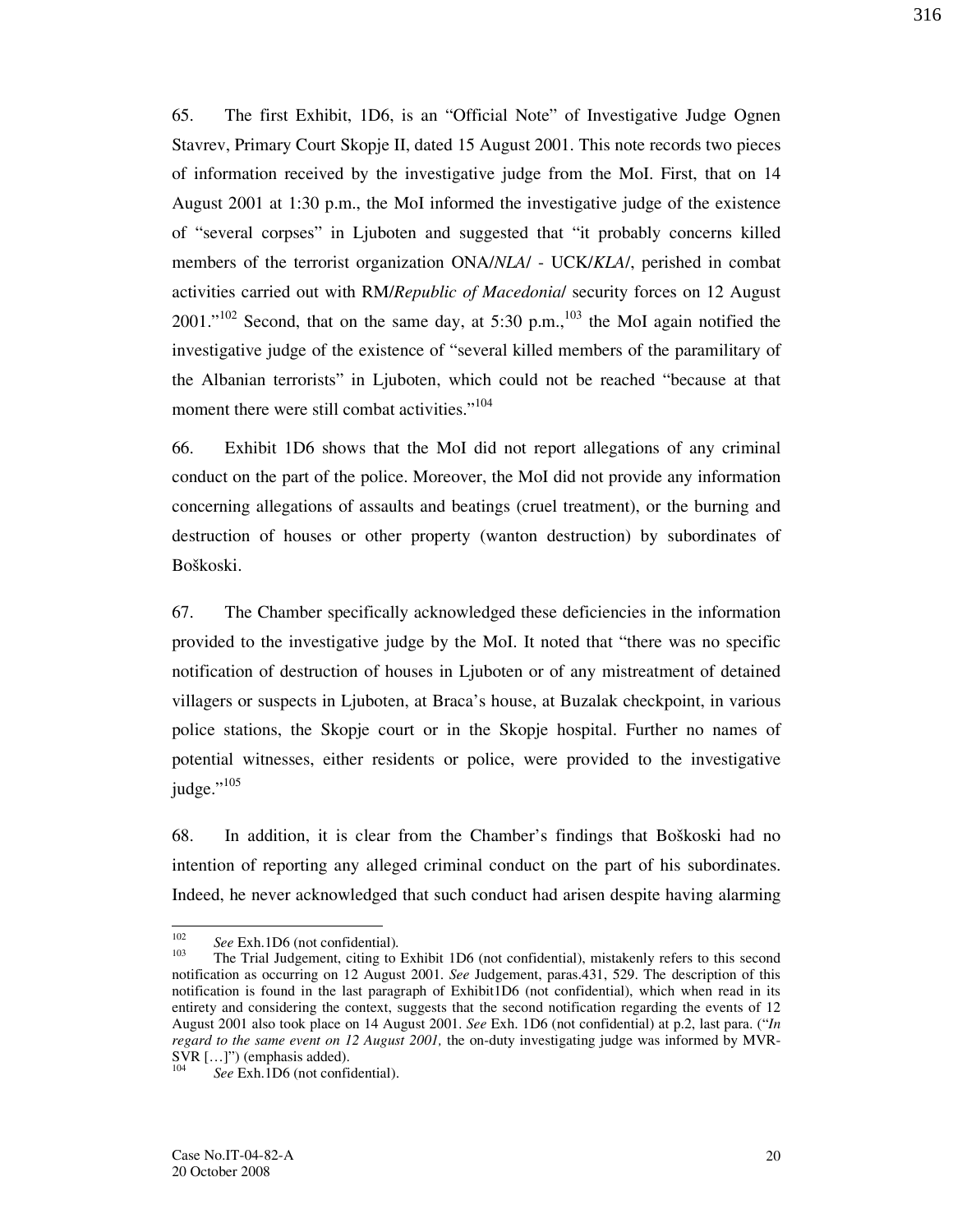information about it. In fact, on 14 August 2001, he brushed away indications of a massacre and asserted that the dead persons were members of "a terrorist – extremist group",  $106$  and that it was only necessary to identify the origin of the deceased as from Ljuboten or from outside  $FYROM.$ <sup>107</sup> Exhibit 1D6 is consistent with an investigation to establish the identity of the deceased, not into the criminal conduct of Boškoski's subordinates.<sup>108</sup>

69. The second exhibit relied upon by the Trial Chamber, Exhibit P261, is an Official Note dated 14 August 2001 submitted by Blagoja T. of the MoI (OVR Čair) with the subject "report on a deceased person," Atulla Qaili. It does not suggest or even mention the possibility of any criminal conduct on the part of the police relating to Atulla Qaili's death. It only suggests Atulla Qaili's own criminal culpability for the crime of terrorism because charges were being pressed against him.<sup>109</sup> This note, which was attached as an enclosure to a cover sheet addressed to the public prosecutor,  $^{110}$  states that (a) OVR Čair filed a criminal report against Atula Qaili; (b) Atulla Qaili<sup>111</sup> was officially interviewed on 12 August 2001 and then taken to Mirkovci police station by security forces active in Ljuboten; and (c) Qaili's "health condition deteriorated" and he was taken to Skopje City Hospital, where he died later that same day.<sup>112</sup> The note is silent as to how or why Atulla Qaili's health deteriorated or who was responsible for his condition, its deterioration and his ultimate death.<sup>113</sup>

70. The Chamber found Boškoski was aware that the judicial authorities had been notified and that some kind of on-site inspection was being attempted on the basis of

-

<sup>&</sup>lt;sup>105</sup> Judgement, para.431. See also Judgement, para.546 (the police records which were provided in evidence do not identify the police who entered into Ljuboten on the morning of 12 August 2001).

 $106$  Exh.P362 (not confidential), referred to in Judgement, para.446.

Exh.P362 (not confidential), referred to in Judgement, para.446. 108

See paras.83-86 below. See also Judgement, para.456, citing to Exh.P388 (not confidential), para.8. 109

See Exh.P261 (not confidential).

<sup>110</sup>  $\frac{110}{111}$  See fn.100 above.

Exh.P261 (not confidential) spells this individual's name differently as Atula Qailji. This Brief uses the spelling used by the Chamber in its Judgement.

Exh.P261 (not confidential). 113

See Judgement, para.530 ("It is also the case that no information was provided to the investigative judge and the public prosecutor as to how Atulla Qaili suffered the fatal injuries, and no witnesses or police responsible for the detention of Atulla Qaili were identified. Nor were names of witnesses to his injuries provided.").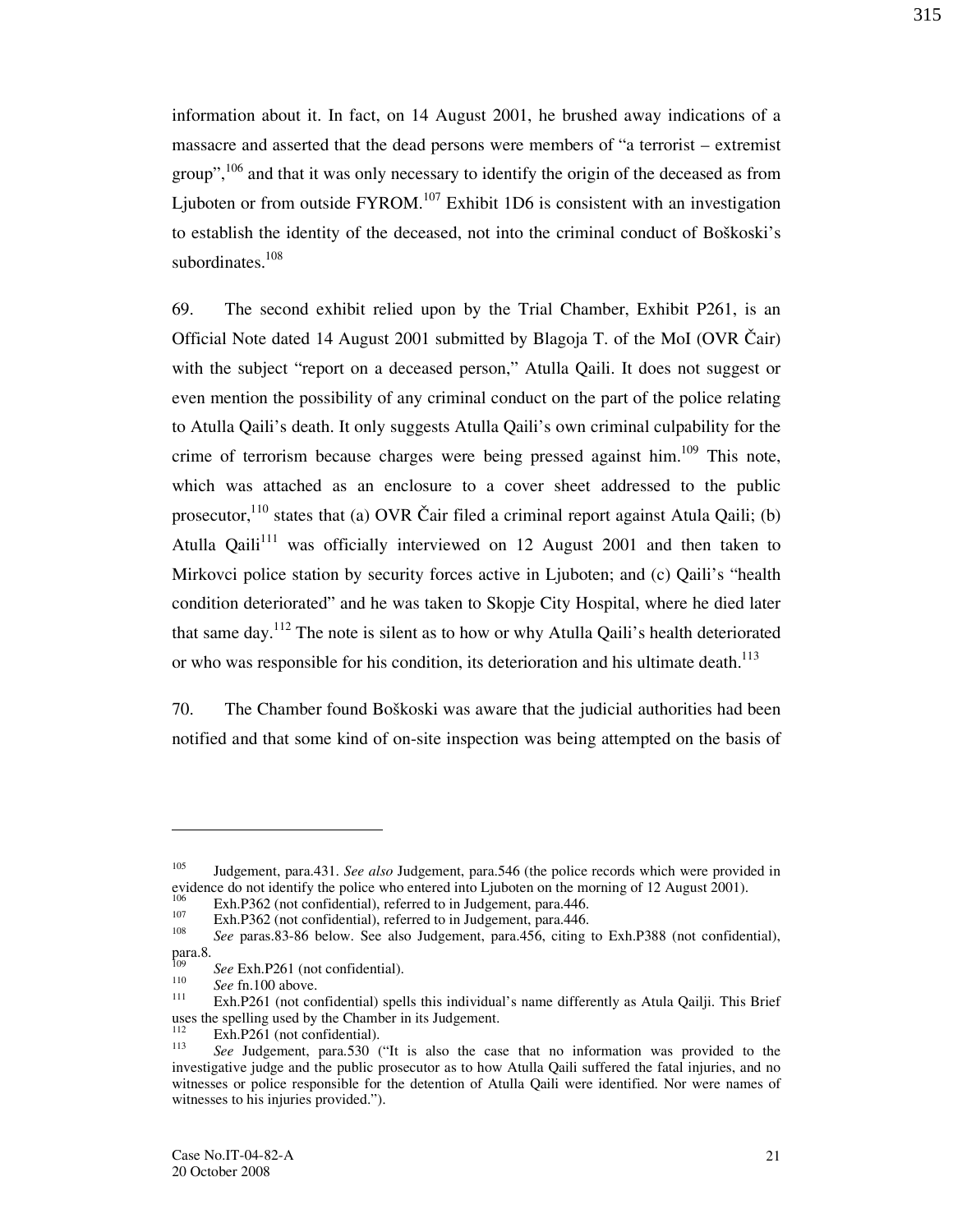four reports sent to him as Minister.<sup>114</sup> In relation to these crimes the reports only mentioned (a) bodies had been found in Ljuboten by OSCE investigators entering the village on 14 August;<sup>115</sup> (b) the bodies had been buried;<sup>116</sup> (c) several houses were set on fire; $117$  and (d) 73 individuals from Ljuboten had been detained at OVR Čair in connection with the situation in Ljuboten. $118$ 

71. These reports did not identify any allegations of criminal behaviour by the police. This information was as deficient as that contained in Exhibits 1D6 and P261. Accordingly, Boškoski could not have reasonably believed that this information was sufficient to meet his obligation to punish his subordinates. He needed to ensure the information provided to the competent authorities did identify the criminal conduct of his subordinates.

72. Neither the evidence of the reports upon which the Chamber relied, nor those sent to Boškoski, contained any allegations of criminal conduct against Boškoski's subordinates. He failed to have any allegations genuinely investigated in order to, if appropriate, file a criminal report with the competent authorities.<sup>119</sup> Boškoski took no steps to ensure that proper reports were made into the alleged criminal conduct of his subordinates. Indeed, the information provided to him which according to the Judgement indicated reports had been made to the responsible authorities did not mention alleged criminal conduct of his subordinates.<sup>120</sup> He failed to verify or have verified whether the competent authorities were aware of and were investigating those allegations.

73. In the circumstances, Boškoski wholly failed to take the necessary and reasonable measures to punish his subordinates for their crimes. The Appeals Chamber should reverse Boškoski's acquittal and convict him under Article 7(3) of the Statute.

<sup>114</sup> <sup>114</sup> Judgement, paras.447, 529, 536. Exhs.1D361 (not confidential), 1D364 (not confidential), 1D373 (not confidential), 1D374 (not confidential). See also Exh.P402 (not confidential), referred to in Judgement, para.529.

<sup>115</sup> Judgement, paras.447, 527. Exhs.1D364 (not confidential), 1D373 (not confidential), p.2, last para. The Centre for Crisis Management served as coordinating interagency between the Macedonian authorities and the international community involved on daily basis in responding to the conflict. The OSCE was a party. See Bolton, T.1604 (open session); Exh.P249 (not confidential), p.1.

 $\frac{116}{117}$  Judgement, para.447.

<sup>&</sup>lt;sup>117</sup> Exhs.1D361 (not confidential), 1D373 (not confidential).

Exh.1D373 (not confidential), p.2.

<sup>119</sup> See Exh.P88 (not confidential), Art.142 (6).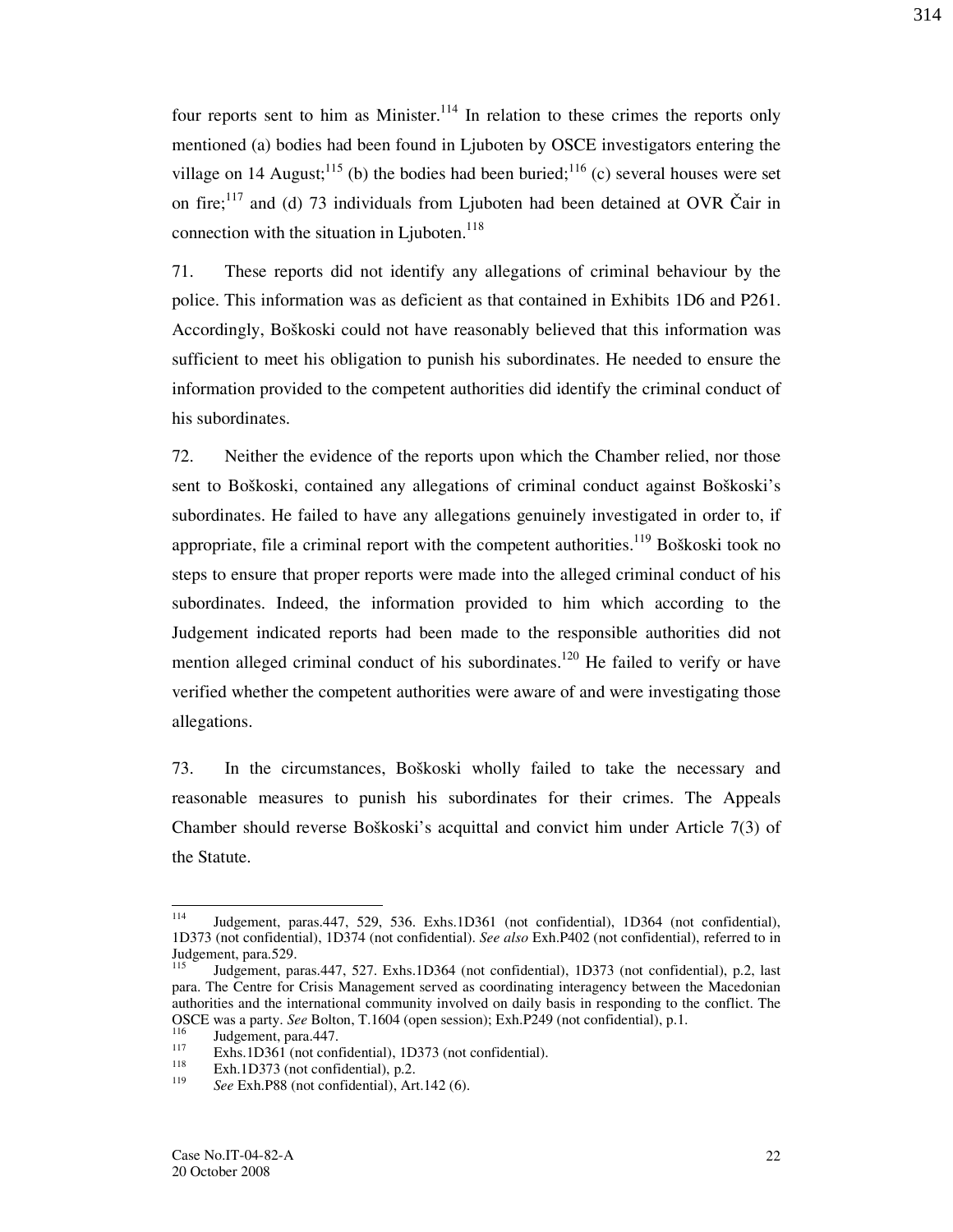74. In the alternative, for the reasons outlined above, the Chamber erred as no reasonable trier of fact could have found that the reports referred to in paragraph 529 of the Judgement and above,  $^{121}$  were sufficient to satisfy Boškoski's obligation under Article 7(3) to take the necessary and reasonable measures to punish his subordinates. In addition, the Prosecution submits that the information provided was not "likely to trigger an investigation" into the crimes of Boškoski's subordinates. The Chamber's factual error led to a miscarriage of justice as the Chamber acquitted Boškoski in relation to all counts.

> (c) Additional factual argument: the "reports" relied on by the Chamber were not "likely to trigger an investigation" into the criminal conduct of Boškoski's subordinates

75. The information provided by the MoI to the investigative judge and the public prosecutor stated that:

(a) Members of the NLA/KLA were killed in Ljuboten on 12 August 2001 in the context of combat activities with the Macedonian security forces; $^{122}$  and

(b) Atulla Qaili, against whom a criminal charge for terrorism had been filed, died at Skopje hospital on 13 August 2001, after being interviewed at Mirkovci police station.<sup>123</sup>

76. In light of this limited information, no reasonable trial chamber could have found that: (1) the notifications of the MOI to the investigative judge and public prosecutor in the official notes, $124$  "ought, in the ordinary course, to have led an investigative judge and the public prosecutor to conduct a proper investigation as anticipated by law  $[\ldots]$ " into the reported events and into "the closely interrelated allegations of police criminal conduct in Ljuboten, and thereafter at police checkpoints and police stations  $[...]$ ;"<sup>125</sup> or (2) while the reports were not full or accurate, they were nonetheless "likely to trigger an investigation," "by law," into the

-

<sup>120</sup> See Judgement, para.529; Exhs.1D373 (not confidential), 1D374 (not confidential), P402 (not confidential), ERN N000-9659-N000-9660.<br><sup>121</sup> See pares 64.60 above

 $\frac{121}{122}$  See paras.64-69 above.

 $122$  Exh. 1D6 (not confidential).

 $123$  Exh.P261 (not confidential).

 $124$  Exhs.1D6 and P261 (not confidential).

Judgement, para.529.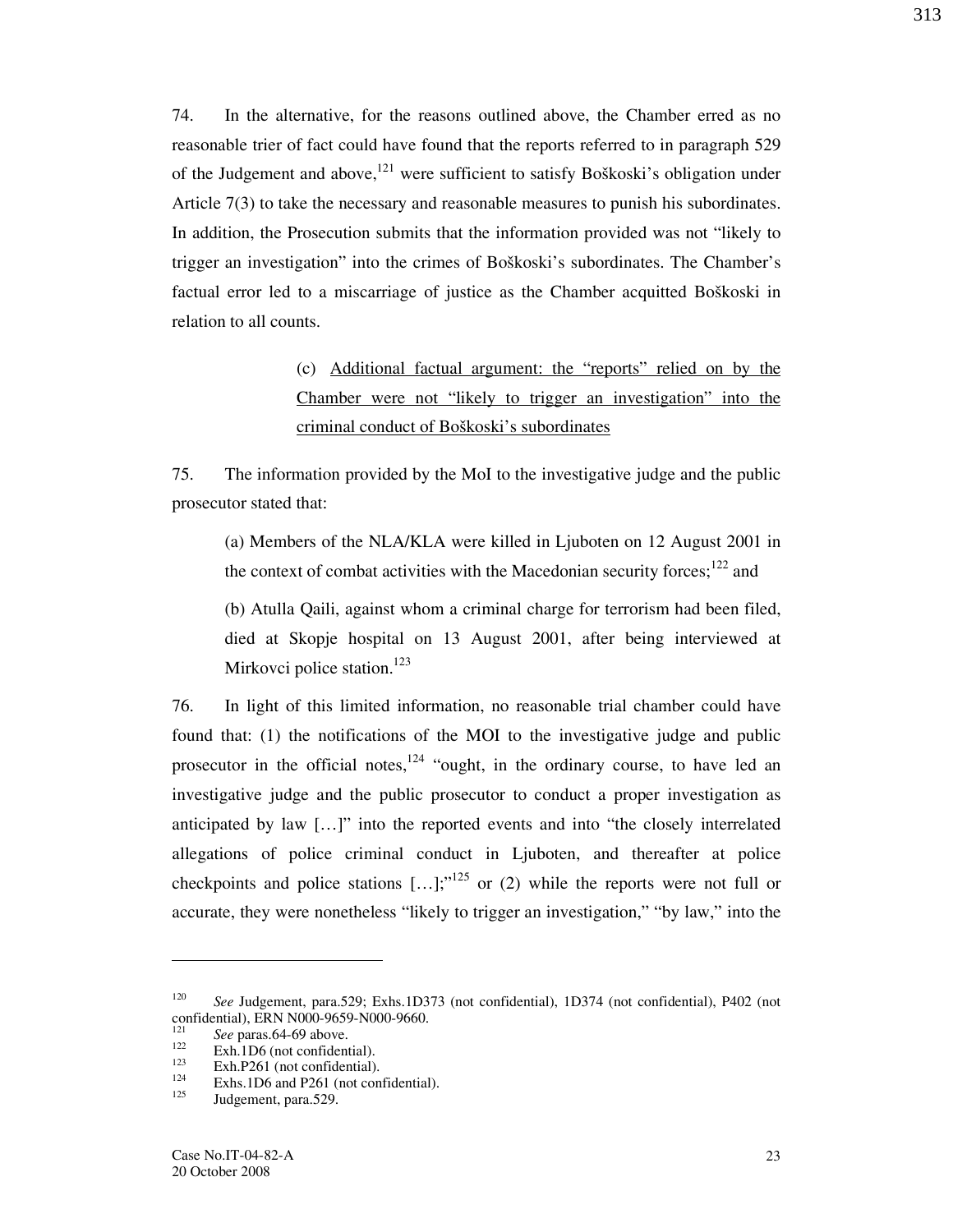deaths, cruel treatment and wanton destruction that occurred on 12 August 2001 and the days following.<sup>126</sup>

77. This is because the information provided to the investigative judge and public prosecutor did not refer to any criminal conduct by the police, nor did the MoI's notifications constitute criminal reports such that they would have by law caused a judicial investigation into police misconduct. Indeed, the deputy public prosecutor gave evidence that the objective of the attempted onsite investigation "was not to clarify what happened at Ljuboten," but rather to identify those individuals who were killed.<sup>127</sup>

(i) The information provided to the competent authorities did not refer to any criminal conduct by the police

78. The information provided to the investigative judge and public prosecutor described in the official notes fell short of that which would trigger an investigation into any or all of the criminal conduct of the police.

79. In the first place, the information minimised the likelihood that the investigative judge or public prosecutor would investigate the conduct of the police. The information in Exhibit 1D6 contained language strongly suggesting that the deceased were "terrorists" killed in fighting.<sup>128</sup> Exhibit P261 portrayed Atulla Qaili as an alleged terrorist.

80. In the second place, the crimes perpetrated against Ljuboten villagers by Boškoski's subordinates were committed in different places against different victims. The Chamber's findings in this respect are summarised below. They show that any investigation into the information reflected in Exhibits 1D6 and P261 - which focused on the bodies in Ljuboten and on Atulla Qaili's brief detention at the Mirkovci police station - was unlikely to uncover the totality of the criminal conduct of Boškoski's subordinates.

81. The Chamber found that, in Ljuboten, the police led by Johan Tarčulovski murdered Rami Jusufi at his own house<sup>129</sup> and later murdered Sulejman Bajrami<sup>130</sup>

<sup>126</sup>  $\frac{126}{127}$  Judgement, para.536.

<sup>&</sup>lt;sup>127</sup> Judgement, para.456 (quoting Dragoljub Čakić, Exh.P388 (not confidential), para.8).

 $128$  Exh.1D6 (not confidential).

 $\frac{129}{130}$  Judgement, paras. 306, 312, 552, 554, 555.

<sup>130</sup> Judgement, paras.313, 316, 320.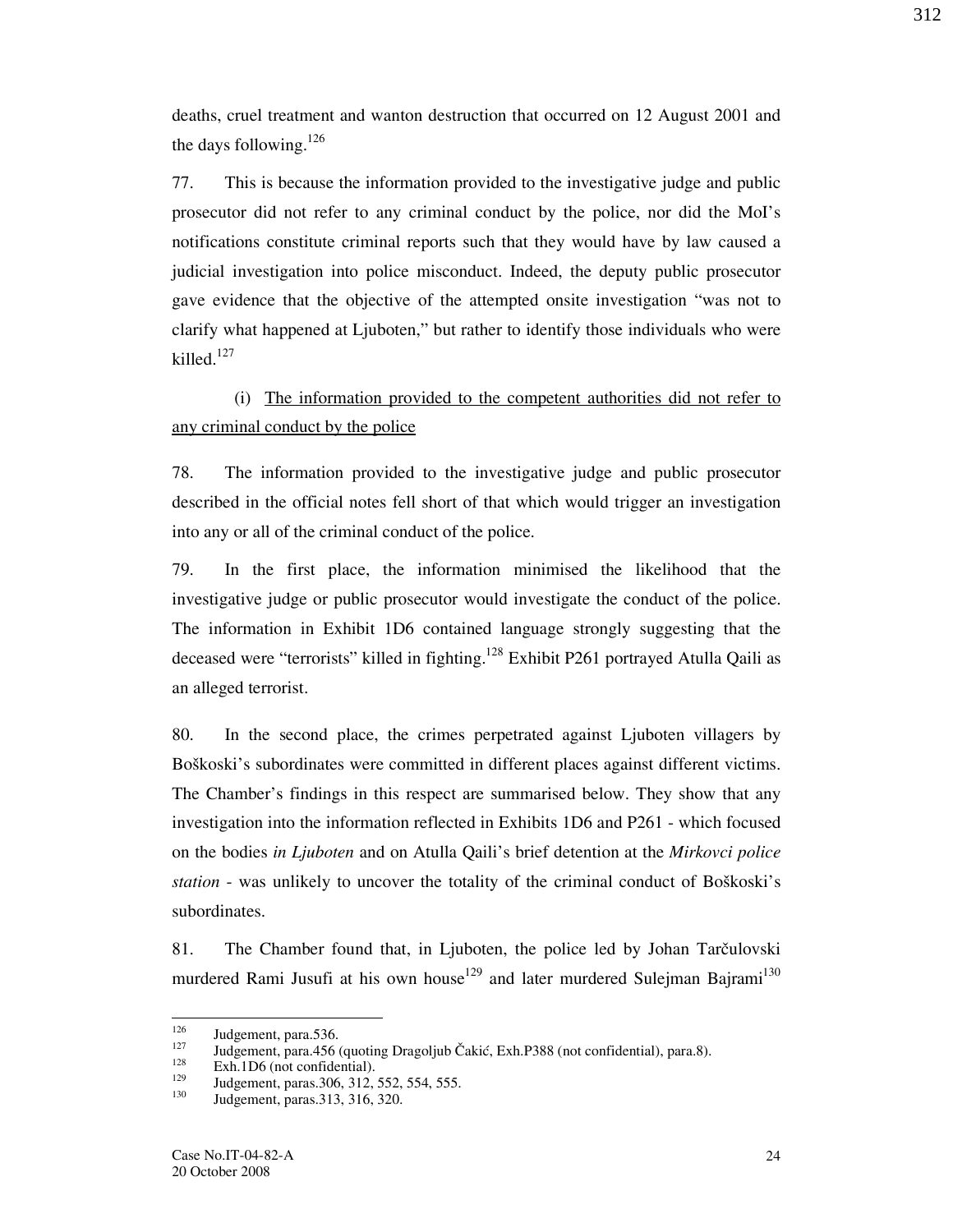and Muharem Ramadani outside Adem Ahmetovski's house.<sup>131</sup> They mistreated Atulla Qaili<sup>132</sup> together with the rest of the men sheltering at Adem Ahmetovski's basement,  $133$  and set on fire houses and other property in Ljuboten.<sup>134</sup> These men were subjected to further abuses at Braca's house by the group of police led by Johan Tarčulovski,  $^{135}$  and then at Mirkovci police station by the police at that location.<sup>136</sup>

82. At the same time the Chamber found that a group of villagers who attempted to leave Ljuboten were mistreated at Buzalak checkpoint by the police officers manning the checkpoint. $137$  They were later taken to different police stations outside Ljuboten (Butel/Čair,<sup>138</sup> Karpoš,<sup>139</sup> Bit Pazar<sup>140</sup> and Proleće/Kisela Voda<sup>141</sup>) where they were further mistreated by the police from those stations.<sup>142</sup>

(ii) The information provided by the MoI did not constitute criminal reports

83. The information reported by the MoI to the investigative judge and the public prosecutor did not constitute a criminal report according to FYROM law, and so was not likely to trigger an investigation into the criminal conduct of Boškoski's subordinates. The Chamber erred in finding that "by law [the reports] should have caused a judicial investigation, supported by the public prosecutor."<sup>143</sup>

84. Under FYROM law, the police are obliged to undertake certain investigations and "to identify the perpetrator […] and to collect all relevant information" if there are grounds to suspect that a crime has been committed, prior to referring a criminal report to the public prosecutor.<sup>144</sup> Nevertheless, the Chamber found that "[n]o normal police investigations were carried out […] before the investigative judge and the public prosecutor were notified."<sup>145</sup> This absence of a police investigation confirms that the information referred to in Exhibit 1D6 and the MoI's official note to the

<sup>131</sup>  $\frac{131}{132}$  Judgement, paras.325, 328.

 $\frac{132}{133}$  Judgement, para.329.

 $133$  Judgement, paras. 383, 384.

 $134$  Judgement, paras.567-569.

 $135$  Judgement, paras. 385, 558.

 $136$  Judgement, paras. 387, 575.

 $\frac{137}{138}$  Judgement, para.388.

 $\frac{138}{139}$  Judgement, para.83.

 $139$  Judgement, para.84.

 $\frac{140}{141}$  Judgement, para.85.

 $141$  Judgement, paras. 86, 574.

 $\frac{142}{143}$  Judgement, para.388. See also Judgement, para.574.

 $\frac{143}{144}$  Judgement, para.536.

 $144$  Exh.P88 (not confidential), Art.142(1), cited in Judgement, fn.1982.

Judgement, para.530.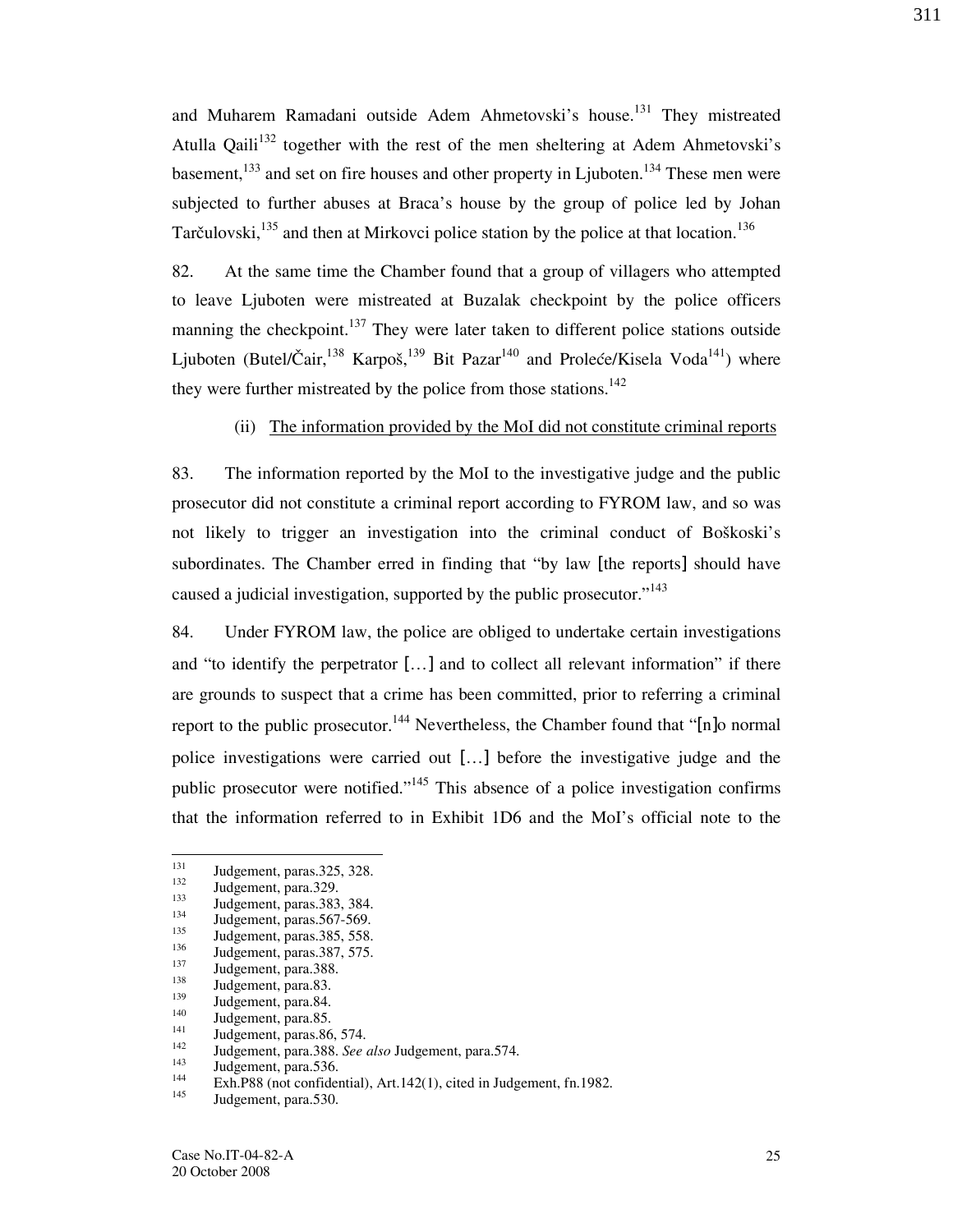public prosecutor (Exhibit P261) did not constitute criminal reports likely to trigger an investigation in accordance with FYROM law.<sup>146</sup>

85. A proper criminal charge or report compiles all facts and evidence collected and describes the measures undertaken when there are grounds for suspicion that a crime has been committed.<sup>147</sup> The prosecutor can then decide to reject the charge only in circumstances prescribed by law.<sup>148</sup> The communications referred to in Exhibit 1D6 and the official note identified as Exhibit P261 do not amount to criminal reports, as defined by Articles 140 and 142 of the FYROM Code of Criminal Procedure.<sup>149</sup> Neither of the documents reports a crime or identifies a perpetrator.<sup>150</sup>

86. Therefore, no reasonable trier of fact could have found that the information described in Exhibits 1D6 and P261 was, by law, likely to trigger a judicial investigation into the crimes of Boškoski's subordinates.<sup>151</sup> Hence, no reasonable trier of fact could have concluded that Boškoski had satisfied his obligation under Article 7(3) by reporting the criminal conduct to the competent authorities.

# 3. Bo{koski should have taken disciplinary measures against his subordinates, but did not

87. Boškoski's obligation to "take necessary and reasonable measures to punish" his subordinates required him to take disciplinary measures in addition to initiating and supporting criminal procedures. Had the Chamber applied the correct legal standard, it would have convicted Boškoski under Article 7(3) because he failed to take any disciplinary measures against his criminal subordinates.

<sup>146</sup> Exh.P88 (not confidential), Art.140(1): "The state agencies and institutions which perform public authorisation are obliged to report crimes". Stojanovski, T.9092 (open session), cited in Judgement, fn.1982: a criminal report is filed to the Prosecutor "[i]f, in the course of our work, we arrive at an information that a crime has been committed, and if we have sufficient relevant facts to substantiate the notion that such crime has been committed and the identity of the perpetrator is unknown to us, then we filed a criminal report against an unknown perpetrator".

Exh.P88 (not confidential), Arts.140, 142 (6). This article further states that "[o]bjects, drawings, photographs, collected reports, records on undertaken measures and activities, official notes, statements and other material that may prove useful in instituting criminal proceedings are filed together with the criminal report. Should the bodies of the Ministry of the Interior become aware of new facts, evidence or traces of the crimes after the criminal report has been filed, they are duty-bound to collect the necessary information and the report pertaining to it, and file it with the public prosecutor as an addendum to the criminal report."

<sup>&</sup>lt;sup>148</sup> Exh.P88 (not confidential), Arts.144-146.<br><sup>149</sup> Exh.D88 (not confidential), Arts.140, 140

<sup>&</sup>lt;sup>149</sup> Exh.P88 (not confidential), Arts.140, 142(6).<br> **IDEDACTED1** 

<sup>[</sup>REDACTED]

<sup>[</sup>REDACTED].

See Judgement, para.536.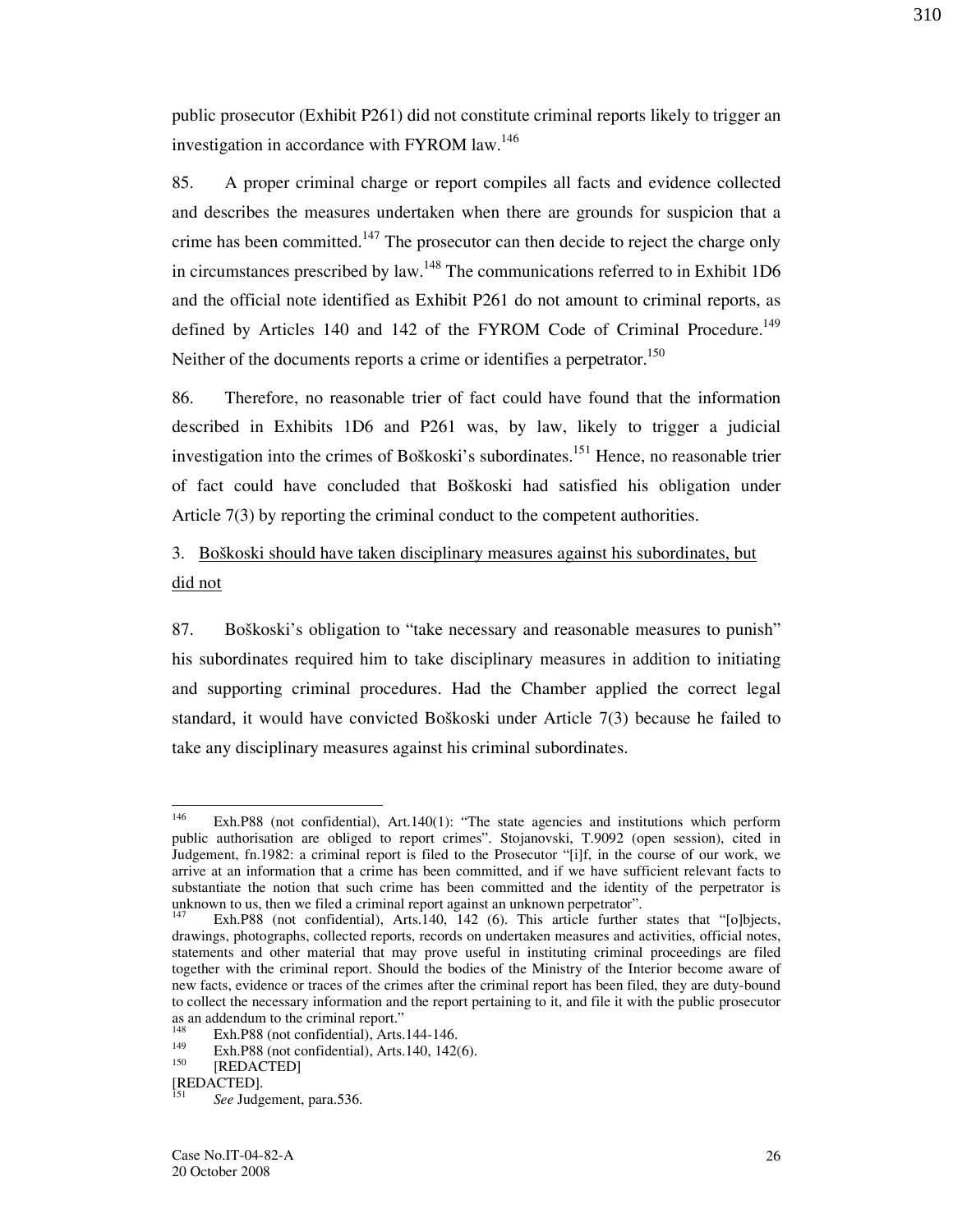88. The purpose of the duty to punish is to deter the commission of future offences.<sup>152</sup> Deterrence includes swift and visible disciplinary action against wrongdoers in order to send an immediate signal to subordinates. Criminal sanctions are not as immediate.

89. Deterrence may require that subordinates suspected of crimes be suspended from active service with a view to terminating their employment. If they are allowed to continue performing their tasks until judicial proceedings against them are completed months or years later, the purpose of deterring them may be undermined and the preventive effect of command responsibility watered down.

90. Where available, therefore, disciplinary measures are a necessary complement to criminal sanctions. Both constitute necessary and reasonable measures to punish consistent with the objectives of superior responsibility: creating "an environment of discipline and respect for the law,"<sup>153</sup> and "ensuring compliance with the rules of international humanitarian law."<sup>154</sup>

91. This approach was adopted by the Had*ž*ihasanović Appeals Chamber when it found that "immediate and visible measures such as disciplinary detention were necessary,"<sup>155</sup> even if in the circumstances of the case they were insufficient on their own.

92. Here, the Chamber found that since disciplinary measures were insufficient to address the crimes in this case, they were automatically rendered unnecessary.<sup>156</sup> However, as shown by the Had*ž*ihasanović Appeal Judgement, a measure may be necessary even if on its own it is not sufficient. In this case, the Chamber failed to appreciate that disciplinary measures were part of the necessary and reasonable measures to punish which Boškoski was required to take.

 $\frac{1}{152}$  Orić TJ, para.338; Ilias Bantekas, Principles of Direct and Superior Responsibility in International Humanitarian Law (Manchester: Manchester University Press, 2002), p.119; see also Halilović TJ, para.96; Hadžihasanović TJ, para.187; Blagojević TJ, para.822. 153

Bagilishema TJ, para.50, cited with approval in Had*ž*ihasanović TJ, para.171. 154

Blagojević TJ, para.822. 155

<sup>&</sup>lt;sup>155</sup> Hadžihasanović AJ, para.152.

Judgement, para.521.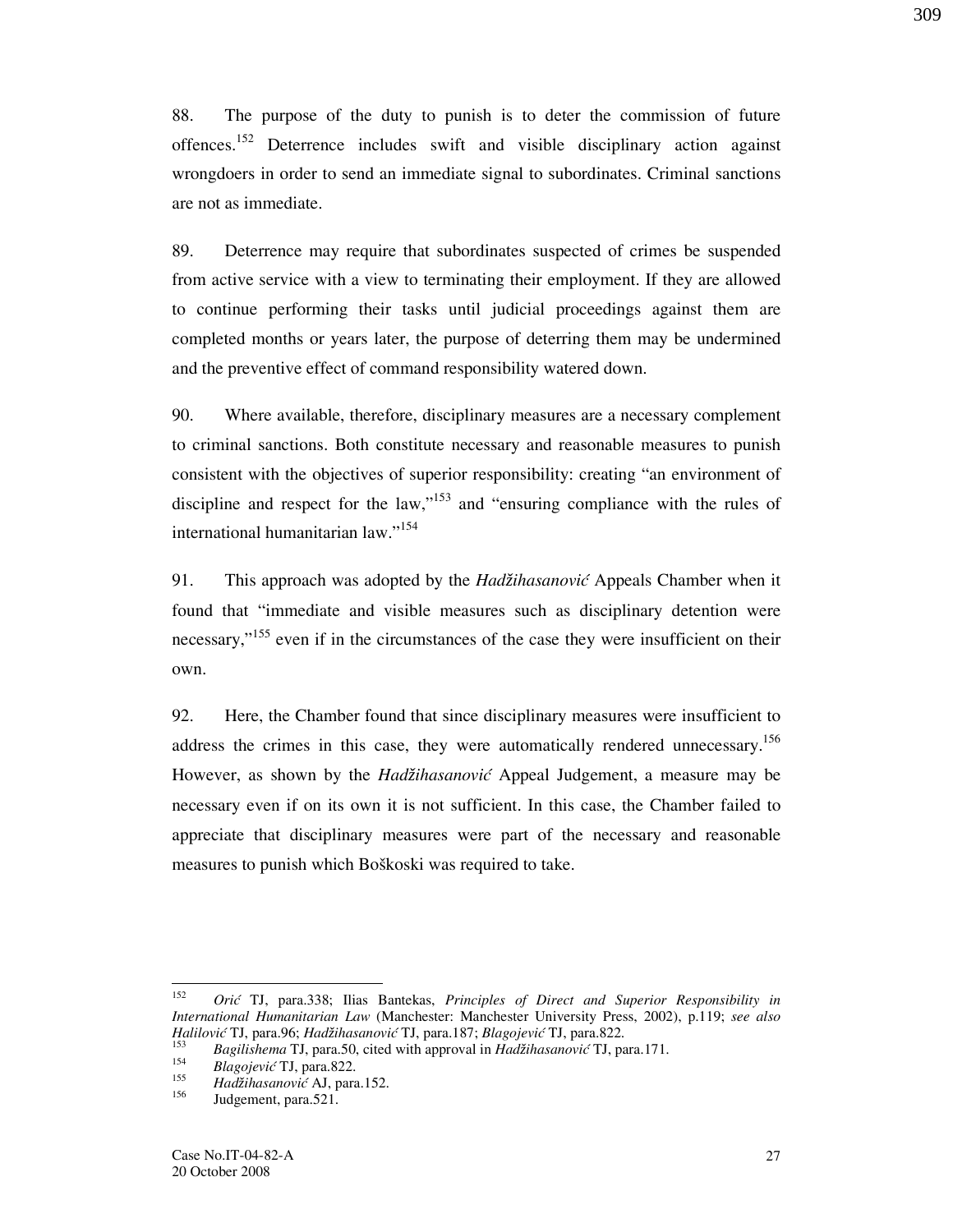# (a) Boškoski had the material ability to take disciplinary measures against his subordinates

93. Boškoski had the material ability to initiate disciplinary proceedings and to take the ultimate decision on the outcome of such proceedings.<sup>157</sup> Several disciplinary decisions signed by Boškoski show that he was directly involved in this process and that it was functioning at the time of these incidents.<sup>158</sup>

94. In particular, Boškoski could and should at the very least have suspended all police involved, including reserve police, from active service pending the termination of their employment.<sup>159</sup> The collective agreement regulating the employment relationship between the MoI and serving police officers requires that an employee be removed from active duty pending a final decision on the termination of employment in cases of alleged misconduct directly endangering life or health or damaging valuable equipment.<sup>160</sup> The murders, cruel treatment and wanton destruction carried out by police fall within these terms. Suspending the perpetrators from active duty and subsequently terminating their employment was both necessary and reasonable in the circumstances and would have satisfied the need for immediate and visible measures recognized as necessary by the Hadžihasanović Appeals Chamber.<sup>161</sup>

95. Since Boškoski was able to take disciplinary measures against the police officers involved in the crimes,  $162$  he could and should have disciplined Tarčulovski, the leader of the criminal campaign, who was a regular police officer and a permanent MoI employee,<sup>163</sup> and the police who, under his command, committed the crimes.

<sup>157</sup> <sup>157</sup> Judgement, para.520; Exh.P382 (not confidential), Arts.143 (5) & (6), 148, 149; Jovanovski, T.5082-5083 (open session).

<sup>158</sup> Exh.P525 (not confidential), N006-5548, pp.1-2, N006-5551, pp.1-2, N006-5553, pp.1-2, N006- 5559, pp.1-2; [REDACTED]; Exh.527 (not confidential); Exh.P528 (not confidential), N006-5592, pp.1-3 and N006-5598, p.1<br><sup>159</sup> See Judgement, pare

See Judgement, paras.474, 495, 497, 520. [REDACTED] **IREDACTEDI** 

T.8367 (closed session). Boškoski Defence witness Dorevska, also an MoI official, while claiming that reservists were not subject to disciplinary procedures –a view the Chamber rejected at Judgement, para.520– agreed that reservists who committed violations would be struck from the MoI's list of reservists. Dorevska, T.9484-9485, 9642 (open session). The witness merely took issue with labelling this a disciplinary measure. See also Exh.1D310 (not confidential), p.13, para.48 (Rule 94bis report of Boškoski Defence expert witness Taseva).<br><sup>160</sup> Erik B282 (set son<sup>f</sup>icial) Caller

Exh.P382 (not confidential), Collective Agreement of the Ministry of Interior, Art.136.

<sup>161</sup> Had*ž*ihasanović AJ, para.152.

<sup>162</sup>  $See$  Exh.P382 (not confidential), Collective Agreement of the Ministry of Interior, Art.136.

Judgement, paras.513, 520.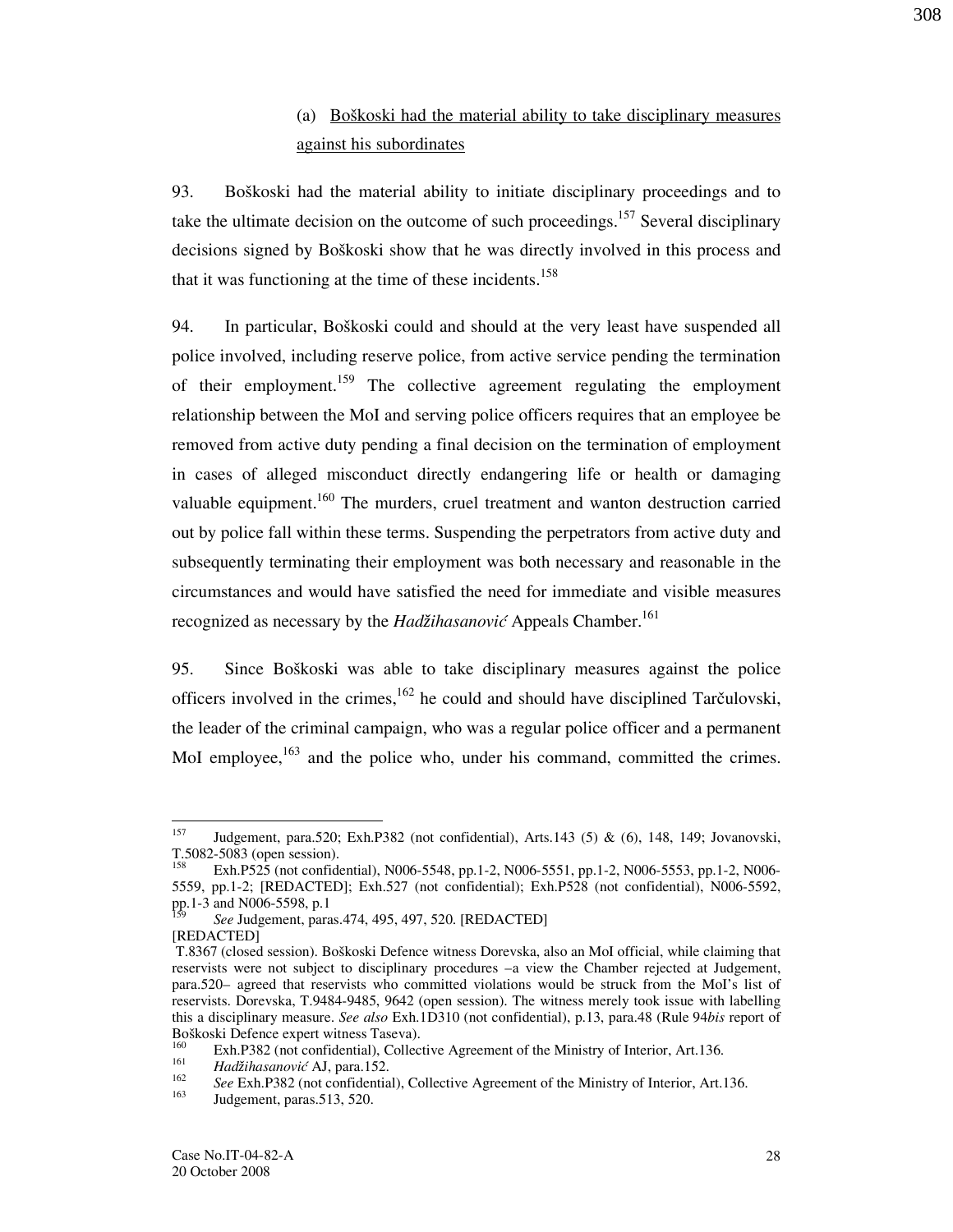FYROM law did not prevent Boškoski from imposing disciplinary measures for conduct which was, at the same time, reported for criminal prosecution.<sup>164</sup>

# (b) Despite his powers, Boškoski failed to take disciplinary measures

96. Despite his ability to take disciplinary measures, Boškoski initiated no disciplinary proceedings against the members of the police who committed the murders, cruel treatment and destruction. No records of disciplinary proceedings regarding the crimes in the present case were found within the archives relating to the permanent commission for disciplinary proceedings of the MoI.<sup>165</sup> Witness Galevski, referring to potential disciplinary proceedings against the perpetrators of the crimes in the present case, stated: "I think that there was no disciplinary proceeding at that moment because no report was filed against anyone."<sup>166</sup>  $[REDACTED]$ , <sup>167</sup> and other witnesses,<sup>168</sup> never heard of anyone being disciplined or prosecuted for misconduct against ethnic Albanians in the village of Ljuboten. This evidence supports the Chamber's finding that no criminal proceedings were initiated against any perpetrators,<sup>169</sup> and is consistent with Boškoski's obvious lack of motivation to do anything himself to punish them.<sup>170</sup>

97. By failing to take disciplinary measures Boškoski failed to take the necessary and reasonable measures to punish the perpetrators of the crimes. The Appeals Chamber should reverse Boškoski's acquittal and convict him under Article 7(3) of the Statute.

98. In the alternative, no reasonable trier of fact could have concluded that, despite failing to take disciplinary measures, Boškoski took the necessary and reasonable

<sup>164</sup> <sup>164</sup> Dorevska, T.9641 (open session).<br><sup>165</sup> Keskual, T.7002, 7002, 7007, 7009

<sup>&</sup>lt;sup>165</sup> Keuhnel, T.7902-7903, 7907-7908, 7958-7959 (open session).

<sup>&</sup>lt;sup>166</sup> Galevski, T.3588 (open session).

 $^{167}$  [REDACTED]

M037, T.871 (open session); [REDACTED]; M083, T.1443 (open session). 169

See Judgement, paras.440 (citing a report by the European Committee for the Prevention of Torture or Degrading Treatment or Punishment stating that the MoI did not carry out a criminal investigation), 536 ("No criminal proceedings were instituted against any police.")<br><sup>170</sup> See Indremant, paree 450 (referring to Bo<sup>x</sup>keeki's recognes to the UDW

See Judgement, paras.450 (referring to Boškoski's response to the HRW report that reported about the crimes relevant to the present case), 535 (stating that the evidence does not indicate that Boškoski would have been strongly motivated to take further steps to ensure he was more fully informed, or to have ensured that the responsible police performed their duties so that the investigative judge and the public prosecutor were in a better position to determine what really had occurred and whether criminal charges against any of the police were justified).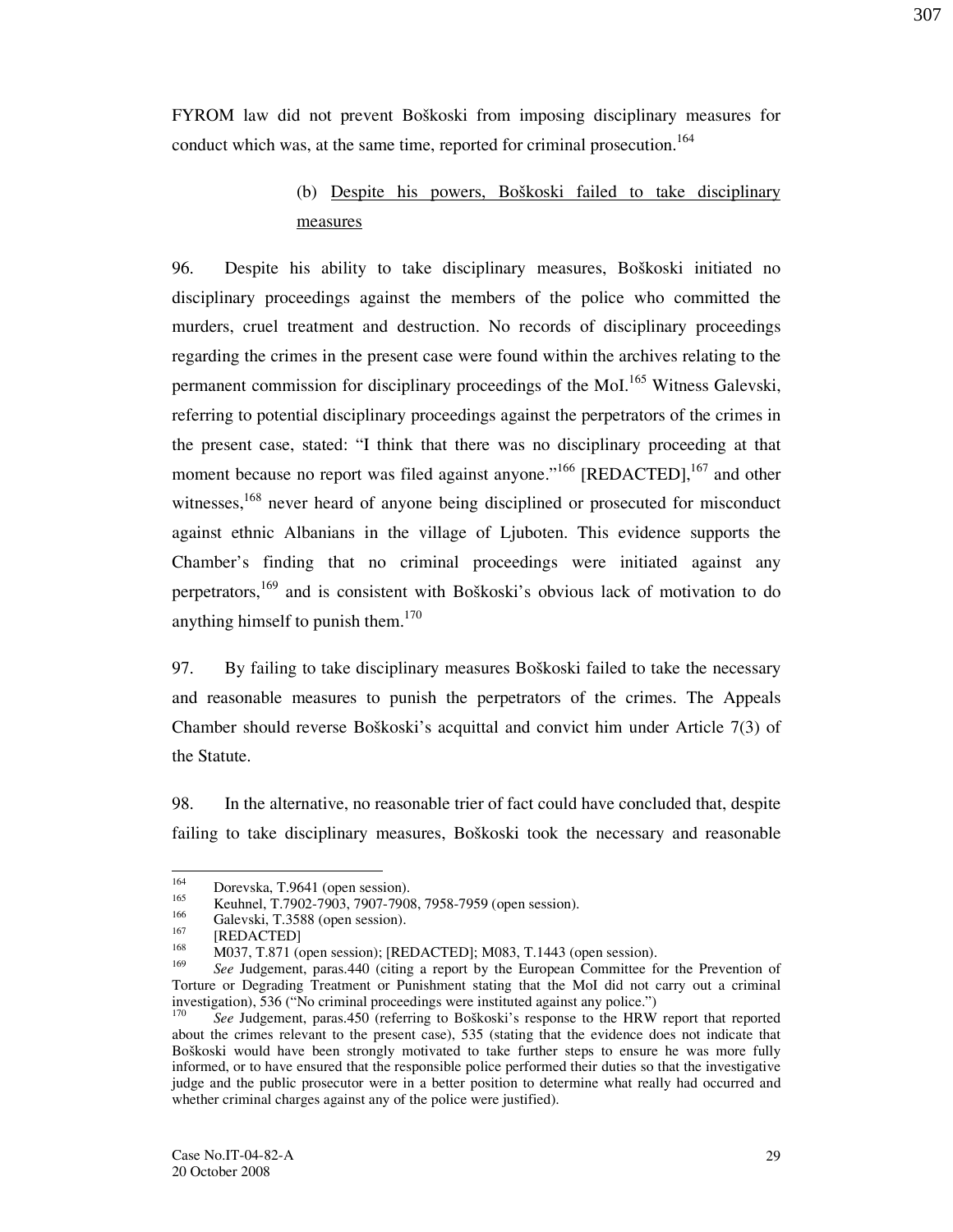measures to punish his subordinates. This occasioned a miscarriage of justice as it led the Chamber into error in acquitting Boškoski of all the counts against him.

### III. CONCLUSION

99. Ljube Boškoski was the head of the Ministry responsible for detecting crimes in  $FYROM$ .<sup>171</sup> He had the power to control and direct the police, and to ensure that the police carried out their functions efficiently and lawfully.<sup>172</sup> He was able to effectively enforce his ministerial powers to the extent he chose,  $173$  and could effectively exercise his superior responsibility over the police including reserve and special police units.<sup>174</sup> This responsibility as a superior, in the context of this internal armed conflict, existed to ensure his subordinates acted in a disciplined and lawful manner or would be punished if they did not.

100. Boškoski knew that his subordinates were alleged to have committed grave and serious crimes including murder, cruel treatment and the wanton destruction of property.<sup>175</sup> As their superior he was obliged to ensure that this conduct was punished. He did nothing to achieve this. In acquitting Boškoski, the Chamber relied upon information about reports which the evidence did not indicate Boškoski had seen or commissioned, and which nowhere referred to crimes by his subordinates. It found that Boškoski had satisfied his obligation to punish. Boškoski did not investigate those allegations. His only action in relation to the Ljuboten events was to set up a sham commission with a misleading mandate that was never sufficient to meet his investigation obligation.<sup>176</sup> He made no attempt to discipline any subordinates involved, or even to suspend them in accordance with the disciplinary procedures in force at the time.<sup>177</sup> He never even inquired as to what had been reported, or satisfied himself that all the allegations of criminal conduct that he had been made aware of were reported to the competent authorities.

101. Despite all Bo{koski knew, and all that was within his material ability, throughout he took no active steps to ensure his subordinates were punished. For all

<sup>171</sup>  $\frac{171}{172}$  Judgement, paras.468-469.

 $\frac{172}{173}$  Judgement, para.513.

 $\frac{173}{174}$  Judgement, para.514.

 $174$  Judgement, paras. 513, 515.

 $\frac{175}{176}$  Judgement, para.527.

Judgement, para.527.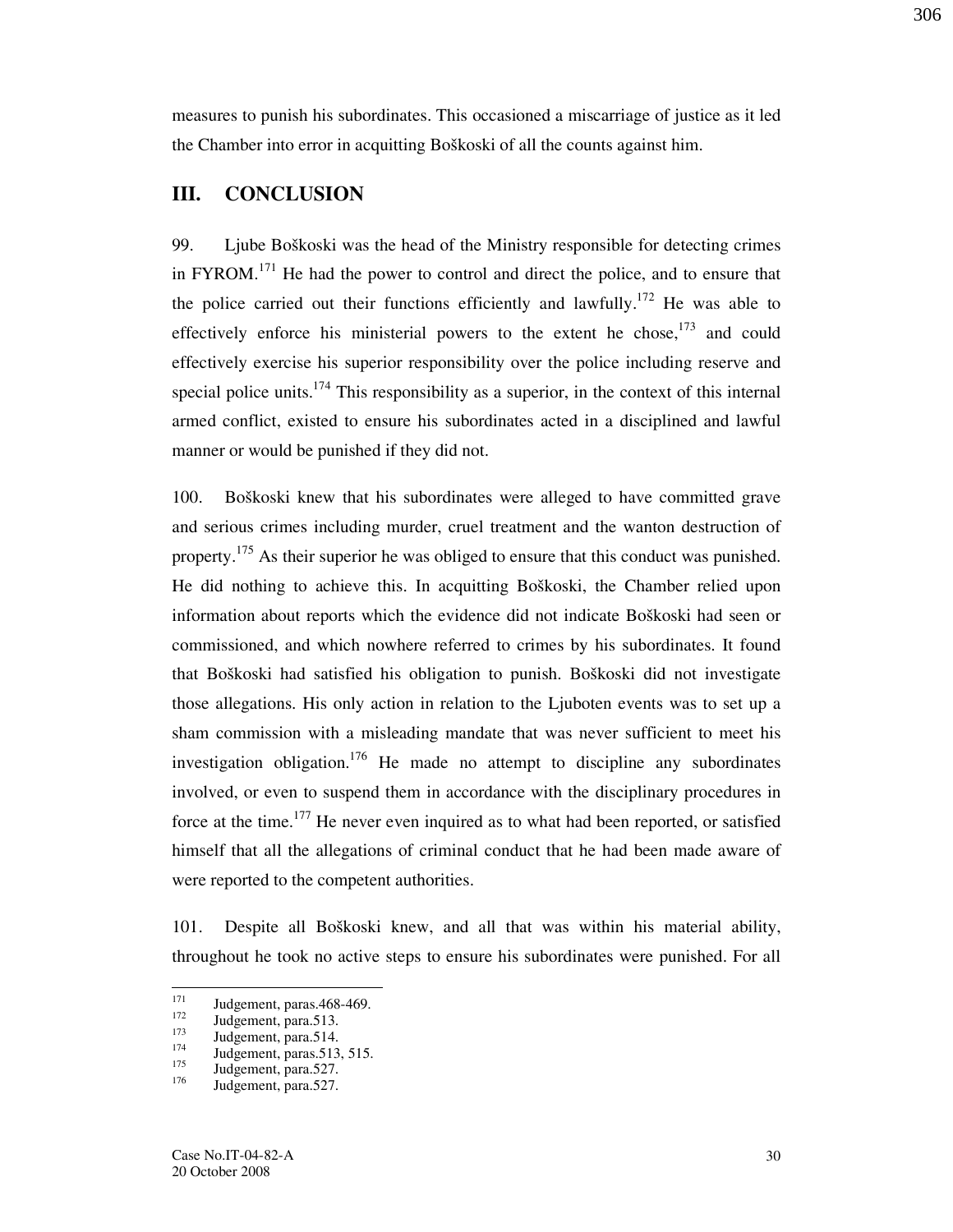the reasons stated above the Chamber erred in law, and alternatively in fact, in acquitting Ljube Boškoski of failing to take the necessary and reasonable measures to punish the crimes of his subordinates.

102. The Chamber erred in acquitting Ljube Boškoski of responsibility under Article 7(3) for the following crimes committed by his subordinates: muder (Count 1 –murder of Rami Jusufi, Sulejman Bajrami, Muharem Ramadani and Atulla Qaili), wanton destruction (Count 2 –wanton destruction of the houses or other property of Alim Duraki, Agim Jusufi, Qenan Jusufi, Sabit Jusufi, Xhevxhet Jusufovski, Abdullah Luftiu, Harun Rexhepi (Redžepi), Ismet Rexhepovski (Rexhepi, Redžepi), Nazim Murtezani, Qani Jashari, Afet Jashari and Ramush Jashari) and cruel treatment (Count 3 –M012, Hamdi Ametovski, Adem Ametovski, Aziz Bajrami, M017, Nevaip Bajrami, Vehbi Bajrami, Atulla Qaili, Beqir Ramadani, Ismail Ramadani, Muharem Ramadani, Osman Ramadani, and Sulejman Bajrami in front of Adem Ametovski's house; M012, Hamdi Ametovski, Adem Ametovski, M017, Nevaip Bajrami, Vehbi Bajrami, Atulla Qaili, Beqir Ramadani, Ismail Ramadani, and Osman Ramadani at Braca's house; M012, Hamdi Ametovski, Adem Ametovski, M017, Atulla Qaili, Nevaip Bajrami, Vehbi Bajrami, Beqir Ramadani, Ismail Ramadani, and Osman Ramadani at Mirkovci police station; Hazbi Ajrullai, Sherafedin Ajrullai, Murtezan Murtezani, Ramiz Xhavid, Betjulla Zendeli, Suat Zendeli, and Sulejman Zendeli at Buzalak checkpoint; Sherafedin Ajrullai at Butel police station; Isni Ali, Vehap Ali, Burhan Murtezani, Murtezan Murtezani, Aziz Redžepi, Rametulla Zendeli, and Sulejman Zendeli at Proleće police station; Isni Ali, Aziz Redžepi, Latif Saliu, Rametulla Zendeli, and Sulejman Zendeli at Bit Pazar police station; and Sherafedin Ajrullai and Arben Murseli at Karpoš police station).

#### IV. RELIEF REQUESTED

103. The Prosecution respectfully requests the Appeals Chamber to reverse Boškoski's acquittal for murder, wanton destruction and cruel treatment, to apply the correct legal standard to the evidence or correct the erroneous factual findings and to convict him pursuant to Article 7(3) of the crimes under Counts 1, 2 and 3 detailed above.

-

31

<sup>177</sup> See Exh.P382 (not confidential), Collective Agreement of the Ministry of Interior, Art.136.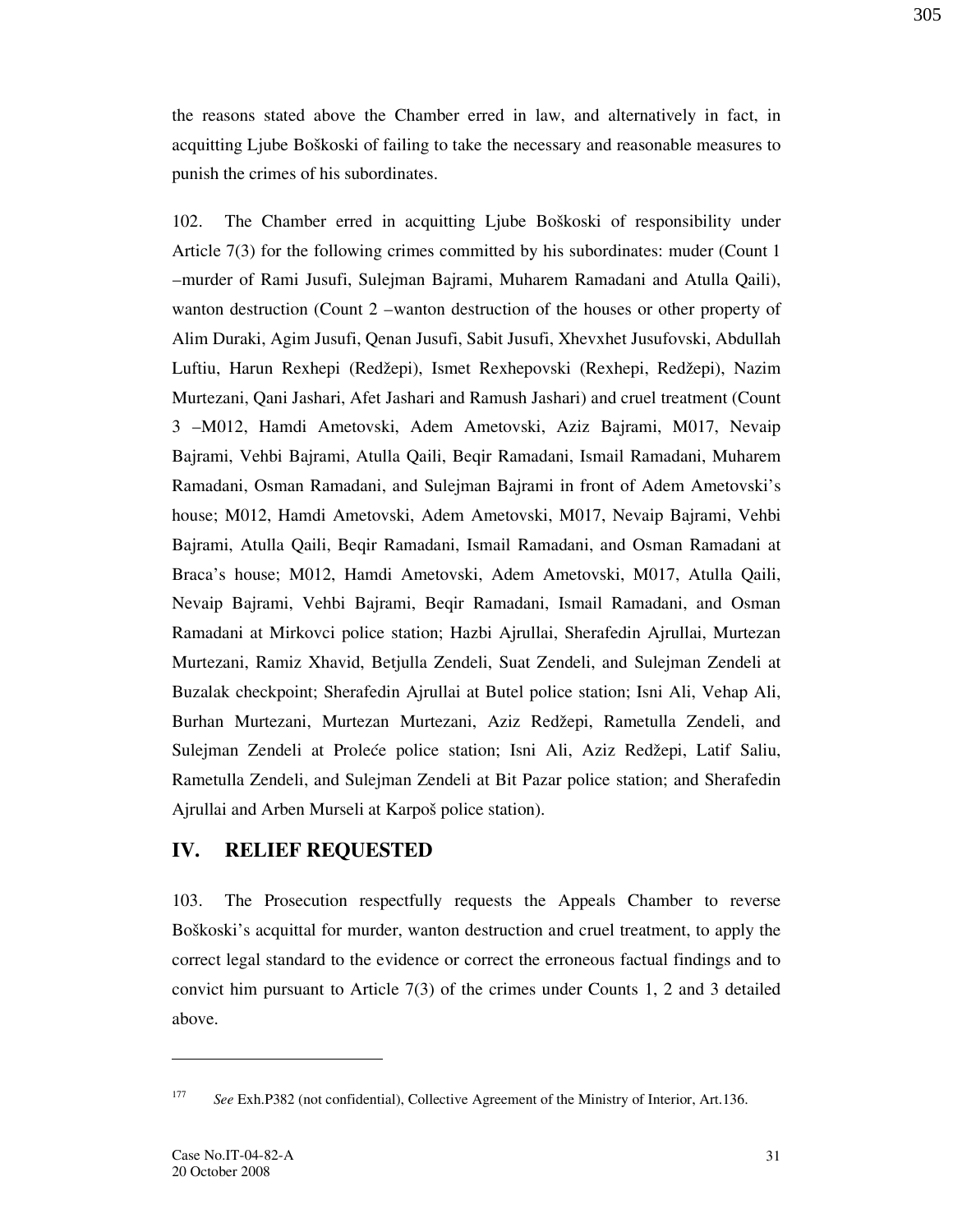104. The Prosecution also respectfully requests that the Appeals Chamber sentence Boškoski for these crimes.<sup>178</sup>

Word Count: 11,236

Earllogue  $\overline{\phantom{a}}$  ,  $\overline{\phantom{a}}$  ,  $\overline{\phantom{a}}$  ,  $\overline{\phantom{a}}$  ,  $\overline{\phantom{a}}$  ,  $\overline{\phantom{a}}$  ,  $\overline{\phantom{a}}$  ,  $\overline{\phantom{a}}$  ,  $\overline{\phantom{a}}$  ,  $\overline{\phantom{a}}$  ,  $\overline{\phantom{a}}$  ,  $\overline{\phantom{a}}$  ,  $\overline{\phantom{a}}$  ,  $\overline{\phantom{a}}$  ,  $\overline{\phantom{a}}$  ,  $\overline{\phantom{a}}$ 

Paul Rogers Appeals Counsel

Dated this twentieth day of October 2008 At The Hague, The Netherlands

### V. RULE 111 DECLARATION

The Prosecutor will exercise due diligence to comply with his continuing Rule 68 disclosure obligations during the appeal stage of this case. As of the date of this filing, the Prosecutor has disclosed, or is in the process of disclosing, to Boškoski all material under Rule 68(i) which has come into his actual knowledge and, in addition, has made available to Boškoski collections of relevant material held by the Prosecutor.

<sup>178</sup> The Prosecution at trial recommended a single sentence of 12 years: see Prosecution Final Trial Brief, para.504.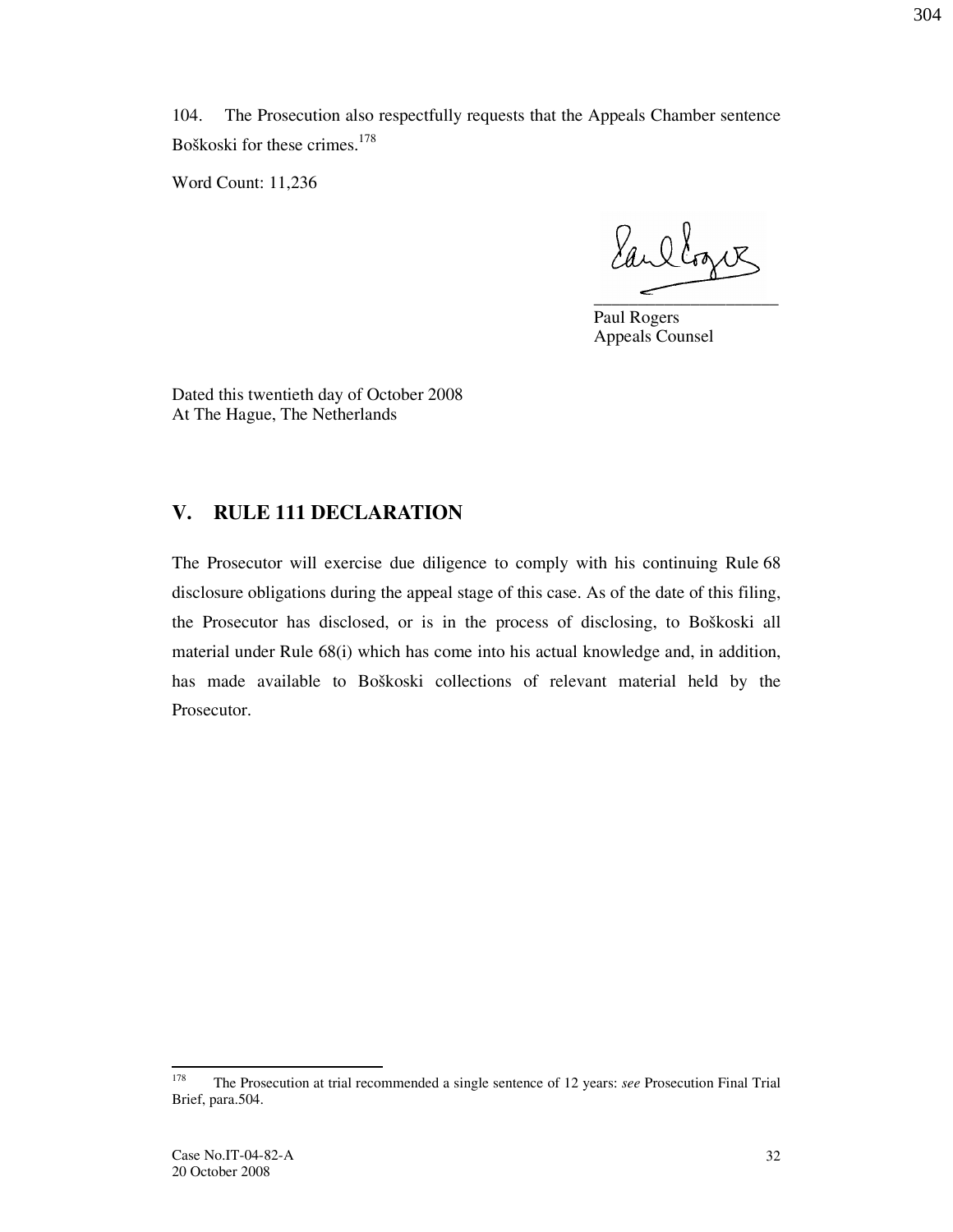### VI. GLOSSARY

### Pleadings, Orders, Decisions etc from Prosecutor v. Ljube Boškoski, Johan Tarčulovski, Case No. IT-04-82

| Abbreviation used in<br><b>Prosecution's Appeal Brief</b> | <b>Full citation</b>                                                                                                                   |
|-----------------------------------------------------------|----------------------------------------------------------------------------------------------------------------------------------------|
| Chamber                                                   | Trial Chamber in <i>Prosecutor</i> v. Ljube Boškoski, Johan<br>Tarčulovski, Case No. IT-04-82-T                                        |
| Judgement                                                 | Prosecutor v. Ljube Boškoski, Johan Tarčulovski, Case No. IT-<br>04-82-T, T.Ch., Judgement, 10 July 2008                               |
| Indictment                                                | <i>Prosecutor v. Ljube Boškoski and Johan Tarčulovski, Case No.</i><br>IT-04-82-PT, Second Amended Indictment, 4 April 2006            |
| <b>Prosecution Final Brief</b>                            | <i>Prosecutor v. Ljube Boškoski, Johan Tarčulovski, Case No. IT-</i><br>04-82-T, Confidential Prosecution's Final Brief, 24 April 2008 |
| Prosecution's Notice of Appeal                            | Prosecutor v. Ljube Boškoski, Case No.<br>IT-04-82-A,<br>Prosecution's Notice of Appeal, 6 August 2008                                 |

### **Other ICTY** authorities

| Abbreviation used in<br><b>Prosecution's Appeal Brief</b> | <b>Full citation</b>                                                                                      |
|-----------------------------------------------------------|-----------------------------------------------------------------------------------------------------------|
| Aleksovski AJ                                             | Prosecutor v. Zlatko Aleksovski, Case No. IT-95-14/1-A,<br>App.Ch., Judgement, 24 March 2000              |
| Aleksovski TJ                                             | <i>Prosecutor v. Zlatko Aleksovski, Case No. IT-95-14/1-T, T.Ch.,</i><br>Judgement, 25 June 1999          |
| Blaškić AJ                                                | Prosecutor v. Tihomir Blaškić, Case No. IT-95-14-A, App.Ch.,<br>Judgement, 29 July 2004                   |
| <i>Blaškić</i> TJ                                         | Prosecutor v. Tihomir Blaškić, Case No. IT-95-14-T, T.Ch.,<br>Judgement, 3 March 2000                     |
| <i>Blagojević</i> TJ                                      | Prosecutor v. Vidoje Blagojević, Dragan Jokić, Case No. IT-<br>02-60-T, T.Ch., Judgement, 17 January 2005 |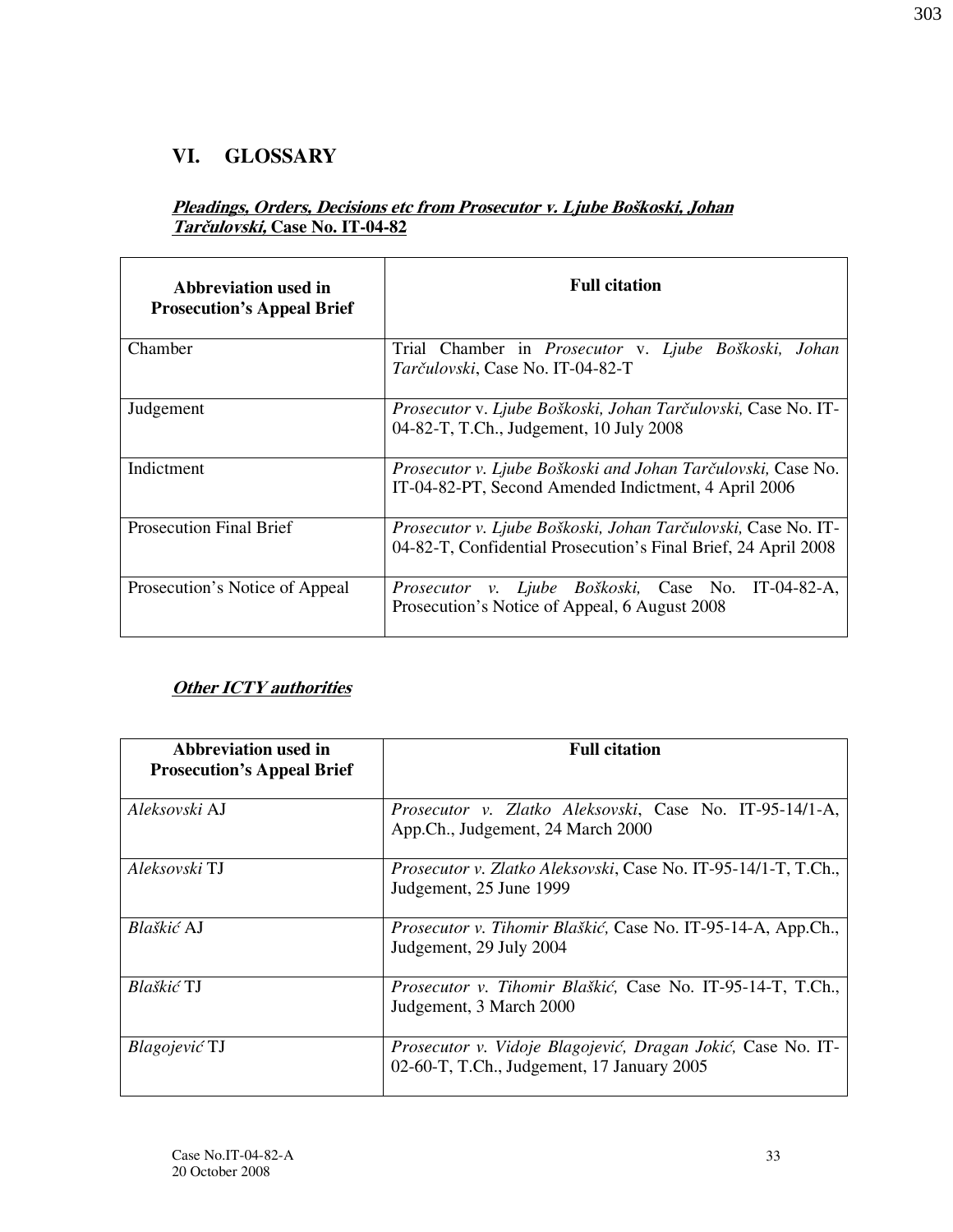| <b>Brdanin TJ</b>                              | Prosecutor v Radoslav Brđanin, Case No. IT-99-36-T, T.Ch.,<br>Judgement, 1 September 2004                                                                                                                                |
|------------------------------------------------|--------------------------------------------------------------------------------------------------------------------------------------------------------------------------------------------------------------------------|
| Čelebići AJ                                    | Prosecutor v. Zejnil Delalić, Zdravko Mucić, Hazim Delić and<br>Esad Landžo, Case No. IT-96-21-A, App.Ch., Judgement,<br>20 February 2001                                                                                |
| Čelebići TJ                                    | Prosecutor v. Zejnil Delalić, Zdravko Mucić, Hazim Delić and<br>Esad Landžo, Case No. IT-96-21-T, T.Ch., Judgement,<br>16 November 1998                                                                                  |
| Delić TJ                                       | Prosecutor v. Rasim Delić, Case No. IT-04-83-T, T.Ch.,<br>Judgement, 15 September 2008                                                                                                                                   |
| Hadžihasanović AJ                              | Prosecutor v. Enver Hadžihasanović and Amir Kubura, Case<br>No. IT-01-47-A, App.Ch., Judgement, 22 April 2008                                                                                                            |
| Hadžihasanović TJ                              | Prosecutor v. Enver Hadžihasanović and Amir Kubura, Case<br>No. IT-01-47-T, T.Ch., Judgement, 15 March 2006                                                                                                              |
| Hadžihasanović<br>Command<br>Responsibility AD | Prosecutor v. Enver Hadzihasanović and Amir Kubura, Case<br>No.IT-01-47-AR72, App.Ch, Decision on Interlocutory Appeal<br>Challenging<br>Jurisdiction<br>in<br>Relation<br>Command<br>to<br>Responsibility, 16 July 2003 |
| Halilović AJ                                   | Prosecutor v. Sefer Halilović, Case No. IT-01-48-A, App.Ch.,<br>Judgement, 16 October 2007                                                                                                                               |
| Halilović TJ                                   | Prosecutor v. Sefer Halilović, Case No. IT-01-48-T, T.Ch.,<br>Judgement, 16 November 2005                                                                                                                                |
| Kordić and Čerkez AJ                           | Prosecutor v. Dario Kordić and Mario Čerkez, Case No. IT-<br>95-14/2-A, App.Ch., Judgement, 17 December 2004                                                                                                             |
| Kordić and Čerkez TJ                           | Prosecutor v. Dario Kordić and Mario Čerkez, Case No. IT-<br>95-14/2-T, T.Ch., Judgement, 26 February 2001                                                                                                               |
| Krnojelac TJ                                   | Prosecutor v. Milorad Krnojelac, Case No. IT-97-25-T, T.Ch.,<br>Judgement, 15 March 2002                                                                                                                                 |
| Limaj TJ                                       | Prosecutor v. Fatmir Limaj, Haradin Bala and Isak Musliu,<br>Case No. IT-03-66-T, T.Ch., Judgement, 30 November 2005                                                                                                     |
| Mrkšić TJ                                      | Prosecutor v. Mile Mrkšić, Miroslav Radić and Veselin<br><i>Sljivančanin</i> , Case No. IT-95-13/1, T.Ch.,<br>Judgement,<br>27 September 2007                                                                            |
| Orić AJ                                        | Prosecutor v Naser Orić, Case No. IT-03-68-A, App.Ch.,<br>Judgement, 3 July 2008                                                                                                                                         |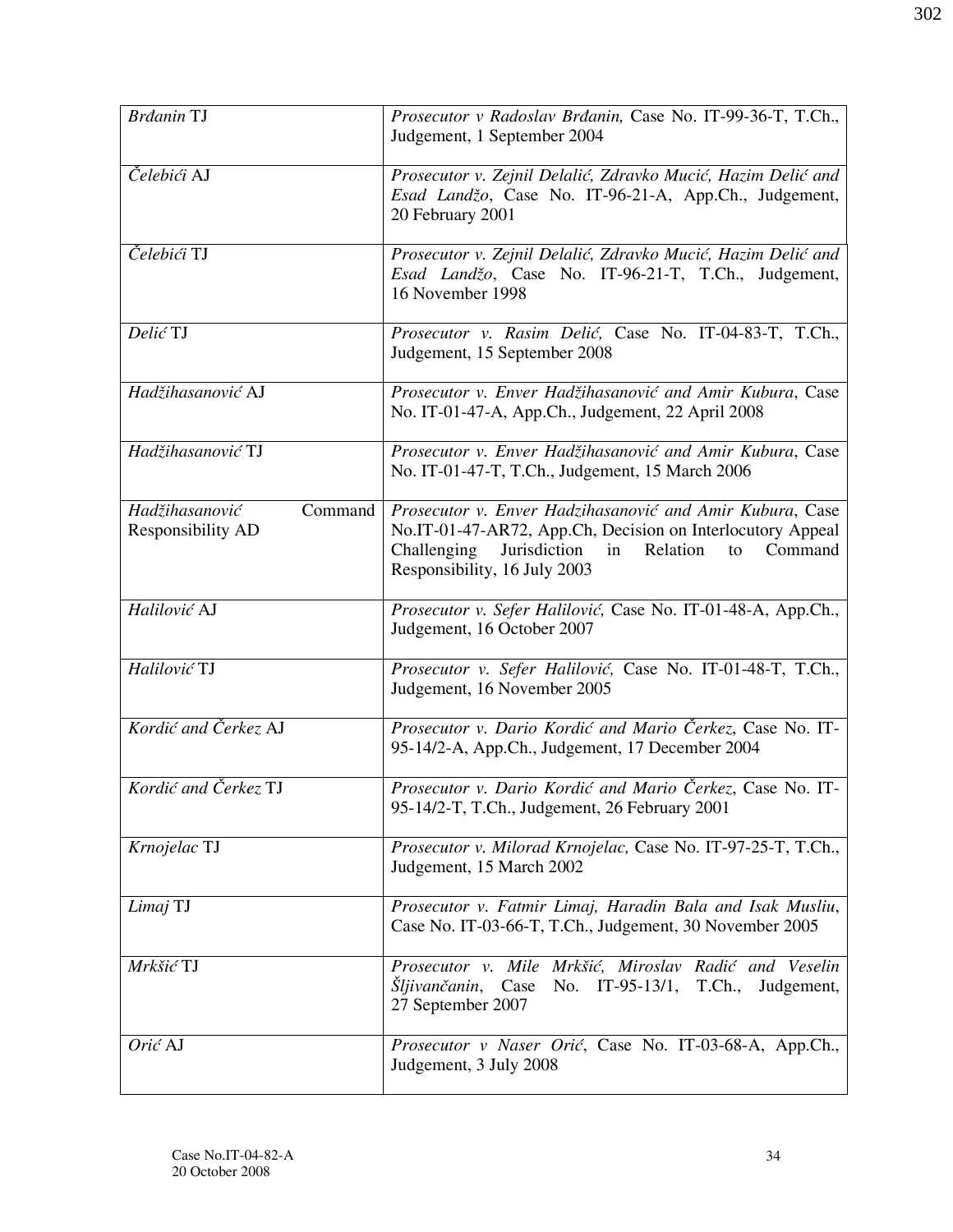| Orić TJ           | Prosecutor v. Naser Orić, Case No. IT-03-68-T, T.Ch.,<br>Judgement, 30 June 2006             |
|-------------------|----------------------------------------------------------------------------------------------|
| Strugar AJ        | <i>Prosecutor v. Pavle Strugar, Case No. IT-01-42-A, App.Ch.,</i><br>Judgement, 17 July 2008 |
| <i>Strugar</i> TJ | Prosecutor v. Pavle Strugar, Case No. IT-01-42-T, T.Ch.,<br>Judgement, 31 January 2005       |

### **ICTR** authorities

| Abbreviation used in<br><b>Prosecution's Appeal Brief</b> | <b>Full citation</b>                                                                            |
|-----------------------------------------------------------|-------------------------------------------------------------------------------------------------|
| Bagilishema TJ                                            | <i>Prosecutor v Ignace Bagilishema, Case No. ICTR-95-1A-T,</i><br>T.Ch., Judgement, 7 June 2001 |

### Judgements and Decisions Relating to Crimes Committed During WWII

| Abbreviation used in<br><b>Prosecution's Appeal Brief</b> | <b>Full citation</b>                                                                                                          |
|-----------------------------------------------------------|-------------------------------------------------------------------------------------------------------------------------------|
| Tokyo Judgement                                           | <i>Tokyo Judgement</i> , The International Military Tribunal for the<br>Far East, Volume I (University Press Amsterdam, 1977) |
| Yamashita                                                 | <i>In re Yamashita, 327 U.S. 1 (1946)</i>                                                                                     |

### General Sources

| Abbreviation used in<br><b>Prosecution's Appeal Brief</b> | <b>Full citation</b>                                                                                                                                                              |
|-----------------------------------------------------------|-----------------------------------------------------------------------------------------------------------------------------------------------------------------------------------|
| API                                                       | Additional Protocol I to the Geneva Conventions of 12 August<br>1949, relating to the Protection of Victims of International<br>Armed Conflicts (Protocol I) of 8 June 1977       |
| AP II                                                     | Additional Protocol II to the Geneva Conventions of 12 August<br>1949, relating to the Protection of Victims of Non-International<br>Armed Conflicts (Protocol II) of 8 June 1977 |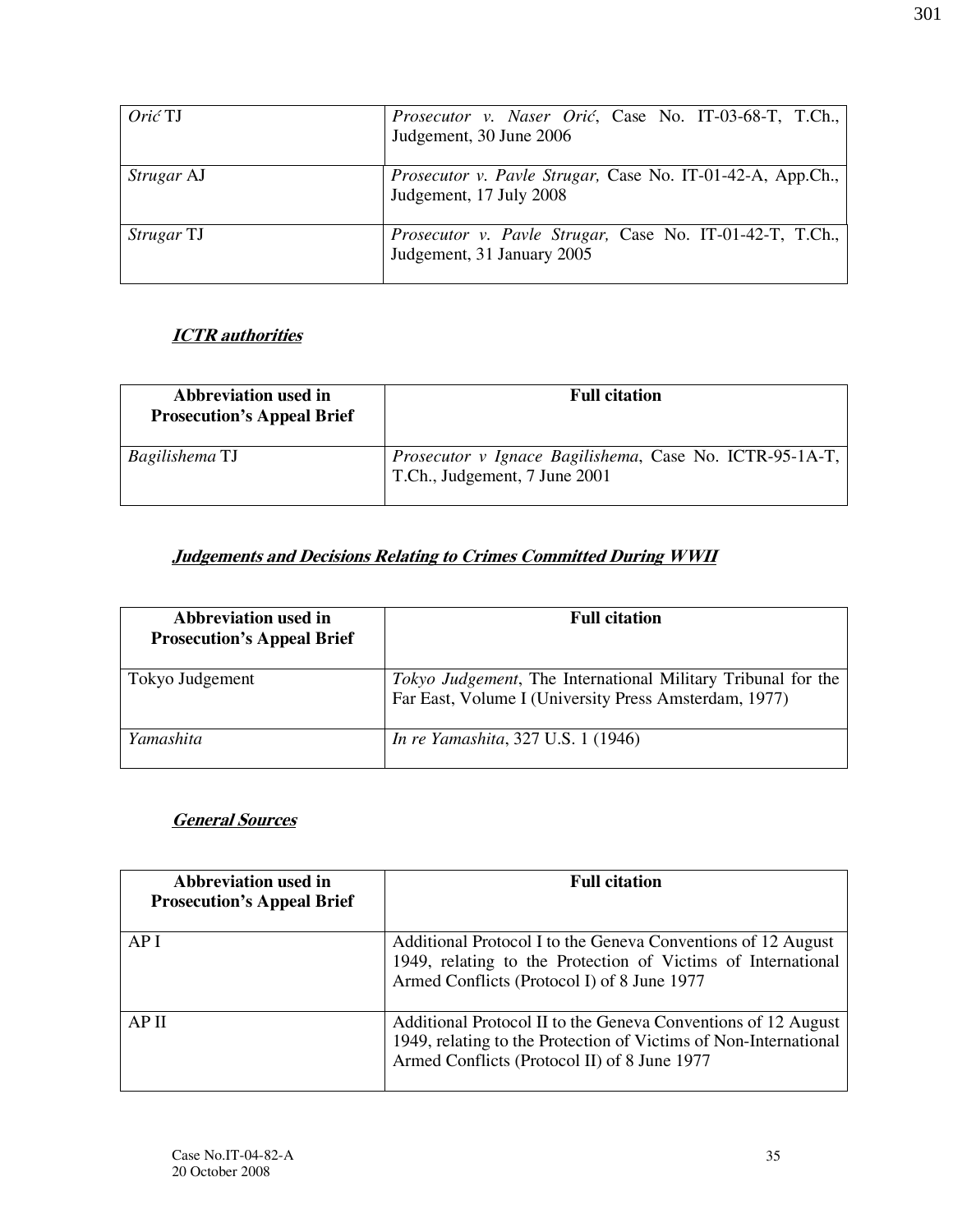| <b>ICRC</b> Commentary         | ICRC, Yves Sandoz, Christophe Swinarski and Bruno<br>Zimmerman (eds.), Commentary on the Additional Protocols<br>of 8 June 1977 to the Geneva Conventions of 12 August 1949<br>(Geneva: International Committee of the Red Cross, Martinus<br>Nijhoff (1987))                            |
|--------------------------------|------------------------------------------------------------------------------------------------------------------------------------------------------------------------------------------------------------------------------------------------------------------------------------------|
| Negotiating History Protocol I | Official Records of the Diplomatic Conference on the<br>Reaffirmation and Development of International Humanitarian<br>Law applicable in Armed Conflicts, Statement of the US<br>delegation, Negotiating History Protocol I, CDDH/I/SR.50,<br>(Federal Political Department, Bern, 1978) |

# **Other Abbreviations**

| <b>Abbreviation used in</b><br><b>Prosecution's Appeal Brief</b> | <b>Full citation</b>                                                                                                                                                                                                                                                                                                                                                                 |
|------------------------------------------------------------------|--------------------------------------------------------------------------------------------------------------------------------------------------------------------------------------------------------------------------------------------------------------------------------------------------------------------------------------------------------------------------------------|
| <b>BBC</b>                                                       | <b>British Broadcasting Corporation</b>                                                                                                                                                                                                                                                                                                                                              |
| Exh.                                                             | Exhibit                                                                                                                                                                                                                                                                                                                                                                              |
| Exhs.                                                            | Exhibits                                                                                                                                                                                                                                                                                                                                                                             |
| fn.                                                              | Footnote                                                                                                                                                                                                                                                                                                                                                                             |
| <b>FYROM</b>                                                     | Former Yugoslav Republic of Macedonia                                                                                                                                                                                                                                                                                                                                                |
| <b>HRW</b>                                                       | Human Rights Watch                                                                                                                                                                                                                                                                                                                                                                   |
| <b>ICRC</b>                                                      | International Committee of the Red Cross                                                                                                                                                                                                                                                                                                                                             |
| <b>ICTY</b>                                                      | International Tribunal for the Prosecution of Persons<br>Responsible<br>for<br>Serious<br>Violations<br>of<br>International<br>Humanitarian Law Committed in the Territory of the Former<br>Yugoslavia since 1991                                                                                                                                                                    |
| <b>ICTR</b>                                                      | International Criminal Tribunal for the Prosecution of Persons<br>Responsible for Genocide and Other Serious Violations of<br>International Humanitarian Law Committed in the Territory of<br>Rwanda and Rwandan Citizens responsible for genocide and<br>other such violations committed in the territory of<br>neighbouring States, between 1 January 1994 and 31<br>December 1994 |
| <b>KLA</b>                                                       | Kosovo Liberation Army                                                                                                                                                                                                                                                                                                                                                               |
| MoI                                                              | Macedonian Ministry of Interior                                                                                                                                                                                                                                                                                                                                                      |